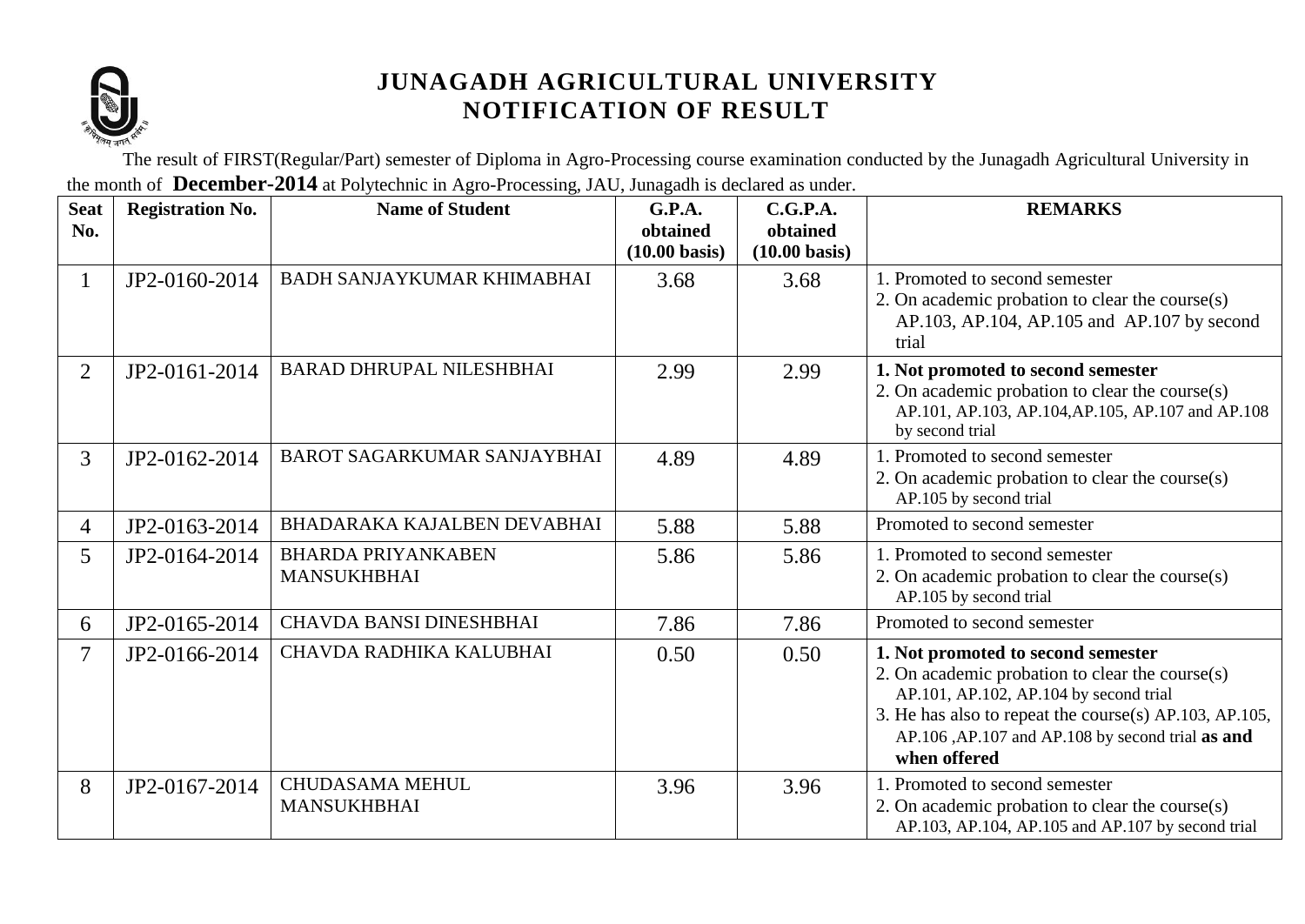| 9  | JP2-0168-2014 | DAMOR SONALBEN BHAVSINGBHAI                   | 4.31 | 4.31 | 1. Promoted to second semester<br>2. On academic probation to clear the course(s)<br>AP.104, AP.105, AP.107 and AP.108 by second trial                                                                                      |
|----|---------------|-----------------------------------------------|------|------|-----------------------------------------------------------------------------------------------------------------------------------------------------------------------------------------------------------------------------|
| 10 | JP2-0169-2014 | DAVE POOJABEN ANILBHAI                        | 7.21 | 7.21 | Promoted to second semester                                                                                                                                                                                                 |
| 11 | JP2-0170-2014 | DHANDHLYA GAURAVKUMAR<br><b>VIJAYBHAI</b>     | 5.57 | 5.57 | Promoted to second semester                                                                                                                                                                                                 |
| 12 | JP2-0171-2014 | DOBARIYA VAISHALIBEN DILIPBHAI                | 6.67 | 6.67 | Promoted to second semester                                                                                                                                                                                                 |
| 13 | JP2-0172-2014 | GEVARIYA BHOOMIBEN NAGJIBHAI                  | 4.99 | 4.99 | 1. Promoted to second semester<br>2. On academic probation to clear the course(s)<br>AP.101 by second trial                                                                                                                 |
| 14 | JP2-0173-2014 | <b>GOHEL NAGESHKUMAR</b><br><b>PRAVINBHAI</b> | 3.76 | 3.76 | 1. Promoted to second semester<br>2. On academic probation to clear the course(s)<br>AP.101, AP.103, AP.105 and AP.107 by second trial                                                                                      |
| 15 | JP2-0174-2014 | GOHEL VIPULKUMAR MANOJBHAI                    | 5.45 | 5.45 | 1. Promoted to second semester<br>2. On academic probation to clear the course(s)<br>AP.105 by second trial                                                                                                                 |
| 16 | JP2-0175-2014 | HUN BHIKHUBHAI LAKHABHAI                      | 2.92 | 2.92 | 1. Not promoted to second semester<br>2. On academic probation to clear the course(s)<br>AP.101, AP.103, AP.104, AP.105, AP.107 and<br>AP.108 by second trial                                                               |
| 17 | JP2-0176-2014 | HUN HIMANSHU DEVABHAI                         | 0.00 | 0.00 | 1. Not promoted to second semester                                                                                                                                                                                          |
|    |               |                                               |      |      | 2. On academic probation to clear the course(s)<br>AP.101, and AP.104 by second trial<br>3. He has also to repeat the course(s) AP.102, AP.103,<br>AP.105, AP.106, AP.107 and AP.108 by second trial<br>as and when offered |
| 18 | JP2-0177-2014 | <b>JOTVA RAVI JINABHAI</b>                    | 3.68 | 3.68 | 1. Not promoted to second semester<br>2. On academic probation to clear the course(s)<br>AP.101, AP.103, AP.104, AP.105 and AP.107 by<br>second trial                                                                       |
| 19 | JP2-0178-2014 | <b>JOTVA VISHAL RAMBHAI</b>                   | 6.83 | 6.83 | Promoted to second semester                                                                                                                                                                                                 |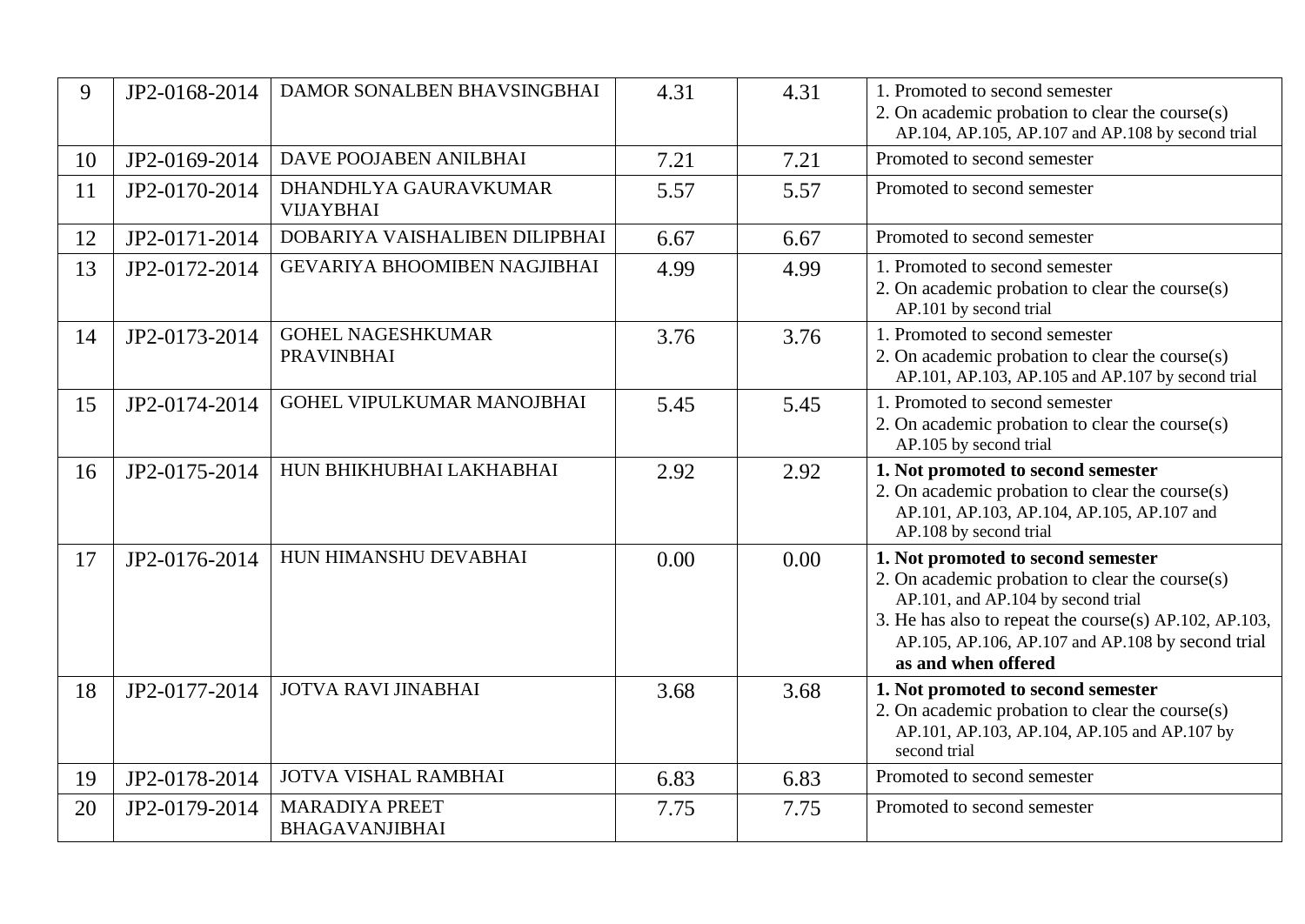| 21 | JP2-0180-2014       | MEGHANATHI KRUSHIBEN<br><b>KAMLESHGIRI</b>   | 5.68 | 5.68 | Promoted to second semester                                                                                                                                   |
|----|---------------------|----------------------------------------------|------|------|---------------------------------------------------------------------------------------------------------------------------------------------------------------|
| 22 | JP2-0181-2014       | NANERA JYOTIBEN PARABATBHAI                  | 4.94 | 4.94 | 1. Promoted to second semester<br>2. On academic probation to clear the course(s)<br>AP.105 and AP.107 by second trial                                        |
| 23 | JP2-0182-2014       | OZA ADITYA DHIRAJLAL                         | 8.97 | 8.97 | Promoted to second semester                                                                                                                                   |
| 24 | JP2-0183-2014       | PANSERIYA AARATIBEN PARSOTAM                 | 5.51 | 5.51 | 1. Promoted to second semester<br>2. On academic probation to clear the course(s)<br>AP.104 and AP.107 by second trial                                        |
| 25 | JP2-0184-2014       | PARMAR AJAY ASHOKBHAI                        | 6.04 | 6.04 | Promoted to second semester                                                                                                                                   |
| 26 | JP2-0185-2014       | PARMAR DARSHANABEN KANTILAL                  | 5.05 | 5.05 | 1. Promoted to second semester<br>2. On academic probation to clear the course(s)<br>AP.103 and AP.104 by second trial                                        |
| 27 | JP2-0186-2014       | RADADIYA SAGAR RAMESHBHAI                    | 7.53 | 7.53 | Promoted to second semester                                                                                                                                   |
| 28 | JP2-0187-2014       | <b>RAM ASHOKKUMAR</b><br><b>VEJANANDBHAI</b> | 5.94 | 5.94 | Promoted to second semester                                                                                                                                   |
| 29 | JP2-0188-2014       | SARVADI RUBINA KADARSHA                      | 7.58 | 7.58 | Promoted to second semester                                                                                                                                   |
| 30 | JP2-0189-2014       | SENJALIYA ROHIT RAMESHBHAI                   | 2.91 | 2.91 | 1. Not promoted to second semester<br>2. On academic probation to clear the course(s)<br>AP.101, AP.103, AP.104, AP.105, AP.107 and AP.108<br>by second trial |
| 31 | JP2-0190-2014       | <b>SOLANKI BIPIN UKA</b>                     | 6.52 | 6.52 | Promoted to second semester                                                                                                                                   |
| 32 | JP2-0191-2014       | SONIGRA ASHISH KANTILAL                      | 6.82 | 6.82 | Promoted to second semester                                                                                                                                   |
| 33 | JP2-0192-2014       | TRAMBADIYA PARTH VRAJLAL                     | 6.04 | 6.04 | Promoted to second semester                                                                                                                                   |
| 34 | JP2-0193-2014       | VAGHASIYA JAYDIP ARVINDBHAI                  | 5.35 | 5.35 | Promoted to second semester                                                                                                                                   |
|    | <b>Part Student</b> |                                              |      |      |                                                                                                                                                               |
| 35 | JP2-0141-2013       | JOTAVA PARESHBHAI MESURBHAI                  | 4.24 | 4.24 | 1. Not promoted to second semester<br>2. On academic probation to clear the course(s)<br>AP.101 and AP.103 by fourth and final trial                          |

No. JAU / REG / EXAM / T-7 /519-22 / 2015, Date:07/02/ 2015

Sd/-<br>REGISTRAR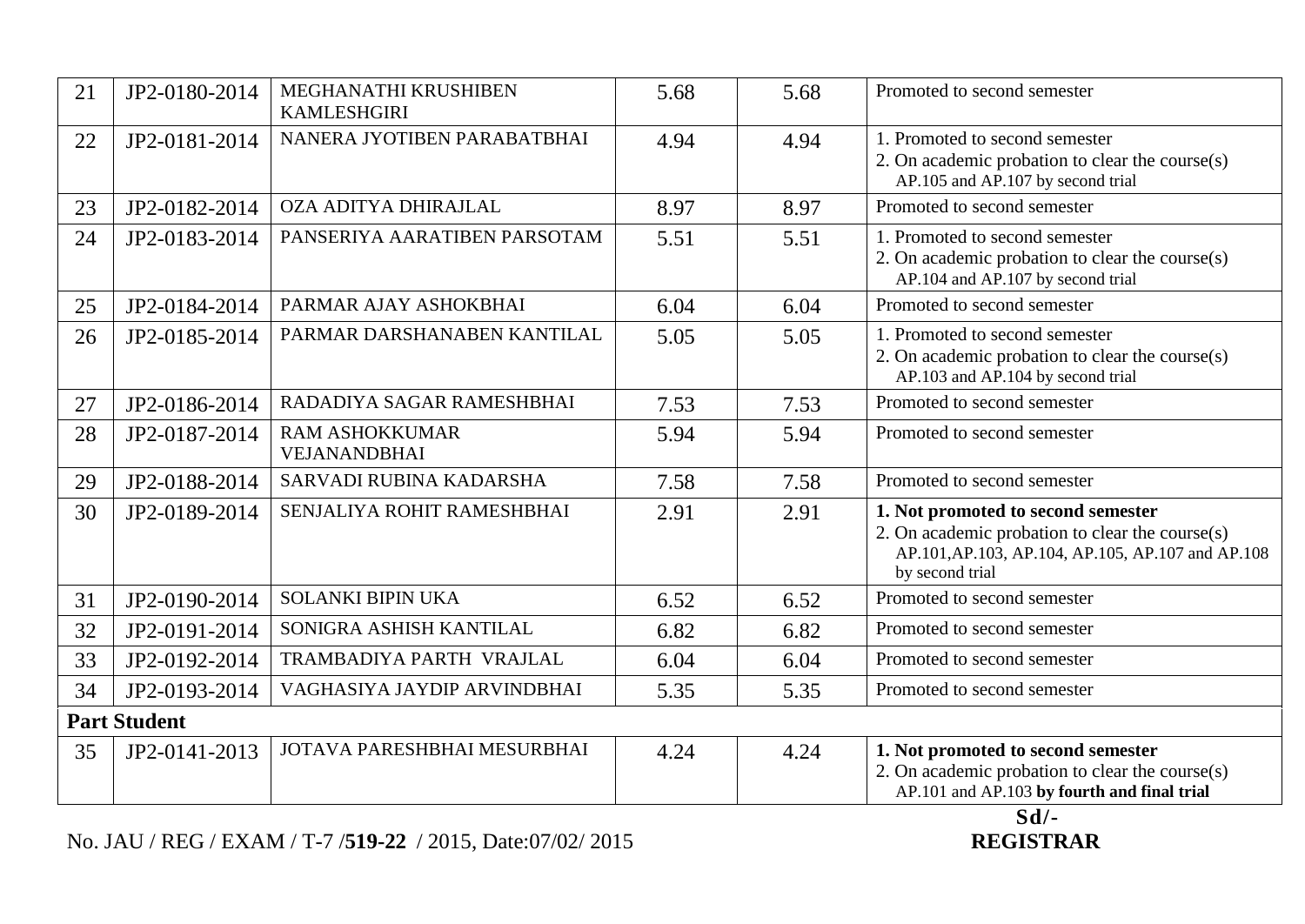

The result of SECOND (Supple.) semester of Diploma in Agro-Processing course examination conducted by the Junagadh Agricultural University in the month of **December-2014** at Polytechnic in Agro-Processing, JAU, Junagadh is declared as under.

| <b>Seat</b><br>No. | <b>Registration No.</b> | <b>Name of Student</b>                            | G.P.A.<br>obtained<br>(10.00)<br>basis) | C.G.P.A.<br>obtained<br>(10.00)<br>basis) | <b>REMARKS</b>                                                                                                            |
|--------------------|-------------------------|---------------------------------------------------|-----------------------------------------|-------------------------------------------|---------------------------------------------------------------------------------------------------------------------------|
|                    | JP2-0132-2013           | DHRAMANACHOTIYA SANJAY<br><b>ARJANBHAI</b>        | 5.16                                    | 5.03                                      | Promoted to fourth semester                                                                                               |
| 2                  | JP2-0133-2013           | DOBARIYA RIDHDHIBEN CHHAGANBHAI                   | 5.97                                    | 6.20                                      | Promoted to fourth semester                                                                                               |
| 3                  | JP2-0134-2013           | <b>GAMETI HEMANGINIBEN</b><br><b>MAHENDRABHAI</b> | 5.09                                    | 5.11                                      | Promoted to fourth semester                                                                                               |
| $\overline{4}$     | JP2-0135-2013           | GAREJA VARSHA CHHAGANBHAI                         | 3.87                                    | 4.49                                      | 1. Not promoted to fourth semester<br>2. On academic probation to clear the course(s)<br>AP.204 and AP.206 by third trial |
| 5                  | JP2-0144-2013           | KATHAD PRITI JAGADISHBHAI                         | 4.60                                    | 4.71                                      | Promoted to fourth semester                                                                                               |
| 6                  | JP2-0150-2013           | PANERA MITAL RANMALBHAI                           | 5.16                                    | 5.27                                      | Promoted to fourth semester                                                                                               |
|                    | JP2-0152-2013           | RAM VIJAYKUMAR KARSHANBHAI                        | 5.18                                    | 5.18                                      | Promoted to fourth semester                                                                                               |
| 8                  | JP2-0108-2012           | KACHHOT MANISHABEN KISABHAI                       | 5.31                                    | 5.36                                      | Promoted to fourth semester                                                                                               |
| 9                  | JP2-0115-2012           | PITHADIA DHARABEN NALINBHAI                       | 4.78                                    | 4.91                                      | Promoted to fourth semester                                                                                               |

No. JAU / REG / EXAM / T-7 /**523-26** / 2015 **REGISTRAR** Date:07/02/ 2015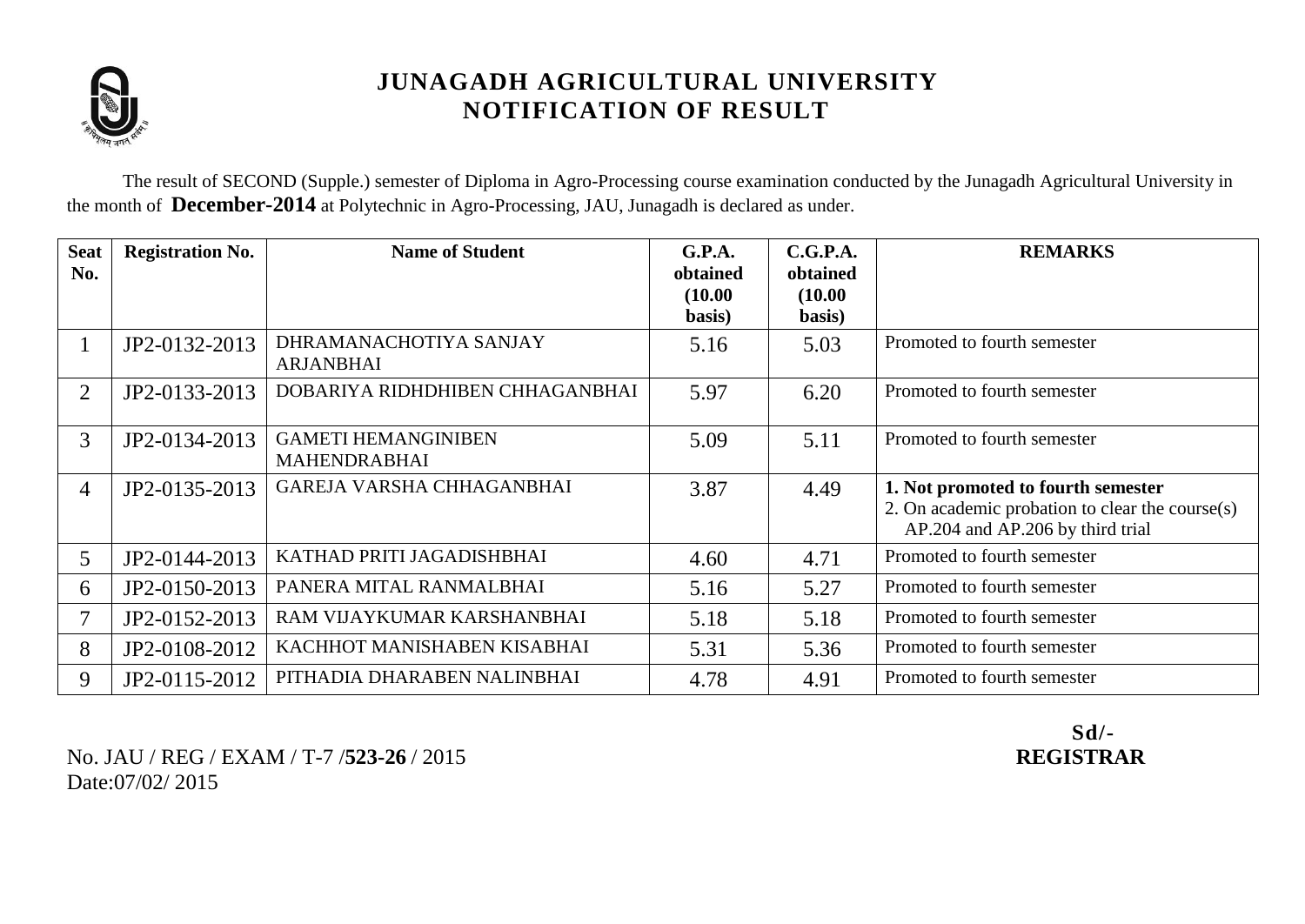

The result of THIRD (Regular) semester of Diploma in Agro-Processing course examination conducted by the Junagadh Agricultural University in the month of **December-2014** at Polytechnic in Agro-Processing, JAU, Junagadh is declared as under.

| <b>Seat</b><br>No. | <b>Registration No.</b> | <b>Name of Student</b>                            | G.P.A.<br>obtained | C.G.P.A.<br>obtained    | <b>REMARKS</b>                                                                                                              |
|--------------------|-------------------------|---------------------------------------------------|--------------------|-------------------------|-----------------------------------------------------------------------------------------------------------------------------|
|                    |                         |                                                   | (10.00 basis)      | $(10.00 \text{ basis})$ |                                                                                                                             |
|                    | JP2-0127-2013           | <b>BARAD RAJEEBEN HARADASBHAI</b>                 | 6.07               | 5.94                    | Promoted to fourth semester                                                                                                 |
| $\overline{2}$     | JP2-0128-2013           | CHANDERA VAISHALIBEN MENSIBHAI                    | 6.04               | 5.91                    | Promoted to fourth semester                                                                                                 |
| $\overline{3}$     | JP2-0129-2013           | CHANDRAVADIYA PRIYANKA HARDAS                     | 6.54               | 5.99                    | Promoted to fourth semester                                                                                                 |
| $\overline{4}$     | JP2-0130-2013           | CHHATVANI RONAK SHYAMLAL                          | 7.88               | 7.68                    | Promoted to fourth semester                                                                                                 |
| 5                  | JP2-0131-2013           | DARSHAL SANJAYBHAI VITHALANI                      | 7.30               | 6.94                    | Promoted to fourth semester                                                                                                 |
| 6                  | JP2-0132-2013           | DHRAMANACHOTIYA SANJAY<br><b>ARJANBHAI</b>        | 4.53               | 4.87                    | 1. Promoted to fourth semester<br>2. On academic probation to clear the<br>$course(s)$ AP.304 and AP.305 by second<br>trial |
| $\overline{7}$     | JP2-0133-2013           | DOBARIYA RIDHDHIBEN<br><b>CHHAGANBHAI</b>         | 5.31               | 5.91                    | 1. Promoted to fourth semester<br>2. On academic probation to clear the<br>$course(s)$ AP.307 by second trial               |
| 8                  | JP2-0134-2013           | <b>GAMETI HEMANGINIBEN</b><br><b>MAHENDRABHAI</b> | 4.83               | 5.02                    | 1. Promoted to fourth semester<br>2. On academic probation to clear the<br>$course(s)$ AP.307 by second trial               |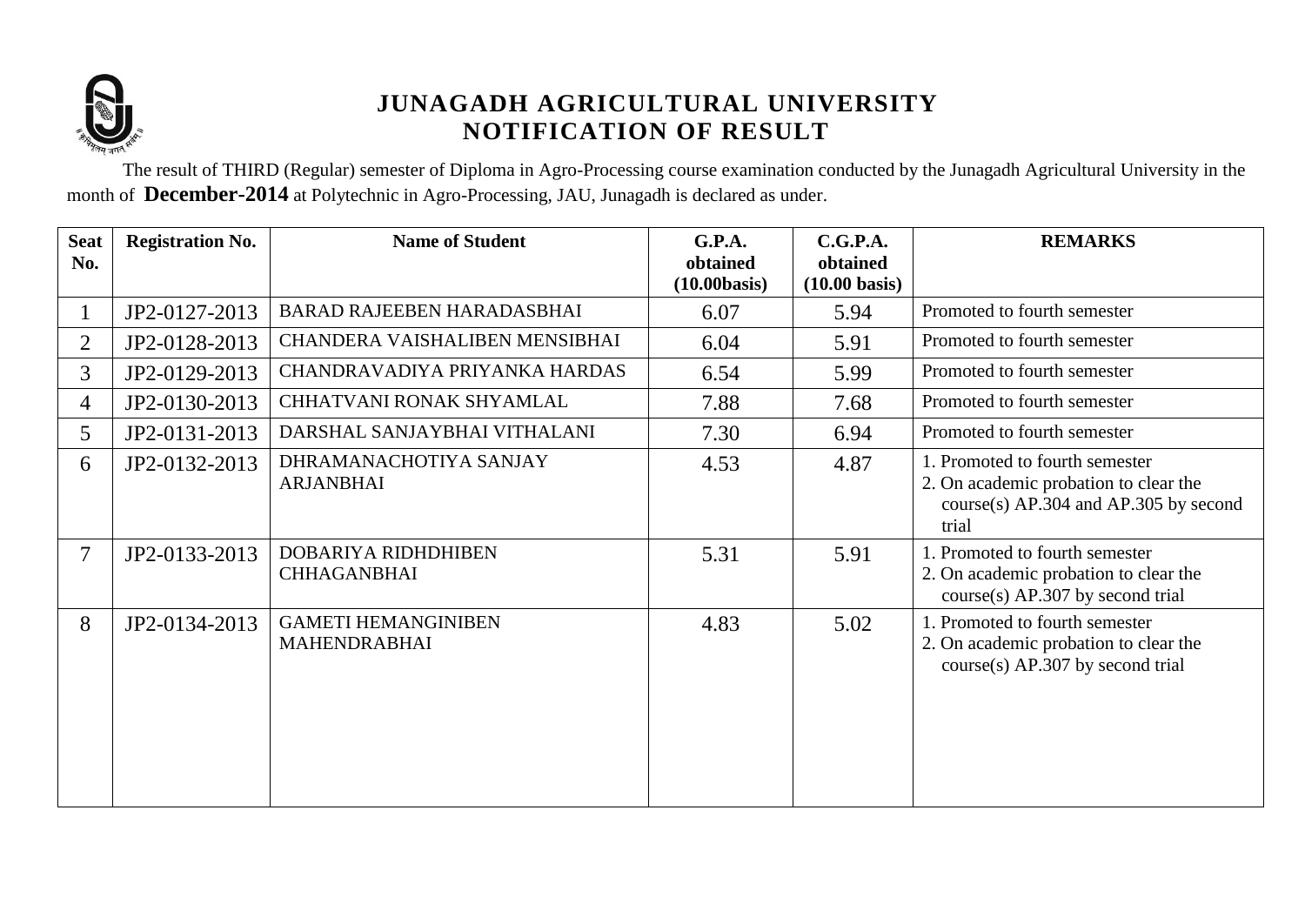| 9  | JP2-0135-2013 | GAREJA VARSHA CHHAGANBHAI      | 0.00 | 3.04 | 1. Not promoted to fourth semester<br>2. On academic probation to clear the<br>course(s) AP.304, AP.305 and AP.307<br>by second trial<br>3. He has also to <b>repeat</b> the course $(s)$<br>AP.301, AP.302, AP.303 and AP.306 by<br>second trial as and when offered |
|----|---------------|--------------------------------|------|------|-----------------------------------------------------------------------------------------------------------------------------------------------------------------------------------------------------------------------------------------------------------------------|
| 10 | JP2-0139-2013 | HATHALIYA SHYAMKUMAR PUNJABHAI | 6.22 | 6.05 | Promoted to fourth semester                                                                                                                                                                                                                                           |
| 11 | JP2-0140-2013 | JORA RESHMABEN HARDASBHAI      | 4.75 | 5.15 | 1. Promoted to fourth semester<br>2. On academic probation to clear the<br>course(s) AP.307 by second trial                                                                                                                                                           |
| 12 | JP2-0142-2013 | KACHA RAVIKUMAR VALLABHBHAI    | 6.52 | 6.26 | Promoted to fourth semester                                                                                                                                                                                                                                           |
| 13 | JP2-0143-2013 | KADECHA DHRUV HARSHADBHAI      | 8.97 | 8.81 | Promoted to fourth semester                                                                                                                                                                                                                                           |
| 14 | JP2-0144-2013 | KATHAD PRITI JAGADISHBHAI      | 4.13 | 4.52 | 1. Promoted to fourth semester<br>2. On academic probation to clear the<br>course(s) AP.302, AP.304 and AP.307 by<br>second trial                                                                                                                                     |
| 15 | JP2-0145-2013 | KORAT ARPIT JAYSUKHBHAI        | 7.34 | 7.57 | Promoted to fourth semester                                                                                                                                                                                                                                           |
| 16 | JP2-0146-2013 | MEGHNATHI MAYURGIRI KANTIGIRI  | 5.63 | 5.63 | Promoted to fourth semester                                                                                                                                                                                                                                           |
| 17 | JP2-0148-2013 | NANDANIYA JITENDRA ARJAN       | 7.97 | 7.82 | Promoted to fourth semester                                                                                                                                                                                                                                           |
| 18 | JP2-0149-2013 | PAMPANIYA RAHUL KALABHAI       | 6.01 | 6.04 | Promoted to fourth semester                                                                                                                                                                                                                                           |
| 19 | JP2-0150-2013 | PANERA MITAL RANMALBHAI        | 4.36 | 4.97 | 1. Promoted to fourth semester<br>2. On academic probation to clear the<br>course(s) AP.305 by second trial                                                                                                                                                           |
| 20 | JP2-0151-2013 | PRIYAM OJASBHAI THAKRAR        | 8.12 | 7.94 | Promoted to fourth semester                                                                                                                                                                                                                                           |
| 21 | JP2-0152-2013 | RAM VIJAYKUMAR KARSHANBHAI     | 5.28 | 5.21 | Promoted to fourth semester                                                                                                                                                                                                                                           |
| 22 | JP2-0153-2013 | RATHOD DAMINI JAYANTIBHAI      | 5.35 | 5.60 | Promoted to fourth semester                                                                                                                                                                                                                                           |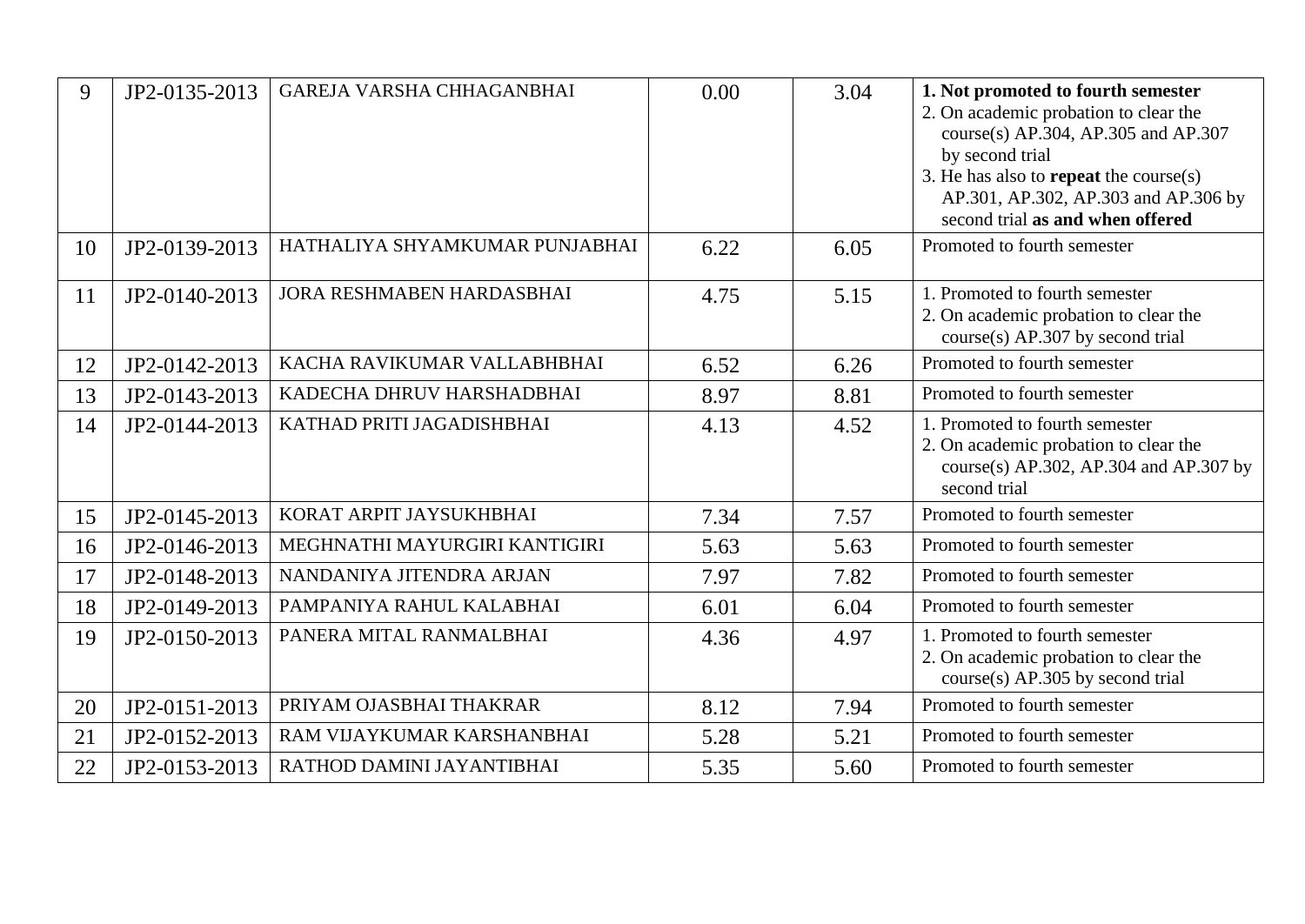| 23 | JP2-0154-2013 | SATANI JATINKUMAR HASMUKHBHAI | 6.32 | 6.28 | Promoted to fourth semester                                                                                                       |
|----|---------------|-------------------------------|------|------|-----------------------------------------------------------------------------------------------------------------------------------|
| 24 | JP2-0155-2013 | SOLANKI NIKUNJKUMAR NAVINBHAI | 5.23 | 5.30 | Promoted to fourth semester                                                                                                       |
| 25 | JP2-0156-2013 | SONIGRA ANKIT NATAVARLAL      | 8.55 | 8.35 | Promoted to fourth semester                                                                                                       |
| 26 | JP2-0157-2013 | SUHAGIYA JATISH RAMESHBHAI    | 7.86 | 7.75 | Promoted to fourth semester                                                                                                       |
| 27 | JP2-0158-2013 | THEBA TABBUBEN YUSUFBHAI      | 7.50 | 7.23 | Promoted to fourth semester                                                                                                       |
| 28 | JP2-0159-2013 | VADALIYA DIXITA HARSHUKHBHAI  | 7.50 | 7.15 | Promoted to fourth semester                                                                                                       |
| 29 | JP2-0108-2012 | KACHHOT MANISHABEN KISABHAI   | 5.19 | 5.30 | Promoted to fourth semester                                                                                                       |
| 30 | JP2-0115-2012 | PITHADIA DHARABEN NALINBHAI   | 4.04 | 4.63 | 1. Promoted to fourth semester<br>2. On academic probation to clear the<br>course(s) AP.304, AP.305 and AP.307 by<br>second trial |
| 31 | JP2-0124-2012 | VANIYA RAHUL GOVINDBHAI       | 4.86 | 4.98 | 1. Promoted to fourth semester<br>2. On academic probation to clear the<br>course(s) $AP.305$ and $AP.307$ by second<br>trial     |

No. JAU / REG / EXAM / T-7 /**527-30** / 2015 Date:07/02/ 2015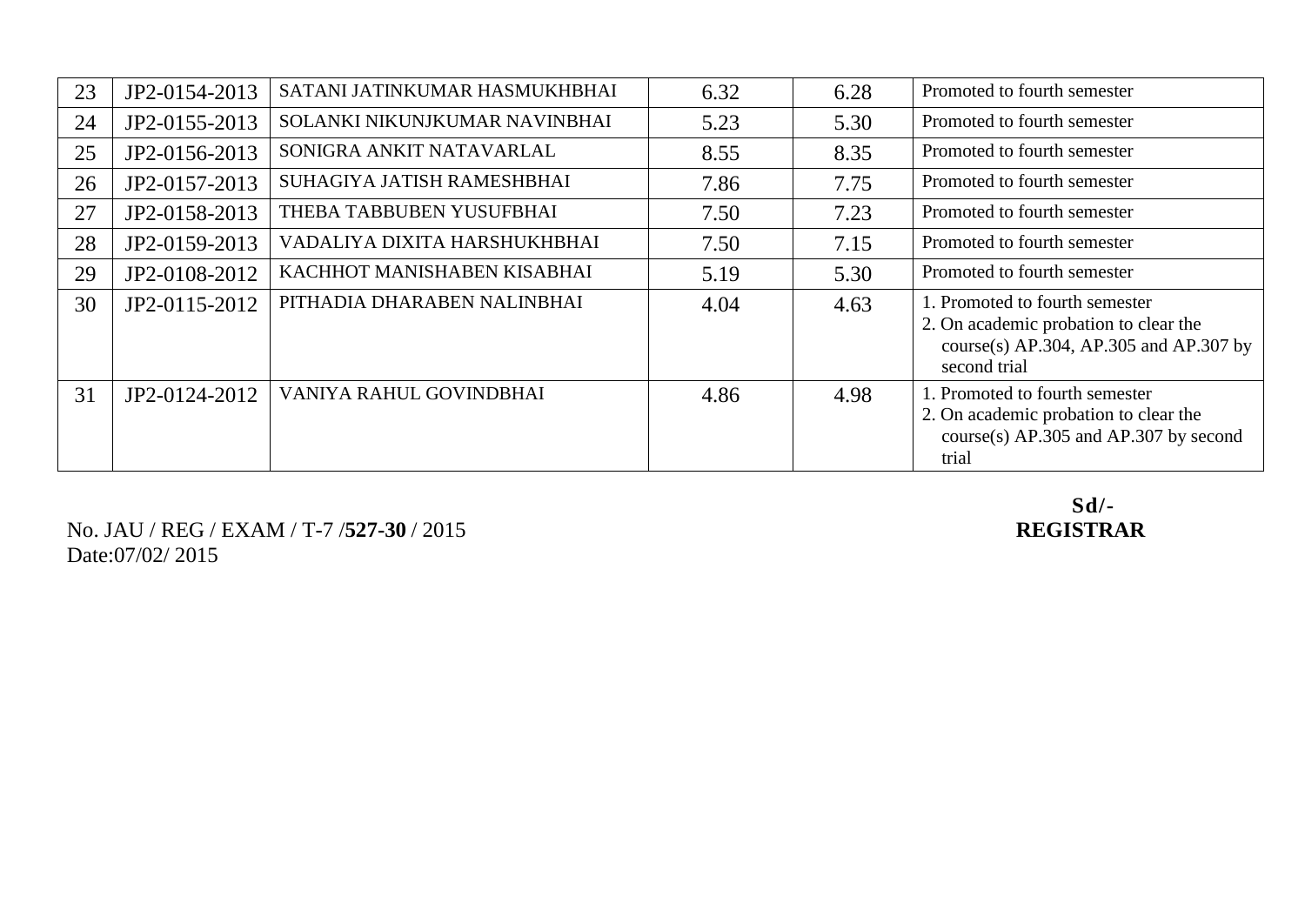

The result of FOURTH (Supple.) semester of Diploma in Agro-Processing course examination conducted by the Junagadh Agricultural University in the month of **December-2014** at Polytechnic in Agro-Processing, JAU, Junagadh is declared as under.

| <b>Seat</b><br>No. | <b>Registration No.</b> | <b>Name of Student</b>                          | G.P.A.<br>obtained<br>$(10.00 \text{ basis})$ | C.G.P.A.<br>obtained<br>$(10.00 \text{ basis})$ | <b>REMARKS</b>             |
|--------------------|-------------------------|-------------------------------------------------|-----------------------------------------------|-------------------------------------------------|----------------------------|
|                    | JP2-0094-2012           | AMBECHADA URMILABAHEN<br><b>JAYNTIBHAI</b>      | 5.14                                          | 4.99                                            | Promoted to sixth semester |
| $\bigcap$          | JP2-0114-2012           | PATEL SUNANDABEN DHANJIBHAI                     | 5.02                                          | 5.07                                            | Promoted to sixth semester |
| 3                  | JP2-0120-2012           | SAVALIYA KRUPALI MUKESHBHAI                     | 6.36                                          | 6.28                                            | Promoted to sixth semester |
|                    | JP2-0066-2011           | <b>BHOYA JIGNESHKUMAR</b><br><b>SHILPUBHAI</b>  | 5.03                                          | 4.90                                            | Promoted to sixth semester |
|                    | JP2-0067-2011           | <b>BHUTIYA RAKESHKUMAR</b><br><b>KARSANBHAI</b> | 5.31                                          | 5.01                                            | Promoted to sixth semester |

No. JAU / REG / EXAM / T-7 /**531-34** / 2015 **REGISTRAR** Date:07/02/ 2015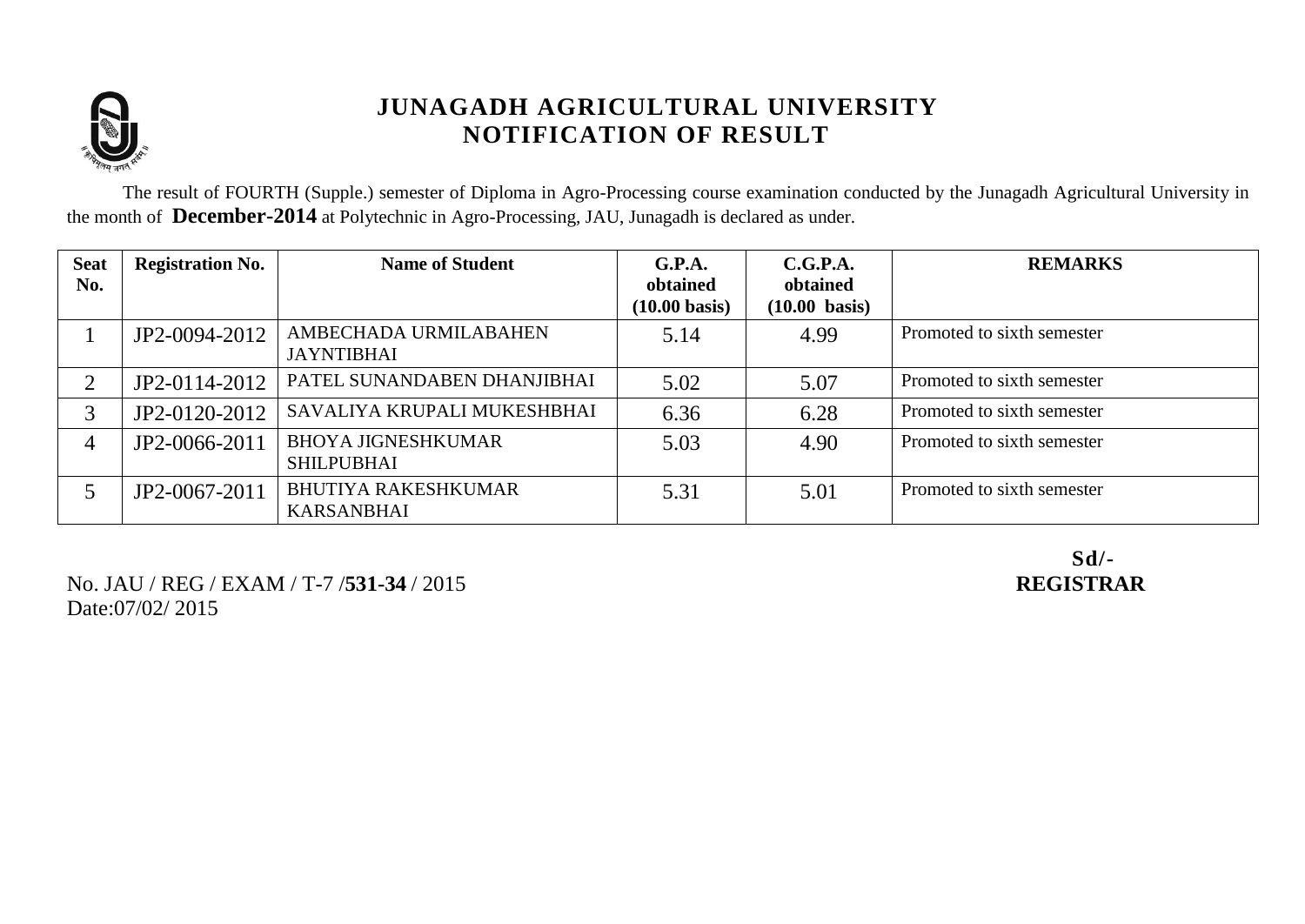

The result of FIFTH(Regular) semester of Diploma in Agro-Processing course examination conducted by the Junagadh Agricultural University in the month of **December-2014** at Polytechnic in Agro-Processing, JAU, Junagadh is declared as under.

| <b>Seat</b><br>No. | <b>Registration No.</b> | <b>Name of Student</b>             | <b>G.P.A.</b><br>obtained<br>(10.00) | C.G.P.A.<br>obtained<br>(10.00) | <b>REMARKS</b>                                                                                               |
|--------------------|-------------------------|------------------------------------|--------------------------------------|---------------------------------|--------------------------------------------------------------------------------------------------------------|
|                    |                         |                                    | basis)                               | basis)                          |                                                                                                              |
| $\mathbf{1}$       | JP2-0094-2012           | AMBECHADA URMILABAHEN JAYNTIBHAI   | 4.62                                 | 4.91                            | 1. Promoted to sixth semester<br>2. On academic probation to clear the<br>$course(s)$ AP.503 by second trial |
| $\overline{2}$     | JP2-0095-2012           | BORSANIA ARAZU MAHENDRABHAI        | 6.70                                 | 6.39                            | Promoted to sixth semester                                                                                   |
| $\overline{3}$     | JP2-0096-2012           | CHUDASAMA KINJALBEN ARAJANBHAI     | 7.37                                 | 6.74                            | Promoted to sixth semester                                                                                   |
| $\overline{4}$     | JP2-0097-2012           | CHUDASAMA MEHUL HIRABHAI           | 5.97                                 | 6.22                            | Promoted to sixth semester                                                                                   |
| 5                  | JP2-0098-2012           | <b>DHARMIK SHUKLA</b>              | 8.36                                 | 8.31                            | Promoted to sixth semester                                                                                   |
| 6                  | JP2-0099-2012           | <b>GARACHAR KAJAL KALABHAI</b>     | 5.12                                 | 5.34                            | Promoted to sixth semester                                                                                   |
| $\overline{7}$     | JP2-0100-2012           | <b>GOR SHRUTI BHAVESHBHAI</b>      | 5.42                                 | 5.49                            | Promoted to sixth semester                                                                                   |
| 8                  | JP2-0101-2012           | <b>GUNJARIA MITALBEN PRABHUDAS</b> | 6.01                                 | 6.02                            | Promoted to sixth semester                                                                                   |
| 9                  | JP2-0102-2012           | HEDPARA JEELKUMAR NARESHBHAI       | 6.87                                 | 6.66                            | Promoted to sixth semester                                                                                   |
| 10                 | JP2-0104-2012           | JARSANIYA DHRUVKUMAR MANOJBHAI     | 6.76                                 | 6.61                            | Promoted to sixth semester                                                                                   |
| 11                 | JP2-0105-2012           | <b>JIGNESHKUMAR VAJA</b>           | 6.73                                 | 7.29                            | Promoted to sixth semester                                                                                   |
| 12                 | JP2-0106-2012           | KACHA SEJALBEN MAHESHBHAI          | 6.61                                 | 6.38                            | Promoted to sixth semester                                                                                   |
| 13                 | JP2-0107-2012           | KACHHOT AJAYBHAI RAMSINHBHAI       | 7.28                                 | 6.38                            | Promoted to sixth semester                                                                                   |
| 14                 | JP2-0109-2012           | KAPADIYA GOPAL VITTHALBHAI         | 6.15                                 | 5.53                            | Promoted to sixth semester                                                                                   |
| 15                 | JP2-0111-2012           | PARMAR ARJUN RANMALBHAI            | 6.32                                 | 6.35                            | Promoted to sixth semester                                                                                   |
| 16                 | JP2-0112-2012           | PARMAR DARSHAN SHAILESHBHAI        | 5.61                                 | 6.31                            | Promoted to sixth semester                                                                                   |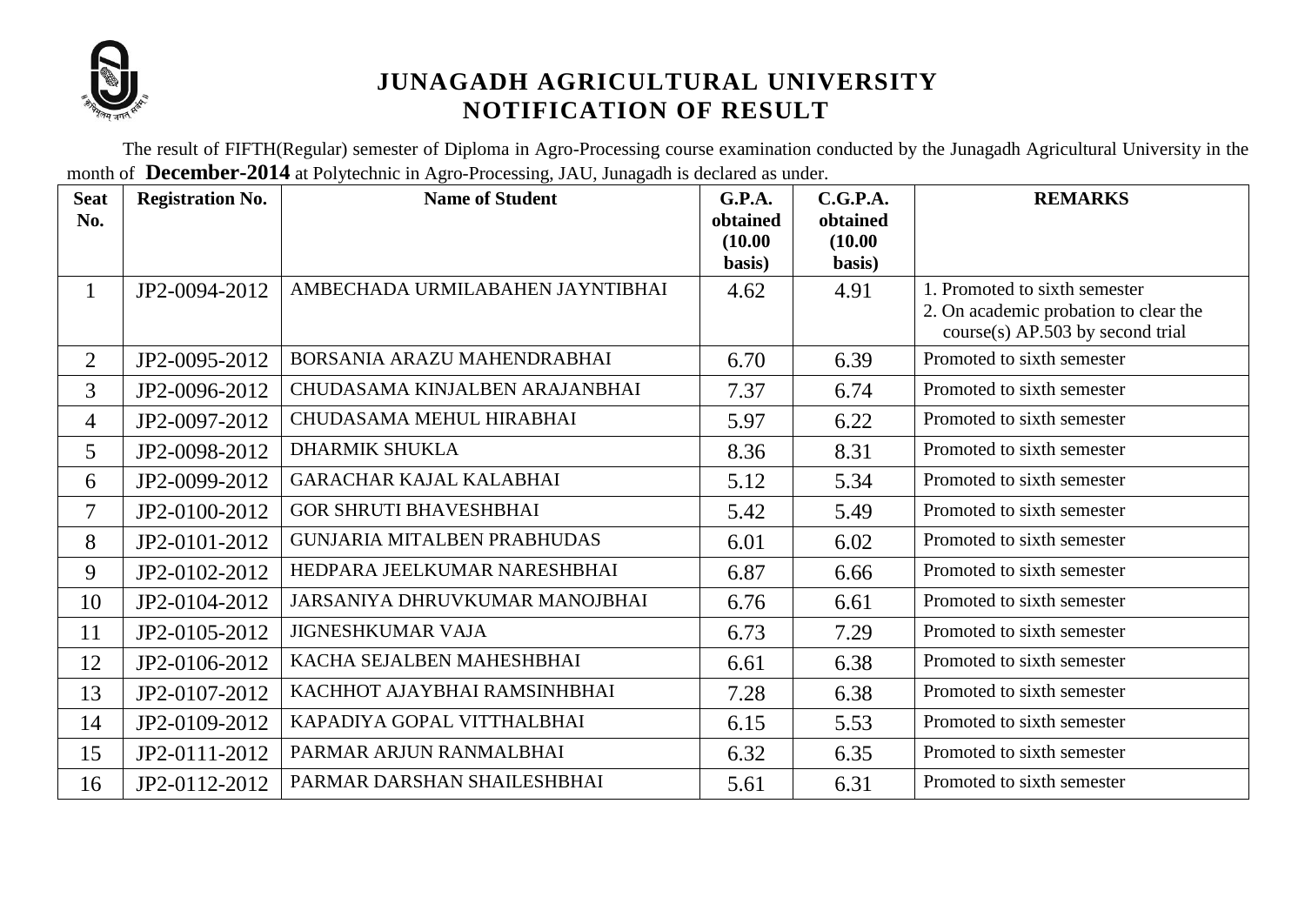|    |               | PARMAR PREMJI BHIKHABHAI       |      |      | Promoted to sixth semester                                                                                   |
|----|---------------|--------------------------------|------|------|--------------------------------------------------------------------------------------------------------------|
| 17 | JP2-0113-2012 |                                | 7.33 | 7.29 |                                                                                                              |
| 18 | JP2-0114-2012 | PATEL SUNANDABEN DHANJIBHAI    | 4.76 | 5.01 | 1. Promoted to sixth semester<br>2. On academic probation to clear the<br>$course(s)$ AP.503 by second trial |
| 19 | JP2-0117-2012 | RATHOD KAMALABEN KADUBHAI      | 6.82 | 6.83 | Promoted to sixth semester                                                                                   |
| 20 | JP2-0120-2012 | SAVALIYA KRUPALI MUKESHBHAI    | 6.04 | 6.23 | Promoted to sixth semester                                                                                   |
| 21 | JP2-0122-2012 | SORATHIYA PRASHANT BHIKHUBHAI  | 7.31 | 7.20 | Promoted to sixth semester                                                                                   |
| 22 | JP2-0125-2012 | VORA CHIRAG KISHORBHAI         | 5.64 | 5.49 | Promoted to sixth semester                                                                                   |
| 23 | JP2-0126-2012 | ZANKAT KISHANKUMAR MERUBHAI    | 7.67 | 8.04 | Promoted to sixth semester                                                                                   |
| 24 | JP2-0079-2011 | KARMUR SHAILESH BATUKBHAI      | 7.82 | 7.29 | Promoted to sixth semester                                                                                   |
| 25 | JP2-0066-2011 | BHOYA JIGNESHKUMAR SHILPUBHAI  | 4.57 | 4.83 | 1. Promoted to sixth semester<br>2. On academic probation to clear the<br>$course(s)$ AP.503 by second trial |
| 26 | JP2-0067-2011 | BHUTIYA RAKESHKUMAR KARSANBHAI | 5.16 | 5.04 | Promoted to sixth semester                                                                                   |

No. JAU / REG / EXAM / T-7 / **535-38** / 2015 Date:07/02/ 2015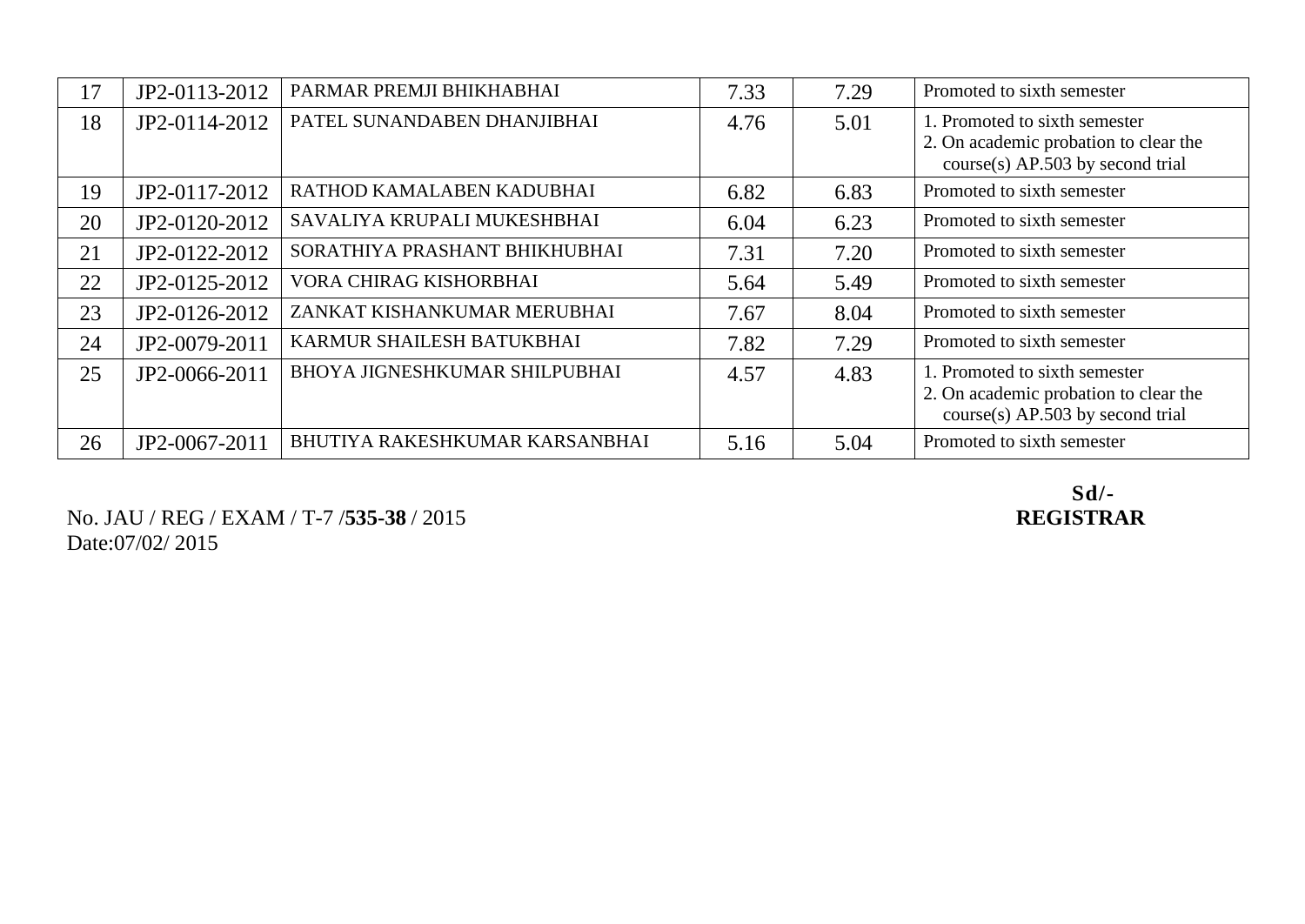

The result of FIRST(Regular-2014) semester of Diploma in Horticulture course examination conducted by the Junagadh Agricultural University in the month of **December-2014** at Polytechnic in Horticulture, JAU, Junagadh is declared as under.

| <b>Seat</b><br>No. | <b>Registration No.</b> | <b>Name of Student</b>                          | <b>G.P.A.</b><br>obtained<br>(10.00)<br>basis) | C.G.P.A.<br>obtained<br>(10.00)<br>basis) | <b>REMARKS</b>                                                                                                                             |
|--------------------|-------------------------|-------------------------------------------------|------------------------------------------------|-------------------------------------------|--------------------------------------------------------------------------------------------------------------------------------------------|
|                    | JP7-0163-2014           | <b>BALDHA RASHMI RATIBHAI</b>                   | 8.09                                           | 8.09                                      | Promoted to second semester                                                                                                                |
| $\overline{2}$     | JP7-0164-2014           | <b>BARAD JIGNESHKUMAR</b><br><b>MANSUKHBHAI</b> | 4.67                                           | 4.67                                      | 1. Promoted to second semester<br>2. On academic probation to clear the course(s) BOT<br>1.1 by second trial                               |
| 3                  | JP7-0165-2014           | BARAD PANKAJKUMAR PUNJABHAI                     | 6.25                                           | 6.25                                      | Promoted to second semester                                                                                                                |
| $\overline{4}$     | JP7-0166-2014           | <b>BHUT BANSIBEN GAJENDRABHAI</b>               | 7.18                                           | 7.18                                      | Promoted to second semester                                                                                                                |
| 5                  | JP7-0167-2014           | BHUT HIRENKUMAR RAMESHBHAI                      | 7.43                                           | 7.43                                      | Promoted to second semester                                                                                                                |
| 6                  | JP7-0168-2014           | BORKHATARIYA DIPALIBEN<br><b>RAJABHAI</b>       | 7.64                                           | 7.64                                      | Promoted to second semester                                                                                                                |
| $\overline{7}$     | JP7-0169-2014           | CHANDPA SHIVANIBEN RAJESHBHAI                   | 5.09                                           | 5.09                                      | Promoted to second semester                                                                                                                |
| 8                  | JP7-0170-2014           | CHAVDA RIMABEN PRAVINBHAI                       | 4.49                                           | 4.49                                      | 1. Promoted to second semester<br>2. On academic probation to clear the course(s) PPT<br>1.1 and BOT 1.1 by second trial                   |
| 9                  | JP7-0171-2014           | DAVERA DIGVIJAY KANJIBHAI                       | 6.61                                           | 6.61                                      | Promoted to second semester                                                                                                                |
| 10                 | JP7-0173-2014           | DOMADIA SHRADDHA DINESHBHAI                     | 7.12                                           | 7.12                                      | Promoted to second semester                                                                                                                |
| 11                 | JP7-0174-2014           | DOMADIYA HARSHIL BHAVESHBHAI                    | 7.94                                           | 7.94                                      | Promoted to second semester                                                                                                                |
| 12                 | JP7-0175-2014           | GAJERA KRISHNABEN CHANDUBHAI                    | 7.64                                           | 7.64                                      | Promoted to second semester                                                                                                                |
| 13                 | JP7-0177-2014           | <b>JADAV VIJAYBHAI MANSINGBHAI</b>              | 5.10                                           | 5.10                                      | Promoted to second semester                                                                                                                |
| 14                 | JP7-0178-2014           | JETHVA PRASHANT RAMESHBHAI                      | 7.91                                           | 7.91                                      | Promoted to second semester                                                                                                                |
| 15                 | JP7-0179-2014           | JOTAVA BRIJESH RAMSIBHAI                        | 3.95                                           | 3.95                                      | 1. Promoted to second semester<br>2. On academic probation to clear the course(s) FLR<br>1.1, PPT 1.1, BOT 1.1 and FRT 1.1 by second trial |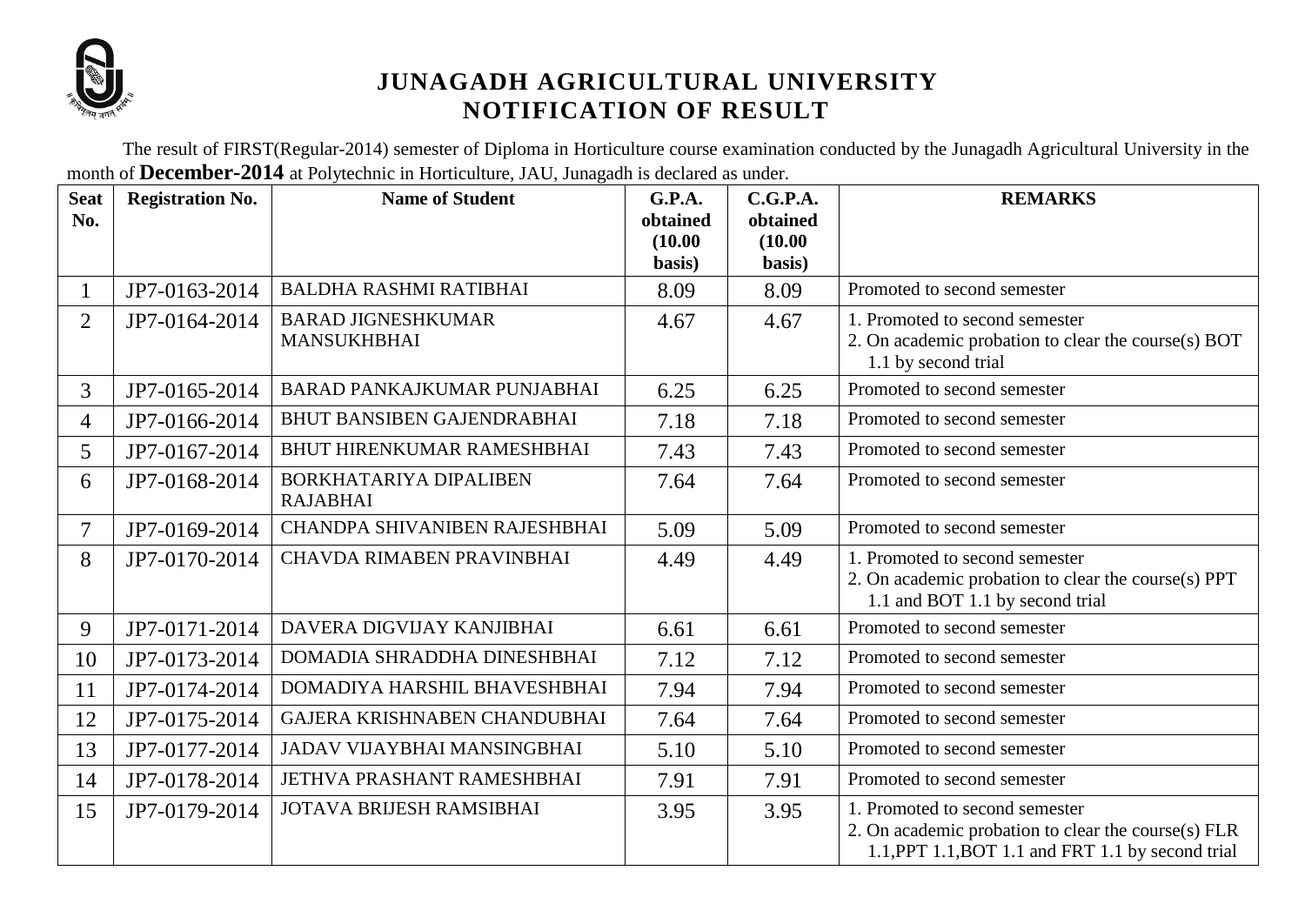| 16 | JP7-0180-2014 | KATARA SONIKA BHARATBHAI                  | 4.44 | 4.44 | 1. Promoted to second semester<br>2. On academic probation to clear the course(s) PPT<br>1.1, BOT 1.1 and FRT 1.1 by second trial                          |
|----|---------------|-------------------------------------------|------|------|------------------------------------------------------------------------------------------------------------------------------------------------------------|
| 17 | JP7-0181-2014 | KHATANA PARAS RAJESHBHAI                  | 3.69 | 3.69 | 1. Not promoted to second semester<br>2. On academic probation to clear the course(s) FLR<br>1.1, NRM 1.1, PPT 1.1, BOT 1.1 and FRT 1.1 by<br>second trial |
| 18 | JP7-0182-2014 | KORAT HEMANG HITESHBHAI                   | 4.78 | 4.78 | 1. Promoted to second semester<br>2. On academic probation to clear the course(s) PPT<br>1.1 and BOT 1.1 by second trial                                   |
| 19 | JP7-0184-2014 | MOKARIYA BHAVESH POLABHAI                 | 7.83 | 7.83 | Promoted to second semester                                                                                                                                |
| 20 | JP7-0185-2014 | MONPARA KRUPALIBEN SATISHBHAI             | 7.76 | 7.76 | Promoted to second semester                                                                                                                                |
| 21 | JP7-0186-2014 | MORI PRATIXABEN BHAVSINGBHAI              | 5.84 | 5.84 | Promoted to second semester                                                                                                                                |
| 22 | JP7-0187-2014 | MUNGARA MAHIRAJKUMAR<br><b>AMRUTLAL</b>   | 6.02 | 6.02 | Promoted to second semester                                                                                                                                |
| 23 | JP7-0188-2014 | NANDANIYA MILANKUMAR<br><b>MENASIBHAI</b> | 6.24 | 6.24 | Promoted to second semester                                                                                                                                |
| 24 | JP7-0189-2014 | PAMPANIYA BHARATBHAI<br><b>GOVINDBHAI</b> | 4.04 | 4.04 | 1. Not promoted to second semester<br>2. On academic probation to clear the course(s) FLR<br>1.1, NRM 1.1, PPT 1.1, BOT 1.1 and FRT 1.1 by<br>second trial |
| 25 | JP7-0190-2014 | PARMAR KAUSHAL KANAIYABHAI                | 7.69 | 7.69 | Promoted to second semester                                                                                                                                |
| 26 | JP7-0191-2014 | PATEL RUXAMANIBAHEN<br>PRAKASHBHAI        | 4.61 | 4.61 | 1. Promoted to second semester<br>2. On academic probation to clear the course(s) NRM<br>1.1, PPT 1.1 and<br>FRT 1.1 by second trial                       |
| 27 | JP7-0192-2014 | SAMARTH AJAY KALUSKAR                     | 8.52 | 8.52 | Promoted to second semester                                                                                                                                |
| 28 | JP7-0193-2014 | SOLANKI BRIJESH ASHWINBHAI                | 8.62 | 8.62 | Promoted to second semester                                                                                                                                |
| 29 | JP7-0194-2014 | ZALAVADIYA VASUBHAI DILIPBHAI             | 8.42 | 8.42 | Promoted to second semester                                                                                                                                |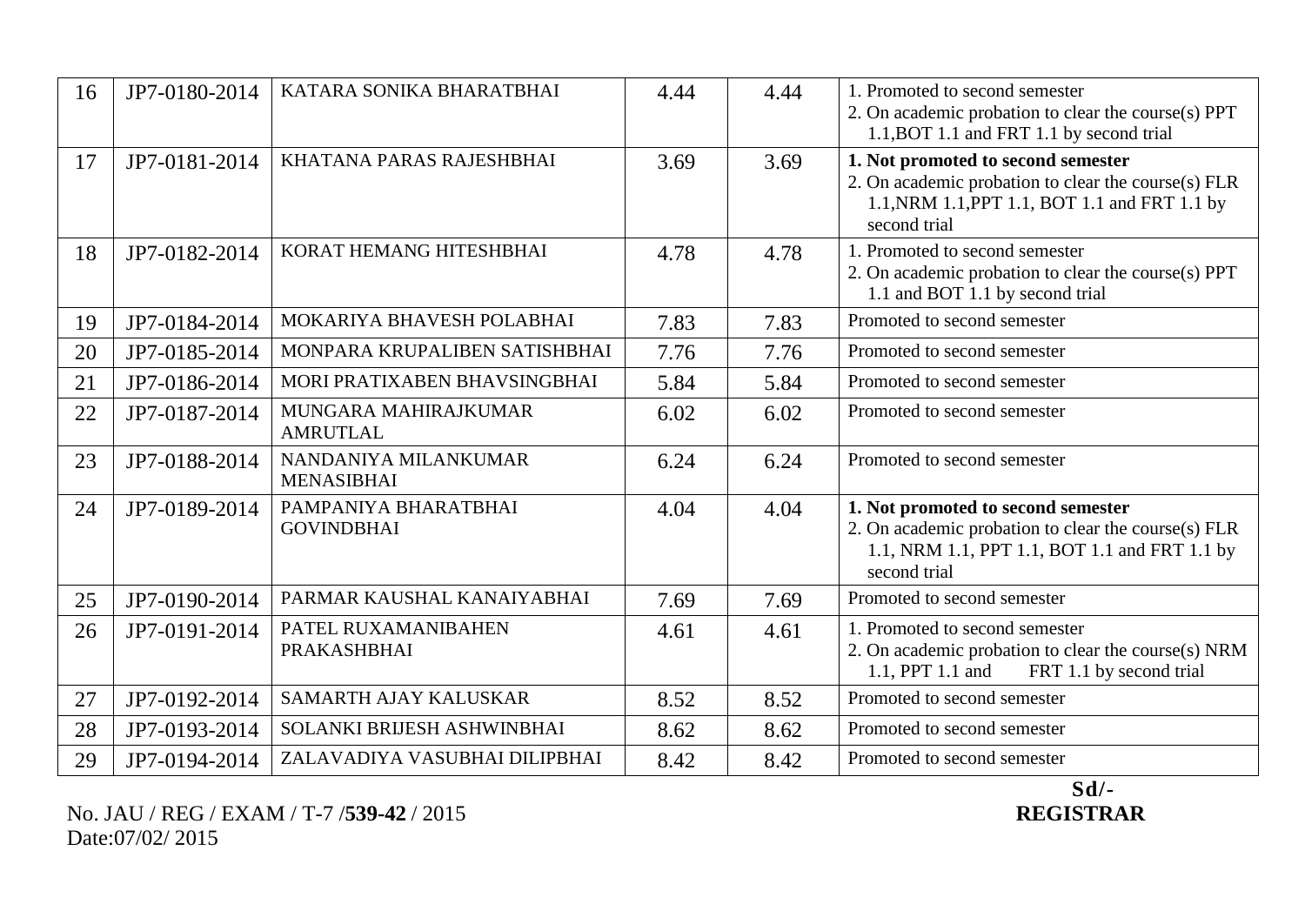

The result of SECOND (Supple.-2013) semester of Diploma in Horticulture course examination conducted by the Junagadh Agricultural University in the month of **December-2014** at Polytechnic in Horticulture, JAU, Junagadh is declared as under.

| <b>Seat</b><br>No. | <b>Registration No.</b> | <b>Name of Student</b>             | G.P.A.<br>obtained<br>(10.00)<br>basis) | C.G.P.A.<br>obtained<br>(10.00)<br>basis) | <b>REMARKS</b>              |
|--------------------|-------------------------|------------------------------------|-----------------------------------------|-------------------------------------------|-----------------------------|
|                    | JP7-0138-2013           | <b>GANVIT ANJANABEN ASHVINBHAI</b> | 5.57                                    | 5.58                                      | Promoted to fourth semester |
|                    | JP7-0146-2013           | PADHARIYA MAULIK HARDASBHAI        | 5.16                                    | 5.20                                      | Promoted to fourth semester |

No. JAU / REG / EXAM / T-7 /**543-46** / 2015 **REGISTRAR** Date:07/02/ 2015

Sd/-<br>REGISTRAR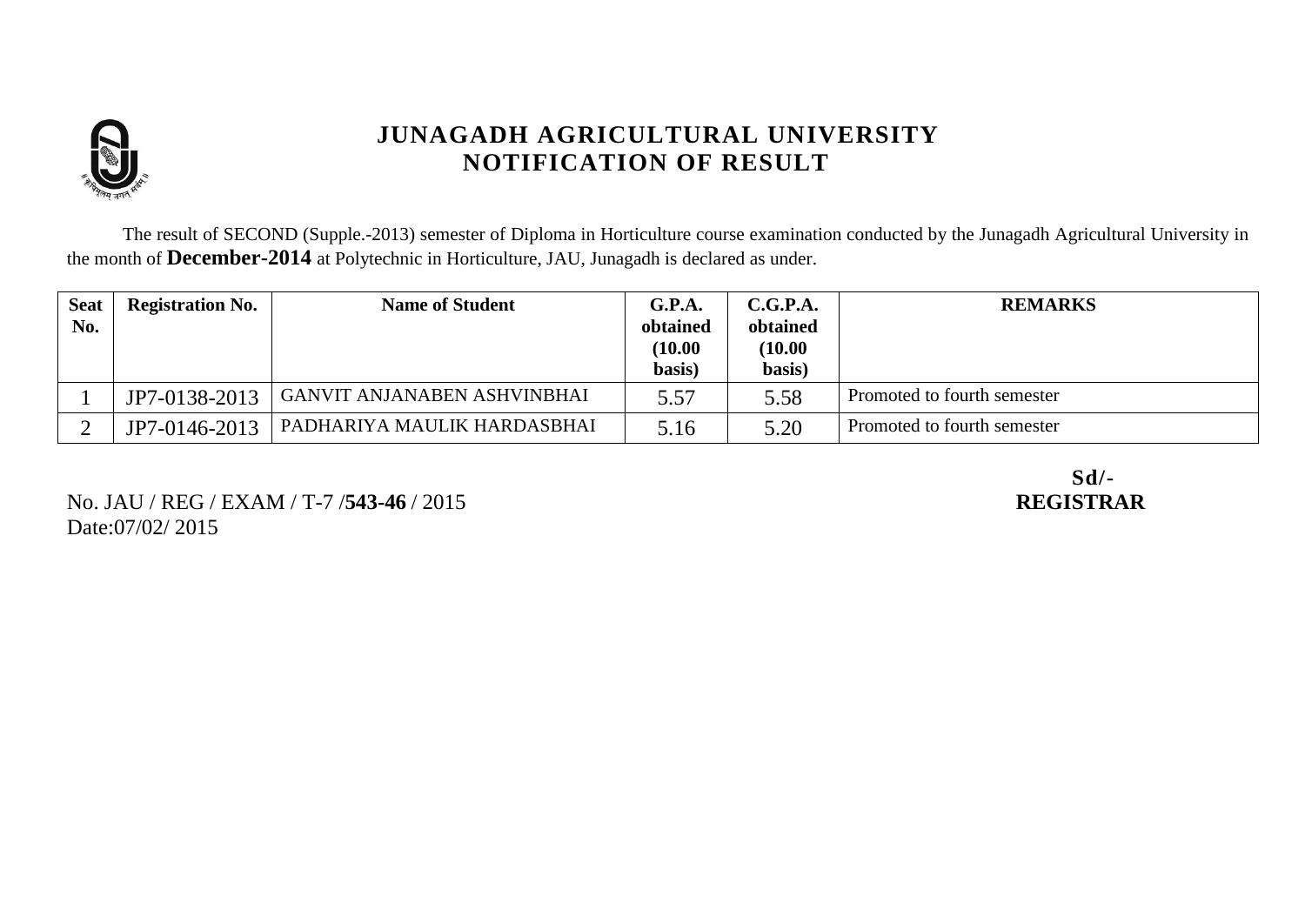

The result of THIRD(Regular-2013) semester of Diploma in Horticulture course examination conducted by the Junagadh Agricultural University in the month of **December-2013** at Polytechnic in Horticulture, JAU, Junagadh is declared as under.

| <b>Seat</b><br>No. | <b>Registration No.</b> | <b>Name of Student</b>               | G.P.A.<br>obtained<br>(10.00) | C.G.P.A.<br>obtained<br>(10.00) | <b>REMARKS</b>                                                                                                    |
|--------------------|-------------------------|--------------------------------------|-------------------------------|---------------------------------|-------------------------------------------------------------------------------------------------------------------|
|                    |                         |                                      | basis)                        | basis)                          |                                                                                                                   |
|                    | JP7-0129-2013           | <b>BARAD PARITABEN HAMIRBHAI</b>     | 8.65                          | 8.52                            | Promoted to fourth semester                                                                                       |
| $\overline{2}$     | JP7-0130-2013           | <b>BUHA SHITALBEN HARESHBHAI</b>     | 7.09                          | 6.47                            | Promoted to fourth semester                                                                                       |
| 3                  | JP7-0131-2013           | CHAVDA URVISHABEN GIRISHBHAI         | 7.62                          | 7.90                            | Promoted to fourth semester                                                                                       |
| $\overline{4}$     | JP7-0132-2013           | CHHODVADIYA KAUSHIK KANUBHAI         | 7.04                          | 6.61                            | Promoted to fourth semester                                                                                       |
| 5                  | JP7-0133-2013           | CHUDASAMA VIJAYKUMAR MANSUKHLAL      | 7.49                          | 7.29                            | Promoted to fourth semester                                                                                       |
| 6                  | JP7-0134-2013           | DAMOR NARVATBHAI MATHURBHAI          | 5.53                          | 5.41                            | 1. Promoted to fourth semester<br>2. On academic probation to<br>clear the course(s) $AEN.3.1$ by<br>second trial |
| $\tau$             | JP7-0135-2013           | DHAPA NILESHKUMAR GOVINDBHAI         | 6.19                          | 6.08                            | Promoted to fourth semester                                                                                       |
| 8                  | JP7-0136-2013           | DHARSENDA SHITALBEN JETHABHAI        | 7.43                          | 6.93                            | Promoted to fourth semester                                                                                       |
| 9                  | JP7-0137-2013           | DHARSENDA SHRADDHABEN PARBATBHAI     | 7.72                          | 7.57                            | Promoted to fourth semester                                                                                       |
| 10                 | JP7-0138-2013           | <b>GANVIT ANJANABEN ASHVINBHAI</b>   | 5.14                          | 5.44                            | 1. Promoted to fourth semester<br>2. On academic probation to<br>clear the course(s) $AEN.3.1$ by<br>second trial |
| 11                 | JP7-0139-2013           | <b>GHOSIYA ABHISHEK ASHOKKUMAR</b>   | 7.53                          | 6.76                            | Promoted to fourth semester                                                                                       |
| 12                 | JP7-0140-2013           | <b>JILADIYA NIMESHKUMAR DEVABHAI</b> | 8.33                          | 8.01                            | Promoted to fourth semester                                                                                       |
| 13                 | JP7-0141-2013           | KARMUR RAHUL MARKHIBHAI              | 6.88                          | 6.37                            | Promoted to fourth semester                                                                                       |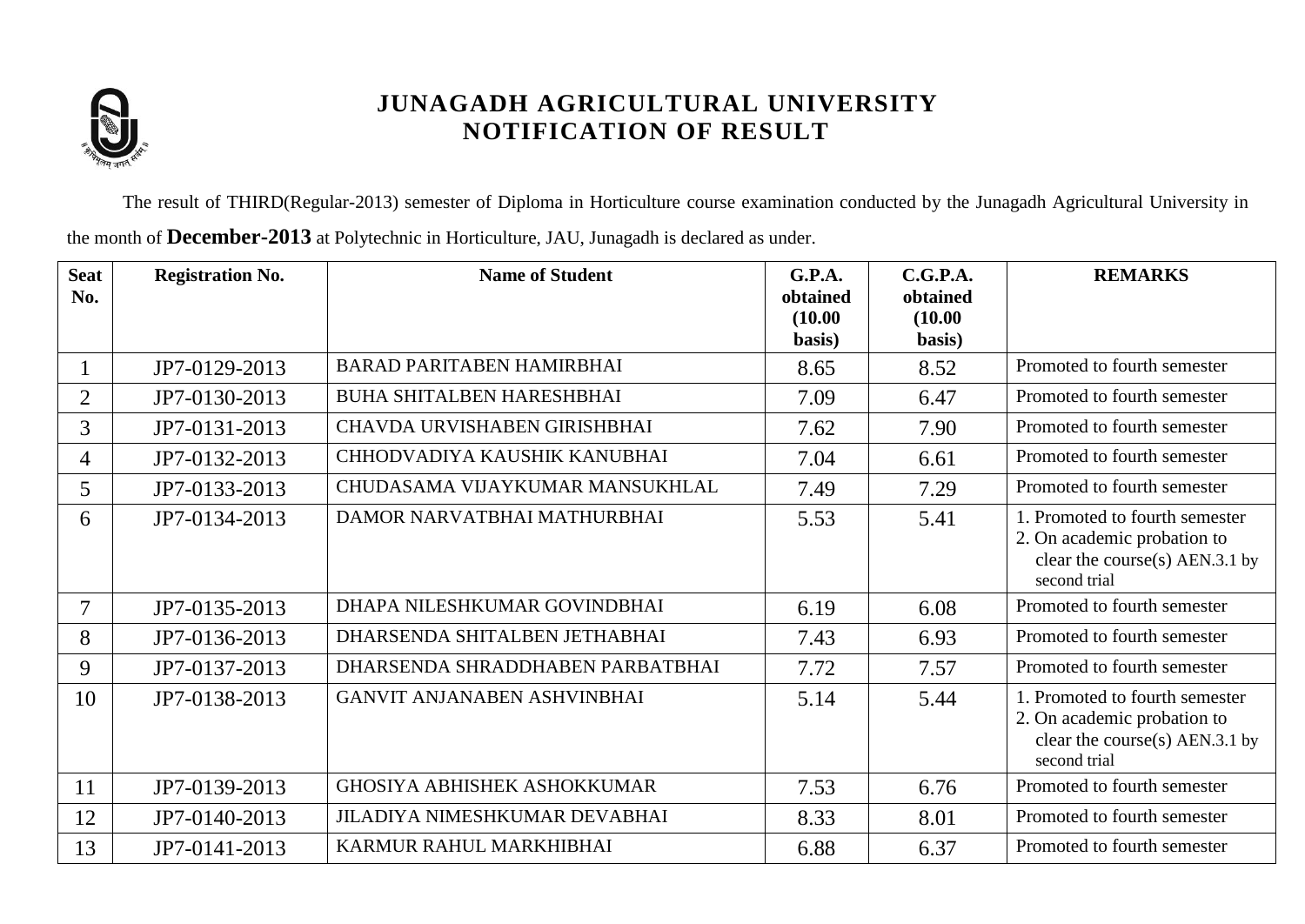| 14 | JP7-0142-2013 | KATHAD ROHITKUMAR HARASUKHBHAI  | 7.93 | 8.18 | Promoted to fourth semester |
|----|---------------|---------------------------------|------|------|-----------------------------|
| 15 | JP7-0143-2013 | KODAVALA PARTHKUMAR PRAVINKUMAR | 6.25 | 6.11 | Promoted to fourth semester |
| 16 | JP7-0144-2013 | KOYANI HETVI SURESHBHAI         | 7.14 | 6.96 | Promoted to fourth semester |
| 17 | JP7-0145-2013 | <b>NITABEN</b>                  | 6.96 | 7.02 | Promoted to fourth semester |
| 18 | JP7-0146-2013 | PADHARIYA MAULIK HARDASBHAI     | 5.79 | 5.39 | Promoted to fourth semester |
| 19 | JP7-0147-2013 | PATAT KIRANBEN VIRABHAI         | 6.76 | 6.31 | Promoted to fourth semester |
| 20 | JP7-0148-2013 | PATEL DARPANA MAHENDRABHAI      | 7.42 | 7.32 | Promoted to fourth semester |
| 21 | JP7-0149-2013 | RAM ARATIBEN PARBATBHAI         | 6.55 | 6.00 | Promoted to fourth semester |
| 22 | JP7-0151-2013 | RATHOD MAYUR BHAYABHAI          | 8.04 | 7.82 | Promoted to fourth semester |
| 23 | JP7-0153-2013 | SADARIYA DIPKUMAR HARESHBHAI    | 6.79 | 6.55 | Promoted to fourth semester |
| 24 | JP7-0154-2013 | SAVALIYA PRITUL CHAKUBHAI       | 7.22 | 7.00 | Promoted to fourth semester |
| 25 | JP7-0156-2013 | SOJITRA KRUPALI ASHWINBHAI      | 8.18 | 8.32 | Promoted to fourth semester |
| 26 | JP7-0158-2013 | SONDARAVA MADHURI PRABHULAL     | 6.78 | 6.17 | Promoted to fourth semester |
| 27 | JP7-0160-2013 | VAGHASIA PUJABEN HARESHBHAI     | 6.46 | 6.06 | Promoted to fourth semester |
| 28 | JP7-0162-2013 | ZALAVADIYA SWETABEN PRAFULBHAI  | 9.06 | 8.99 | Promoted to fourth semester |
| 29 | 4025513005    | <b>CHAVADA SAGAR DEVABHAI</b>   | 5.63 | 5.96 | Promoted to fourth semester |
| 30 | 4025513007    | DODIYA RAVIKUMAR BHIMABHAI      | 7.28 | 7.66 | Promoted to fourth semester |
| 31 | 4025213002    | CHAVDA HIRENBEN DINESHBHAI      | 8.01 | 7.81 | Promoted to fourth semester |
| 32 | 4025213003    | DAKI RIMABEN PARBATBHAI         | 6.17 | 5.50 | Promoted to fourth semester |
| 33 | 4025213012    | MALAM PRAVINABEN LAKHABHAI      | 8.06 | 7.09 | Promoted to fourth semester |

No. JAU / REG / EXAM / T-7 /**547-50** / 2015 **REGISTRAR** Date:07/02/ 2015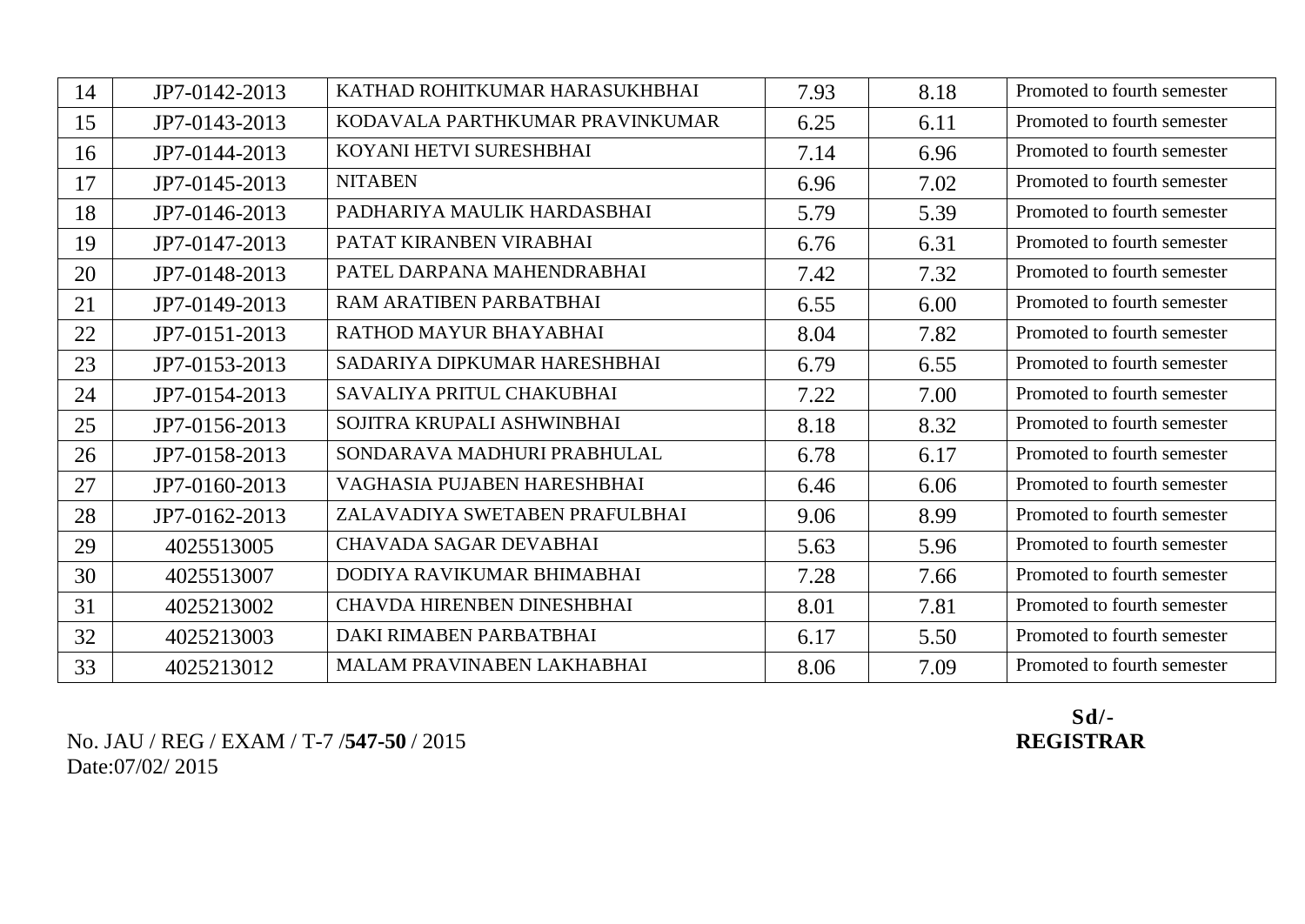

The result of FIFTH(Regular-2010) semester of Diploma in Horticulture course examination conducted by the Junagadh Agricultural University in the month of **December-2014** at Polytechnic in Horticulture, JAU, Junagadh is declared as under.

| <b>Seat</b><br>No. | <b>Registration No.</b> | <b>Name of Student</b>              | G.P.A.<br>obtained<br>(10.00)<br>basis) | C.G.P.A.<br>obtained<br>(10.00)<br>basis) | <b>REMARKS</b>                                                                                                |
|--------------------|-------------------------|-------------------------------------|-----------------------------------------|-------------------------------------------|---------------------------------------------------------------------------------------------------------------|
| 1                  | JP7-0094-2012           | <b>BALAS HETALBEN RAMESHBHAI</b>    | 5.78                                    | 5.31                                      | Promoted to sixth semester                                                                                    |
| $\overline{2}$     | JP7-0095-2012           | <b>BALDHA KAUSHAL VRAJLAL</b>       | 6.28                                    | 5.61                                      | Promoted to sixth semester                                                                                    |
| 3                  | JP7-0096-2012           | <b>BHALU ANAND PARSOTAMBHAI</b>     | 7.90                                    | 7.91                                      | Promoted to sixth semester                                                                                    |
| 4                  | JP7-0097-2012           | BHETARIYA KRISHNABEN ABHA           | 6.82                                    | 6.27                                      | Promoted to sixth semester                                                                                    |
| 5                  | JP7-0098-2012           | <b>BHUT BHAGYASHRI JAYANTIBHAI</b>  | 6.36                                    | 5.98                                      | Promoted to sixth semester                                                                                    |
| 6                  | JP7-0099-2012           | <b>BHUT MANSI SHANTILAL</b>         | 6.16                                    | 5.52                                      | Promoted to sixth semester                                                                                    |
| $\tau$             | JP7-0100-2012           | CHAUHAN PIYUSH PREMAJIBHAI          | 6.93                                    | 6.56                                      | Promoted to sixth semester                                                                                    |
| 8                  | JP7-0101-2012           | CHAVADA PARTHKUMAR PARSOTAMBHAI     | 5.65                                    | 5.15                                      | 1. Promoted to sixth semester<br>2. On academic probation to clear the<br>$course(s)$ OTH.5.3 by second trial |
| 9                  | JP7-0103-2012           | GAJERA DIVYESHKUMAR PARSOTAMBHAI    | 7.05                                    | 7.05                                      | Promoted to sixth semester                                                                                    |
| 10                 | JP7-0104-2012           | GAJERA MAULIKKUMAR NILESHBHAI       | 8.09                                    | 7.59                                      | Promoted to sixth semester                                                                                    |
| 11                 | JP7-0105-2012           | GANVIT JIGISHAKUMARI BIPINBHAI      | 7.64                                    | 6.95                                      | Promoted to sixth semester                                                                                    |
| 12                 | JP7-0106-2012           | <b>JADAV SANDIPKUMAR KISHORBHAI</b> | 6.57                                    | 6.25                                      | 1. Promoted to sixth semester<br>2. On academic probation to clear the<br>course(s) OTH.5.3 by second trial   |
| 13                 | JP7-0107-2012           | KAMANI ANKITABEN GOPALBHAI          | 8.59                                    | 8.29                                      | Promoted to sixth semester                                                                                    |
| 14                 | JP7-0109-2012           | KARETHA KISHANKUMAR KHODABHAI       | 7.64                                    | 7.28                                      | Promoted to sixth semester                                                                                    |
| 15                 | JP7-0111-2012           | KHUNT HIREN PACHABHAI               | 8.06                                    | 7.76                                      | Promoted to sixth semester                                                                                    |
| 16                 | JP7-0112-2012           | KODAVALA YOGESH DHIRAJLAL           | 6.19                                    | 5.60                                      | Promoted to sixth semester                                                                                    |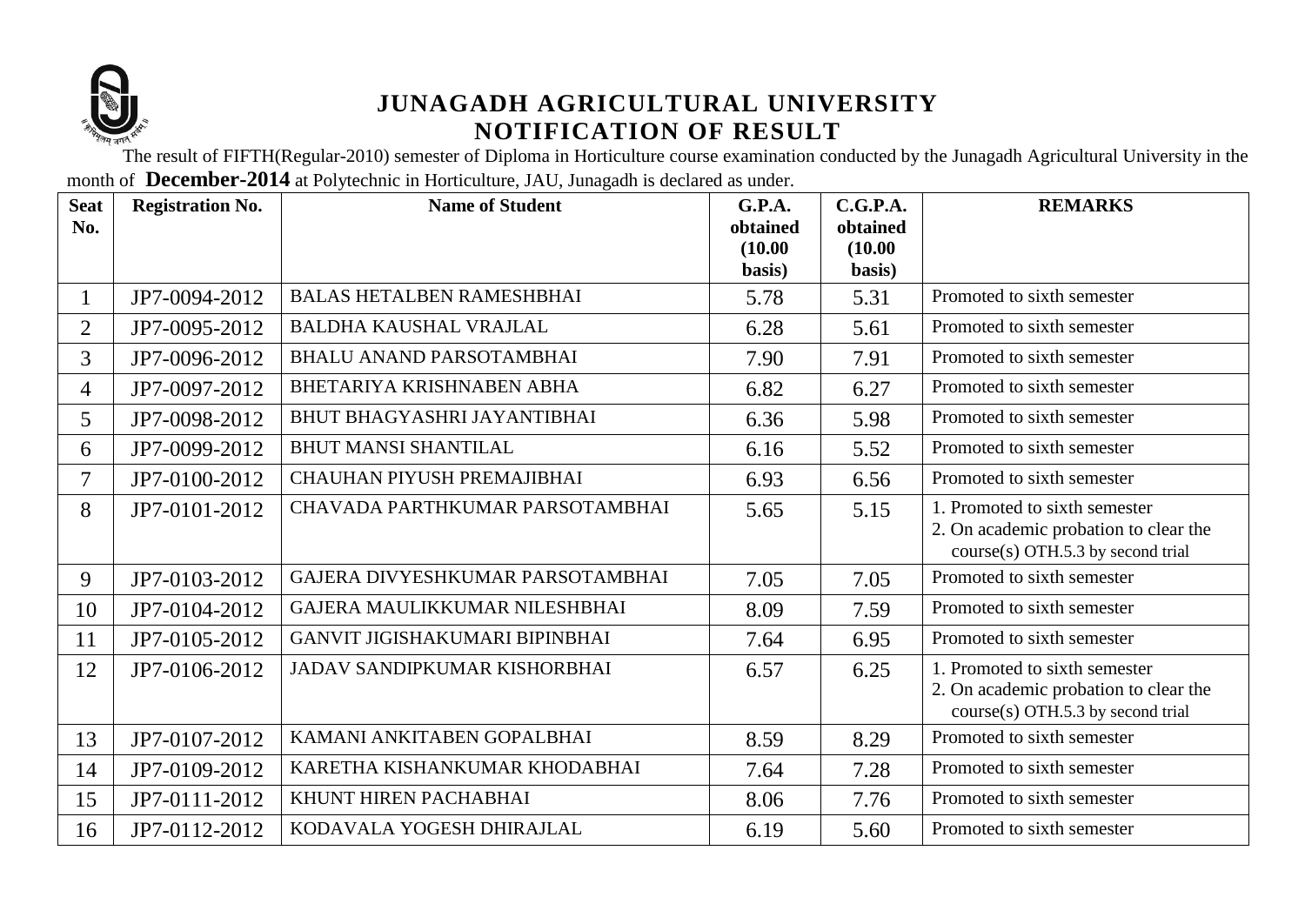| 17 | JP7-0113-2012        | NAGHERA HIRAL ARAJANBHAI       | 6.11 | 5.61 | 1. Promoted to sixth semester<br>2. On academic probation to clear the<br>course(s) OTH.5.3 by second trial |
|----|----------------------|--------------------------------|------|------|-------------------------------------------------------------------------------------------------------------|
| 18 | JP7-0114-2012        | PARMAR RAJDIP PRATAPBHAI       | 6.64 | 7.16 | Promoted to sixth semester                                                                                  |
| 19 | JP7-0115-2012        | PARMAR VIRAT MAHENDRA          | 9.47 | 9.31 | Promoted to sixth semester                                                                                  |
| 20 | JP7-0117-2012        | POLARA BRIJESHKUMAR DINESHBHAI | 6.98 | 6.58 | Promoted to sixth semester                                                                                  |
| 21 | JP7-0118-2012        | RAMOLIYA MOHIT PARSOTAMBHAI    | 8.78 | 8.48 | Promoted to sixth semester                                                                                  |
| 22 | JP7-0119-2012        | SAVALIYA MEHUL CHANDUBHAI      | 7.07 | 6.67 | Promoted to sixth semester                                                                                  |
| 23 | JP7-0121-2012        | SOLANKI VIJAYKUMAR NAGABHAI    | 5.99 | 5.64 | Promoted to sixth semester                                                                                  |
| 24 | JP7-0122-2012        | TANK SAGAR SHANTILAL           | 6.44 | 6.23 | 1. Promoted to sixth semester<br>2. On academic probation to clear the<br>course(s) OTH.5.3 by second trial |
| 25 | JP7-0123-2012        | VADHER YASHKUMAR RAJSHIBHAI    | 6.49 | 5.75 | Promoted to sixth semester                                                                                  |
| 26 | JP7-0124-2012        | VALA VAISHALIBEN BATUKBHAI     | 8.04 | 7.42 | Promoted to sixth semester                                                                                  |
| 27 | JP7-0125-2012        | VAVALIYA DIVYANG ASHVINBHAI    | 6.92 | 6.24 | 1. Promoted to sixth semester<br>2. On academic probation to clear the<br>course(s) OTH.5.3 by second trial |
| 28 | JP7-0127-2012        | ZALA ASHOKKUMAR NAGABHAI       | 7.05 | 6.77 | Promoted to sixth semester                                                                                  |
| 29 | NPH-0074-2012        | DHAKECHA VAIBHAV PARASOTAMBHAI | 7.63 | 7.55 | Promoted to sixth semester                                                                                  |
| 30 | NPH-0079-2012        | <b>JADAV GAUTAM AMRUTBHAI</b>  | 7.51 | 7.50 | Promoted to sixth semester                                                                                  |
| 31 | NPH-0082-2012        | KATHAD JAYSHREEBEN DIPAKBHAI   | 8.13 | 7.44 | Promoted to sixth semester                                                                                  |
| 32 | PHORTI-0093-<br>2012 | BARIYA TEJALBEN GOPALBHAI      | 8.39 | 7.87 | Promoted to sixth semester                                                                                  |

No. JAU / REG / EXAM / T-7 /**551-54** / 2015 Date:07/02/ 2015

Sd/-<br>REGISTRAR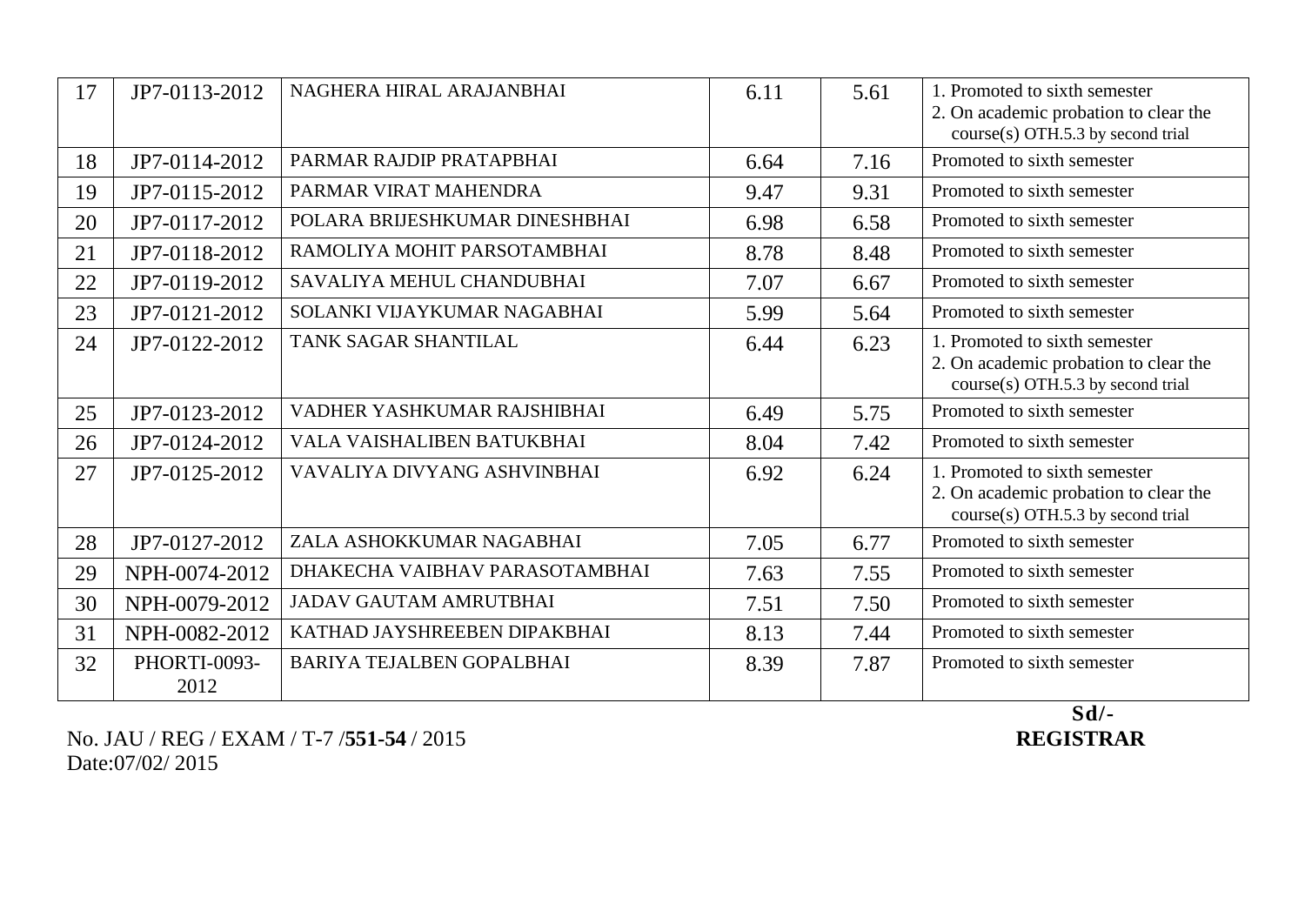

The result of FIRST(New Regular) semester of Diploma in Agriculture course examination conducted by the Junagadh Agricultural University in the month of **December-2014** at Polytechnic in Agriculture, J.A.U., Dhari is declared as under.

| <b>Seat</b><br>No. | <b>Registration No.</b> | <b>Name of Student</b>               | <b>G.P.A.</b><br>obtained<br>(10.00)<br>basis) | C.G.P.A.<br>obtained<br>(10.00)<br>basis) | <b>REMARKS</b>                                                                                                                                                                               |
|--------------------|-------------------------|--------------------------------------|------------------------------------------------|-------------------------------------------|----------------------------------------------------------------------------------------------------------------------------------------------------------------------------------------------|
| $\mathbf{1}$       | JP1-0154-2014           | <b>BHABHOR CHIRAGKUMAR BACHUBHAI</b> | 3.57                                           | 3.57                                      | 1. Not promoted to second semester<br>2. On academic probation to clear the<br>course(s) Agron.1.1, Agron.1.2,<br>Ag.Chem.1.1, PBG 1.1, Hort.1.1,<br>Ag.Ento.1.1 and Eng.1.1 by second trial |
| 2                  | JP1-0155-2014           | BHADARKA BHARATKUMAR MEGHABHAI       | 5.66                                           | 5.66                                      | Promoted to second semester                                                                                                                                                                  |
| $\overline{3}$     | JP1-0156-2014           | <b>BHARADAVA SWETA VIJAYBHAI</b>     | 7.91                                           | 7.91                                      | Promoted to second semester                                                                                                                                                                  |
| $\overline{4}$     | JP1-0157-2014           | CHAVDA RAJESH BHARATBHAI             | 3.55                                           | 3.55                                      | 1. Not promoted to second semester<br>2. On academic probation to clear the<br>course(s) Agron.1.1, Agron.1.2,<br>Ag.Chem.1.1, PBG 1.1, Hort.1.1,<br>Ag.Ento.1.1 and Eng.1.1 by second trial |
| 5 <sup>5</sup>     | JP1-0158-2014           | DOBARIYA PIYUSHKUMAR PARSOTAMBHAI    | 5.00                                           | 5.00                                      | 1. Promoted to second semester<br>2. On academic probation to clear the<br>course(s) Hort.1.1 and Ag.Ento.1.1 by<br>second trial                                                             |
| 6                  | JP1-0159-2014           | GADHIYA DWARKESH BHARATBHAI          | 4.71                                           | 4.71                                      | 1. Promoted to second semester<br>2. On academic probation to clear the<br>course(s) Hort.1.1 and Ag.Ento.1.1 by<br>second trial                                                             |
| $\overline{7}$     | JP1-0160-2014           | <b>GUJARATI RAVI DILIPBHAI</b>       | 6.13                                           | 6.13                                      | Promoted to second semester                                                                                                                                                                  |
| 8                  | JP1-0161-2014           | HIRAPARA ABHAYKUMAR CHANDUBHAI       | 6.06                                           | 6.06                                      | Promoted to second semester                                                                                                                                                                  |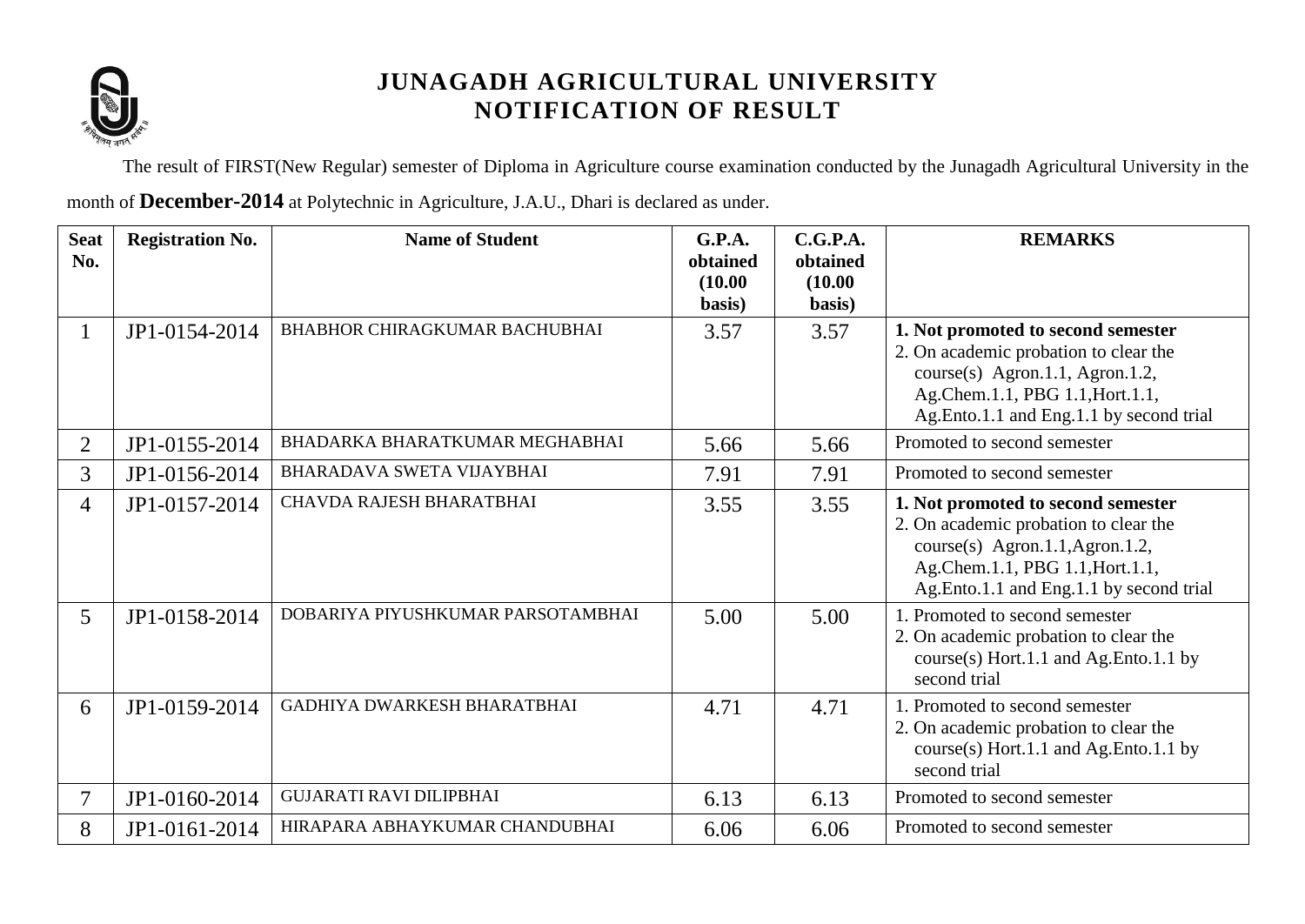| 9  | JP1-0162-2014 | KAMALIYA VARSHABEN KANABHAI     | 5.11 | 5.11 | 1. Promoted to second semester<br>2. On academic probation to clear the<br>course(s) Ag.Ento.1.1 by second trial                                                                             |
|----|---------------|---------------------------------|------|------|----------------------------------------------------------------------------------------------------------------------------------------------------------------------------------------------|
| 10 | JP1-0164-2014 | KARANGIYA MANDIP RAJABHAI       | 7.43 | 7.43 | Promoted to second semester                                                                                                                                                                  |
| 11 | JP1-0165-2014 | KATHAROTIYA DIPENKUMAR NARENDRA | 5.73 | 5.73 | Promoted to second semester                                                                                                                                                                  |
| 12 | JP1-0166-2014 | KODIYATAR MANALIBEN PUNJABHAI   | 5.86 | 5.86 | Promoted to second semester                                                                                                                                                                  |
| 13 | JP1-0167-2014 | MANDH NARESHBHAI DAYABHAI       | 4.89 | 4.89 | 1. Promoted to second semester<br>2. On academic probation to clear the<br>course(s) Ag.Ento.1.1 by second trial                                                                             |
| 14 | JP1-0168-2014 | MEGHANA KANZARIYA               | 6.62 | 6.62 | Promoted to second semester                                                                                                                                                                  |
| 15 | JP1-0169-2014 | MORI DUSHYANTKUMAR HIMMATBHAI   | 5.44 | 5.44 | Promoted to second semester                                                                                                                                                                  |
| 16 | JP1-0170-2014 | <b>ODEDARA VIJAY RANA</b>       | 3.49 | 3.49 | 1. Not promoted to second semester<br>2. On academic probation to clear the<br>course(s) Agron.1.1, Agron.1.2,<br>Ag.Chem.1.1, PBG 1.1, Hort.1.1,<br>Ag.Ento.1.1 and Eng.1.1 by second trial |
| 17 | JP1-0171-2014 | PAGHDAL PARAG KISHORBHAI        | 4.18 | 4.18 | 1. Not promoted to second semester<br>2. On academic probation to clear the<br>course(s) Agron.1.1, PBG 1.1, Hort.1.1,<br>Ag.Ento.1.1 and Eng.1.1 by second trial                            |
| 18 | JP1-0172-2014 | PARAMAR ROBINKUMAR PRATAPBHAI   | 5.97 | 5.97 | Promoted to second semester                                                                                                                                                                  |
| 19 | JP1-0173-2014 | PARMAR ROHITKUMAR NATHABHAI     | 4.37 | 4.37 | 1. Promoted to second semester<br>2. On academic probation to clear the<br>course(s) Agron.1.2, Ag.Chem.1.1 and<br>Ag.Ento.1.1 by second trial                                               |
| 20 | JP1-0174-2014 | PATEL DHARMESHBHAI RAMALBHAI    | 5.94 | 5.94 | Promoted to second semester                                                                                                                                                                  |
| 21 | JP1-0175-2014 | POSHIYA ELVISKUMAR PRAVINBHAI   | 7.26 | 7.26 | Promoted to second semester                                                                                                                                                                  |
| 22 | JP1-0176-2014 | RATHOD MANISHKUMAR DINESHBHAI   | 4.92 | 4.92 | Promoted to second semester                                                                                                                                                                  |
| 23 | JP1-0177-2014 | RATHVA SACHIN JIVANBHAI         | 7.61 | 7.61 | Promoted to second semester                                                                                                                                                                  |
| 24 | JP1-0178-2014 | RUDANI DEEP GHANSHYAMBHAI       | 7.63 | 7.63 | Promoted to second semester                                                                                                                                                                  |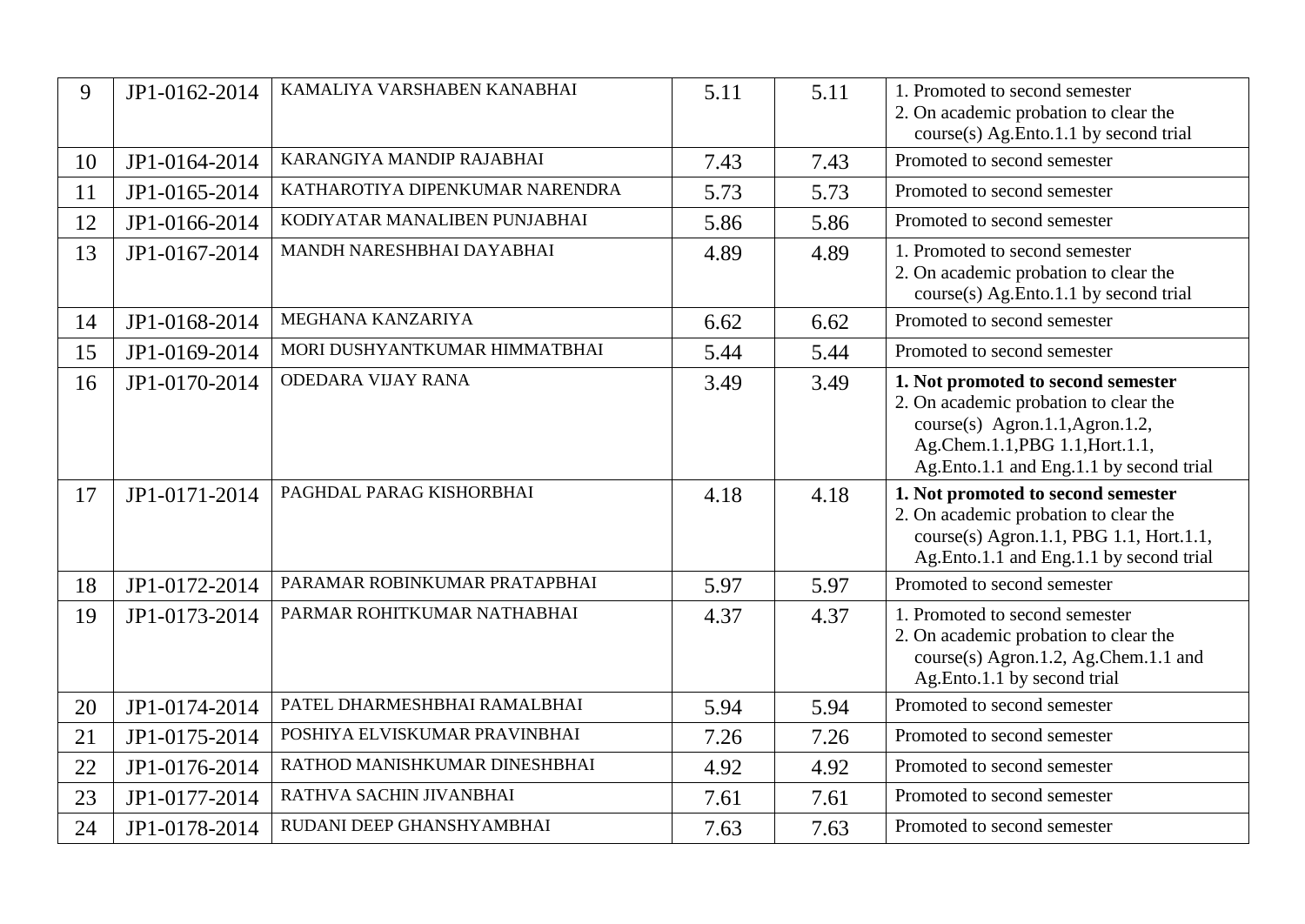| 25 | JP1-0179-2014 | RUDANI GAURANG KALUBHAI       | 6.56 | 6.56 | Promoted to second semester                                                                                                                                                                  |
|----|---------------|-------------------------------|------|------|----------------------------------------------------------------------------------------------------------------------------------------------------------------------------------------------|
| 26 | JP1-0180-2014 | SOLANKI MAYURKUMAR HARIBHAI   | 4.25 | 4.25 | 1. Promoted to second semester<br>2. On academic probation to clear the<br>course(s) Agron.1.2, Ag.Chem.1.1 and<br>Ag.Ento.1.1 by second trial                                               |
| 27 | JP1-0181-2014 | TANK RENISHKUMAR JENTIBHAI    | 3.61 | 3.61 | 1. Not promoted to second semester<br>2. On academic probation to clear the<br>course(s) Agron.1.1, Agron.1.2,<br>Ag.Chem.1.1, PBG 1.1, Hort.1.1,<br>Ag.Ento.1.1 and Eng.1.1 by second trial |
| 28 | JP1-0182-2014 | VALA BHARATBHAI DEVAKUBHAI    | 4.48 | 4.48 | 1. Promoted to second semester<br>2. On academic probation to clear the<br>course(s) Agron.1.2, PBG 1.1 and<br>Ag.Ento.1.1 by second trial                                                   |
| 29 | JP1-0183-2014 | VALA NIRBHAYKUMAR NARSINHBHAI | 3.87 | 3.87 | 1. Not promoted to second semester<br>2. On academic probation to clear the<br>course(s) Agron.1.1, Agron.1.2,<br>Ag.Chem.1.1, PBG 1.1, Hort.1.1,<br>Ag.Ento.1.1 and Eng.1.1 by second trial |
| 30 | JP1-0184-2014 | VAMJA KEVAL UKABHAI           | 4.68 | 4.68 | 1. Promoted to second semester<br>2. On academic probation to clear the<br>course(s) Ag.Ento.1.1 by second trial                                                                             |
| 31 | JP1-0185-2014 | VEKARIYA PARTH ASHOKBHAI      | 4.56 | 4.56 | 1. Promoted to second semester<br>2. On academic probation to clear the<br>course(s) Agron.1.1 and Ag.Ento.1.1 by<br>second trial                                                            |
| 32 | JP1-0186-2014 | ZALA SUBHASHKUMAR ARAJANBHAI  | 4.14 | 4.14 | 1. Not promoted to second semester<br>2. On academic probation to clear the<br>course(s) Agron.1.1, Ag.Chem.1.1, PBG<br>1.1, Hort.1.1, Ag. Ento.1.1 and Eng.1.1 by<br>second trial           |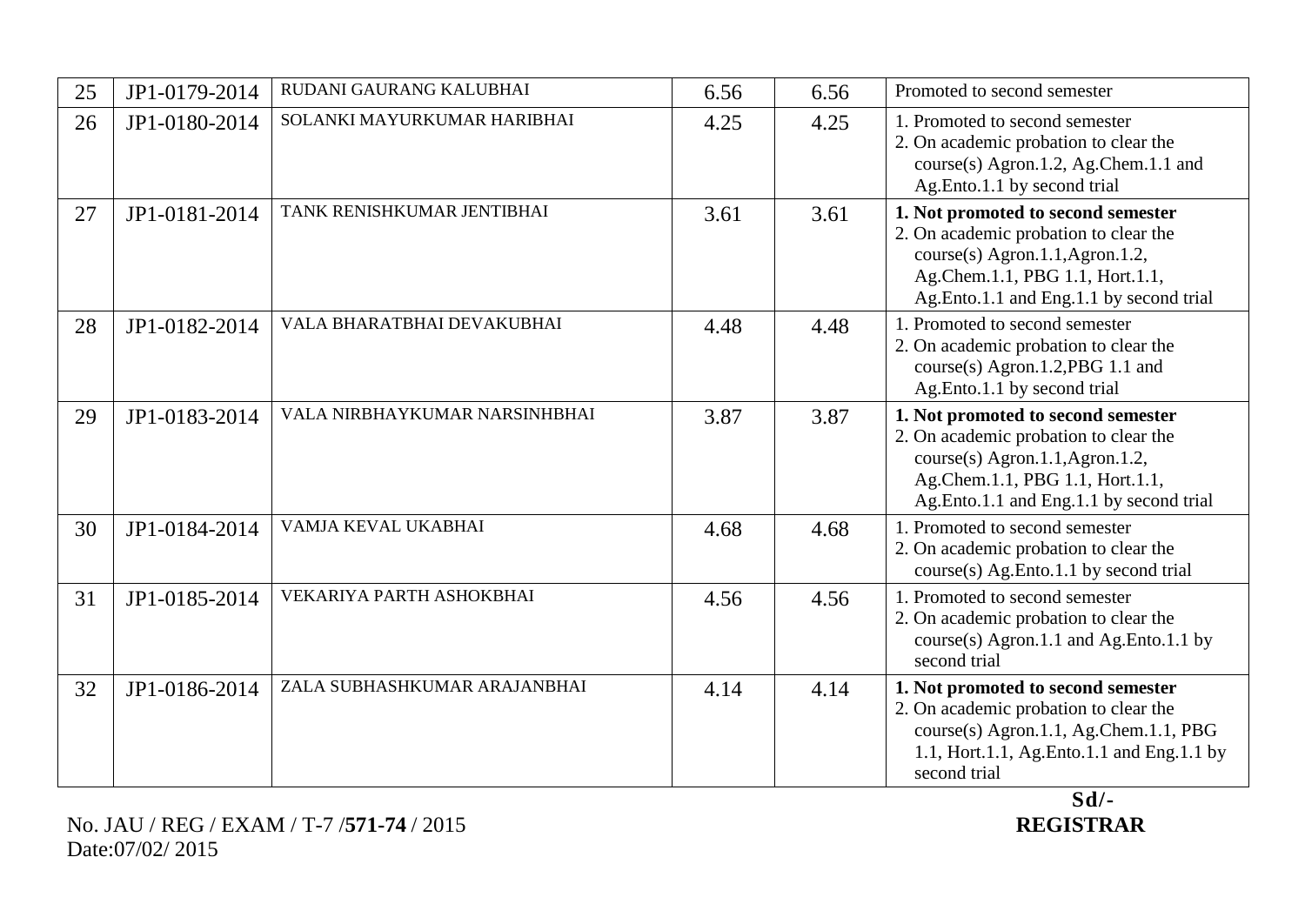

The result of SECOND(New Supple.) semester of Diploma in Agriculture course examination conducted by the Junagadh Agricultural University in

| <b>Seat</b><br>No. | <b>Registration No.</b> | <b>Name of Student</b>      | G.P.A.<br>obtained<br>(10.00)<br>basis) | C.G.P.A.<br>obtained<br>(10.00)<br>basis) | <b>REMARKS</b>                                                                                                                                                                                                     |
|--------------------|-------------------------|-----------------------------|-----------------------------------------|-------------------------------------------|--------------------------------------------------------------------------------------------------------------------------------------------------------------------------------------------------------------------|
|                    | JP1-0128-2013           | DOMADIYA KISHAN MANSUKHBHAI | 2.55                                    | 3.96                                      | 1. Not promoted to third semester<br>2. On academic probation to clear the course(s)<br>Agron.2.3, Ag.Chem.2.2, Ag.Ento.2.2, Pl.Path.2.1,<br>Ag. Engg. 2.1, LPM-2.1, Ag. Eco. 2.1 and<br>Ag.Met.2.1 by third trial |
| $\overline{2}$     | JP1-0132-2013           | JETHAVA SAGAR KANUBHAI      | 5.06                                    | 4.96                                      | Promoted to fourth semester                                                                                                                                                                                        |
| 3                  | JP1-0139-2013           | <b>MALAM MILAN BHUPAT</b>   | 5.79                                    | 5.34                                      | Promoted to fourth semester                                                                                                                                                                                        |
| 4                  | JP1-0148-2013           | RAM ROHITKUMAR RANABHAI     | 5.54                                    | 5.51                                      | Promoted to fourth semester                                                                                                                                                                                        |

the month of **December-2014** at Polytechnic in Agriculture, J.A.U., Dhari is declared as under.

No. JAU / REG / EXAM / T-7 /**575-78** / 2015 **REGISTRAR** Date:07/02/ 2015

Sd/-<br>REGISTRAR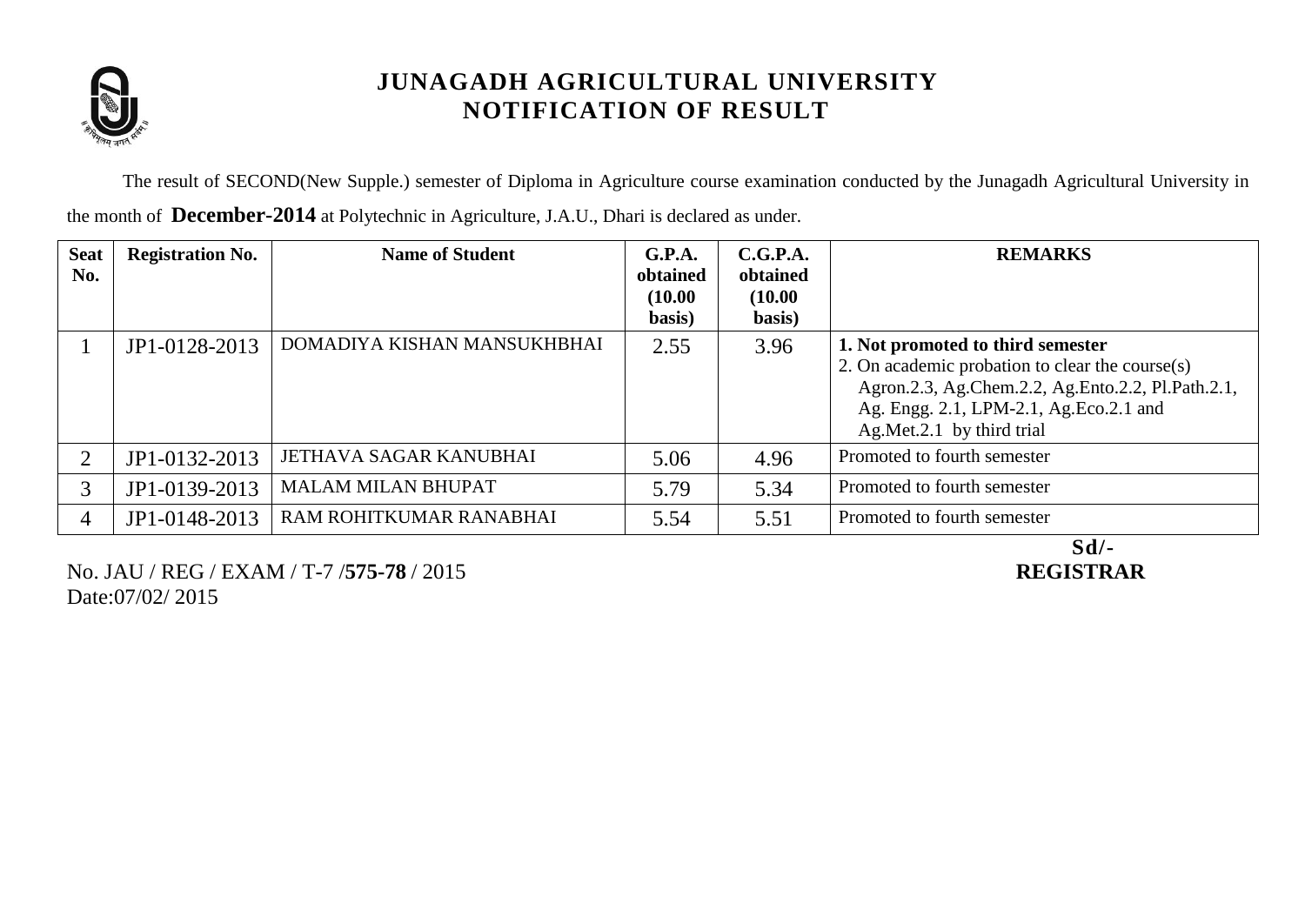

The result of THIRD(New Regular) semester of Diploma in Agriculture course examination conducted by the Junagadh Agricultural University in the month of **December-2014** at Polytechnic in Agriculture, J.A.U., Dhari is declared as under.

| <b>Seat</b><br>No. | <b>Registration No.</b> | <b>Name of Student</b>         | G.P.A.<br>obtained | C.G.P.A.<br>obtained | <b>REMARKS</b>                                                                 |
|--------------------|-------------------------|--------------------------------|--------------------|----------------------|--------------------------------------------------------------------------------|
|                    |                         |                                | (10.00)            | (10.00)              |                                                                                |
|                    |                         |                                | basis)             | basis)               |                                                                                |
| $\mathbf{1}$       | JP1-0122-2013           | ARYA KARTIKKUMAR DOLATSINH     | 6.23               | 6.35                 | Promoted to fourth semester                                                    |
| $\overline{2}$     | JP1-0123-2013           | BHADARKA JAYENDRA NAGABHAI     | 7.37               | 6.70                 | Promoted to fourth semester                                                    |
| 3                  | JP1-0124-2013           | CHOTALIYA RENISH DEVJIBHAI     | 7.39               | 6.71                 | Promoted to fourth semester                                                    |
| 4                  | JP1-0125-2013           | DAKA YASH JIVARAJBHAI          | 6.23               | 5.97                 | Promoted to fourth semester                                                    |
| 5                  | JP1-0126-2013           | DAVE GURUDAT JANAKBHAI         | 7.84               | 7.58                 | Promoted to fourth semester                                                    |
| 6                  | JP1-0127-2013           | DEVANI KHUSHAL ARVINDBHAI      | 5.74               | 5.49                 | 1. Promoted to fourth semester                                                 |
|                    |                         |                                |                    |                      | 2. On academic probation to clear the<br>course(s) Ag.Ento.3.3 by second trial |
| 7                  | JP1-0129-2013           | <b>GAJERA RIKUNJ VELJIBHAI</b> | 7.67               | 7.05                 | Promoted to fourth semester                                                    |
| 8                  | JP1-0130-2013           | GAJERA RITULKUMAR VELJIBHAI    | 7.99               | 7.39                 | Promoted to fourth semester                                                    |
| 9                  | JP1-0131-2013           | GAUSWAMI MILANGIRI RAJESHGIRI  | 7.34               | 7.05                 | Promoted to fourth semester                                                    |
| 10                 | JP1-0132-2013           | JETHAVA SAGAR KANUBHAI         | 6.03               | 5.30                 | Promoted to fourth semester                                                    |
| 11                 | PAD01-323-2012          | KACHHADIYA DHAVALKUMAR         | 5.52               | 5.27                 | 1. Promoted to fourth semester                                                 |
|                    |                         | <b>ASHOKBHAI</b>               |                    |                      | 2. On academic probation to clear the<br>course(s) Ag.Ento.3.3 by second trial |
| 12                 | JP1-0133-2013           | KARAMATA BALUBHAI SEJABHAI     | 6.14               | 5.64                 | 1. Promoted to fourth semester                                                 |
|                    |                         |                                |                    |                      | 2. On academic probation to clear the                                          |
|                    |                         |                                |                    |                      | course(s) Ag.Ento.3.3 by second trial                                          |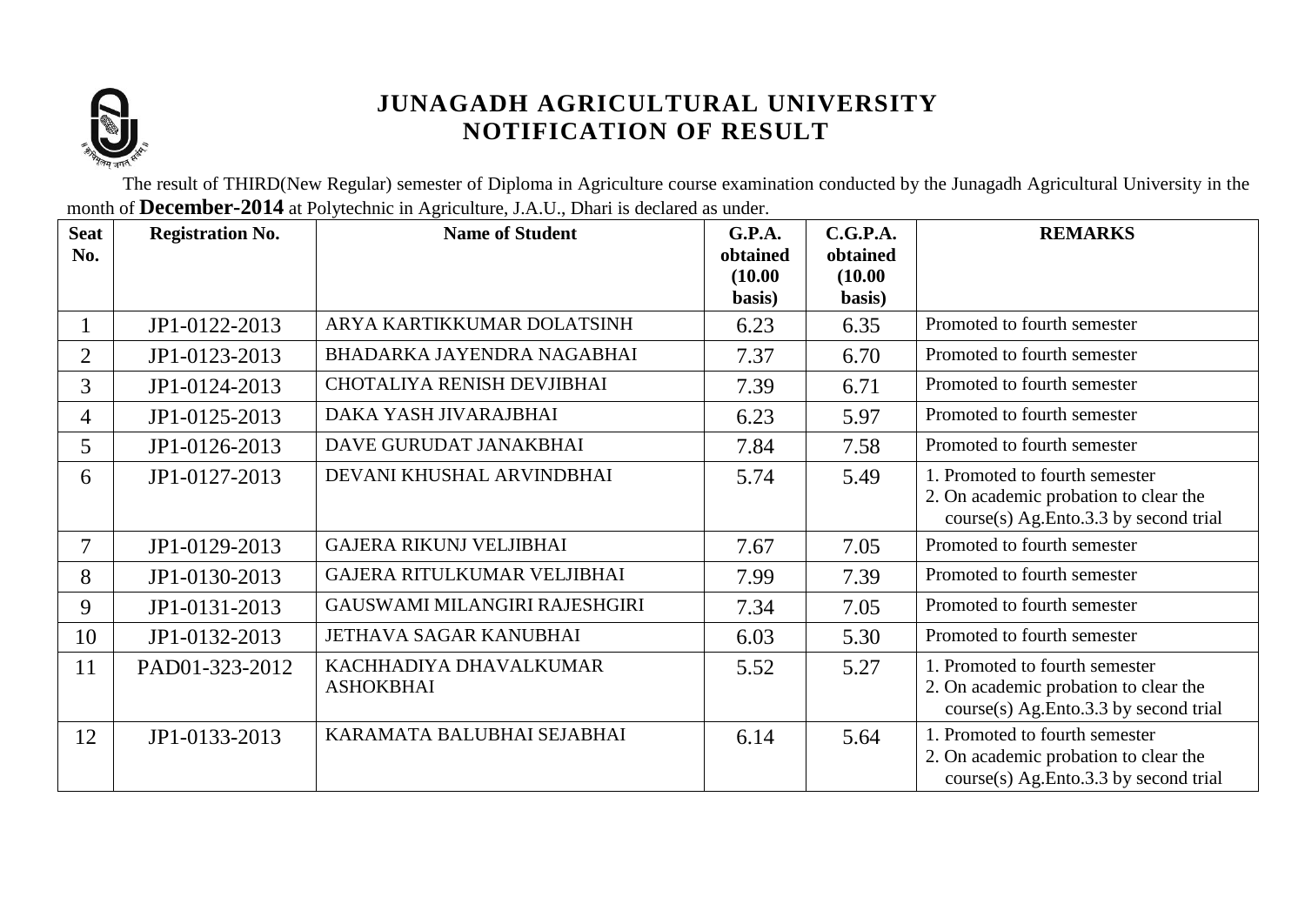| 13 | PAD01-394-2013     | KARANGIYA MINITKUMAR RAMDEBHAI              | 5.37 | 5.06 | 1. Promoted to fourth semester<br>2. On academic probation to clear the<br>course(s) Ag.Chem.3.3 and Ag.Ento.3.3<br>by second trial |
|----|--------------------|---------------------------------------------|------|------|-------------------------------------------------------------------------------------------------------------------------------------|
| 14 | JP1-0134-2013      | KORAT NITINKUMAR MUKESHBHAI                 | 6.39 | 5.76 | Promoted to fourth semester                                                                                                         |
| 15 | JP1-0135-2013      | LAKHANI DOLATSINH MANSURBHAI                | 6.98 | 6.30 | Promoted to fourth semester                                                                                                         |
| 16 | JP1-0136-2013      | LUNAGARIYA HIREN RAMAJIBHAI                 | 5.82 | 5.53 | Promoted to fourth semester                                                                                                         |
| 17 | P.AGRI-A-0152-2013 | MAHIDA ANJALI RAMJIBHAI                     | 6.63 | 6.52 | Promoted to fourth semester                                                                                                         |
| 18 | JP1-0138-2013      | MAKWANA VISHALKUMAR RAVJIBHAI               | 7.58 | 7.19 | Promoted to fourth semester                                                                                                         |
| 19 | JP1-0139-2013      | <b>MALAM MILAN BHUPAT</b>                   | 5.99 | 5.55 | Promoted to fourth semester                                                                                                         |
| 20 | JP1-0140-2013      | MUNGALAPARA KRISHNABEN<br><b>PRAVINBHAI</b> | 5.59 | 5.22 | Promoted to fourth semester                                                                                                         |
| 21 | JP1-0141-2013      | NAGHERA MANISHBHAI JADAVBHAI                | 8.03 | 7.35 | Promoted to fourth semester                                                                                                         |
| 22 | JP1-0145-2013      | PANASURIYA PIYUSH HARSUKHBHAI               | 6.76 | 6.87 | Promoted to fourth semester                                                                                                         |
| 23 | JP1-0147-2013      | PATEL BRIJESHKUMAR MANOJBHAI                | 5.86 | 5.95 | Promoted to fourth semester                                                                                                         |
| 24 | PAD01-345-2012     | RADADIYA DARSHAN HARSUKHBHAI                | 5.72 | 5.31 | Promoted to fourth semester                                                                                                         |
| 25 | JP1-0148-2013      | RAM ROHITKUMAR RANABHAI                     | 5.54 | 5.52 | Promoted to fourth semester                                                                                                         |
| 26 | JP1-0108-2012      | RATHOD VIKAS RAJESHBHAI                     | 4.34 | 4.90 | 1. Promoted to fourth semester<br>2. On academic probation to clear the<br>course(s) Ag.Chem.3.3 and Ag.Ento.3.3<br>by second trial |
| 27 | 4015013028         | SAU PRADIPKUMAR JETHABHAI                   | 8.27 | 7.72 | Promoted to fourth semester                                                                                                         |
| 28 | JP1-0149-2013      | SEVRA SANJAY MERAMANBHAI                    | 9.10 | 8.91 | Promoted to fourth semester                                                                                                         |
| 29 | JP1-0150-2013      | TANK PIYUSHKUMAR AMRUTLAL                   | 8.54 | 8.19 | Promoted to fourth semester                                                                                                         |
| 30 | JP1-0151-2013      | USDAD NIKUNJ RASHIKBHAI                     | 5.84 | 5.71 | 1. Promoted to fourth semester<br>2. On academic probation to clear the<br>course(s) Ag.Chem.3.3 by second trial                    |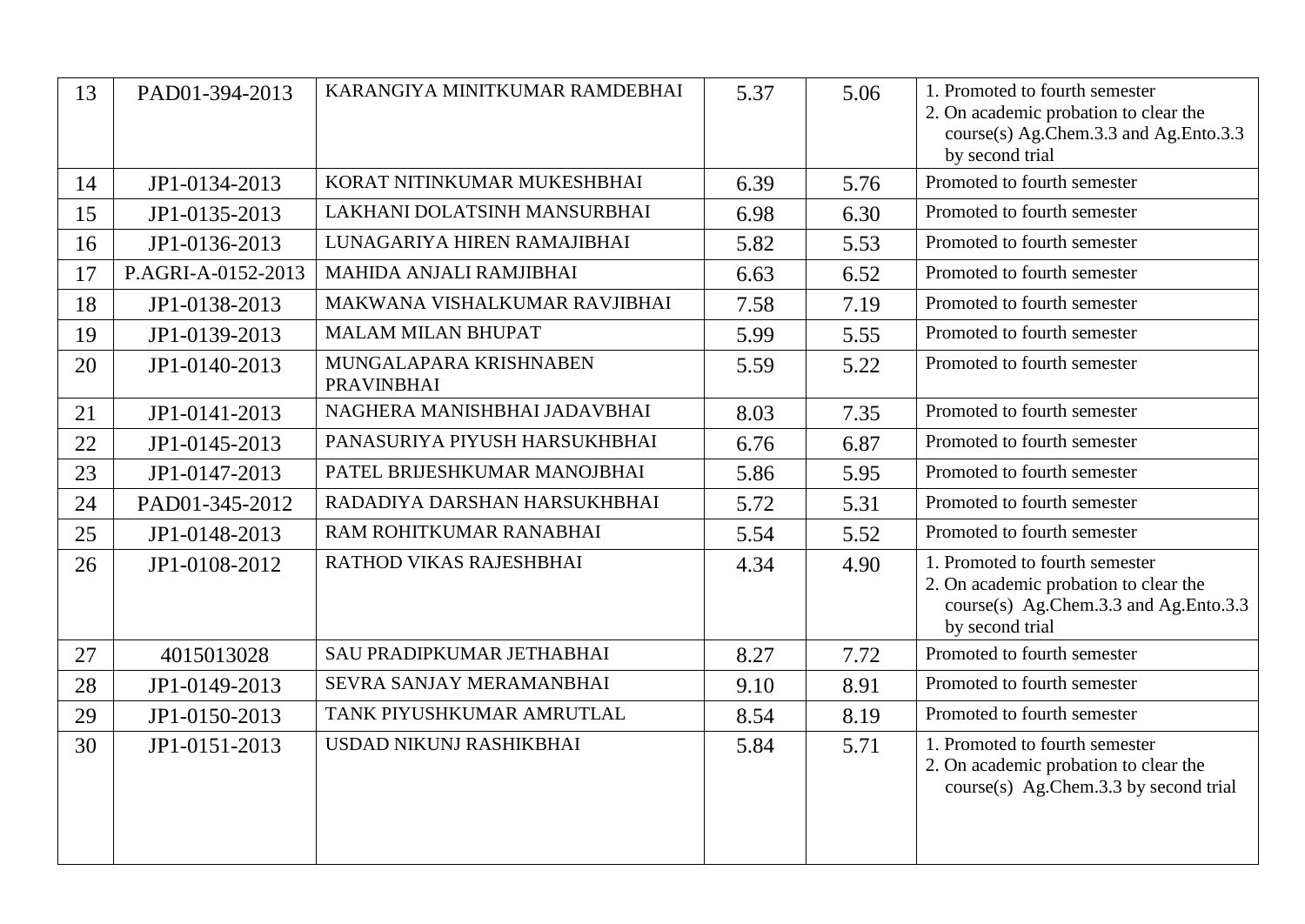| ⌒ 1<br>ັ້       | PAD01-410-2013                     | J HARDIK DEVSHIBHAI<br><b>VARU</b> | v.              | 5.05 | Promoted to fourth semester |
|-----------------|------------------------------------|------------------------------------|-----------------|------|-----------------------------|
| $\bigcap$<br>◡∸ | -2013<br>1-0153<br>ID <sub>1</sub> | YAGNESHKUMAR MANUBHAI BALAI        | .6 <sup>2</sup> | 7.89 | Promoted to fourth semester |

No. JAU / REG / EXAM / T-7 /**579-82** / 2015 **REGISTRAR** Date:07/02/ 2015

Sd/-<br>REGISTRAR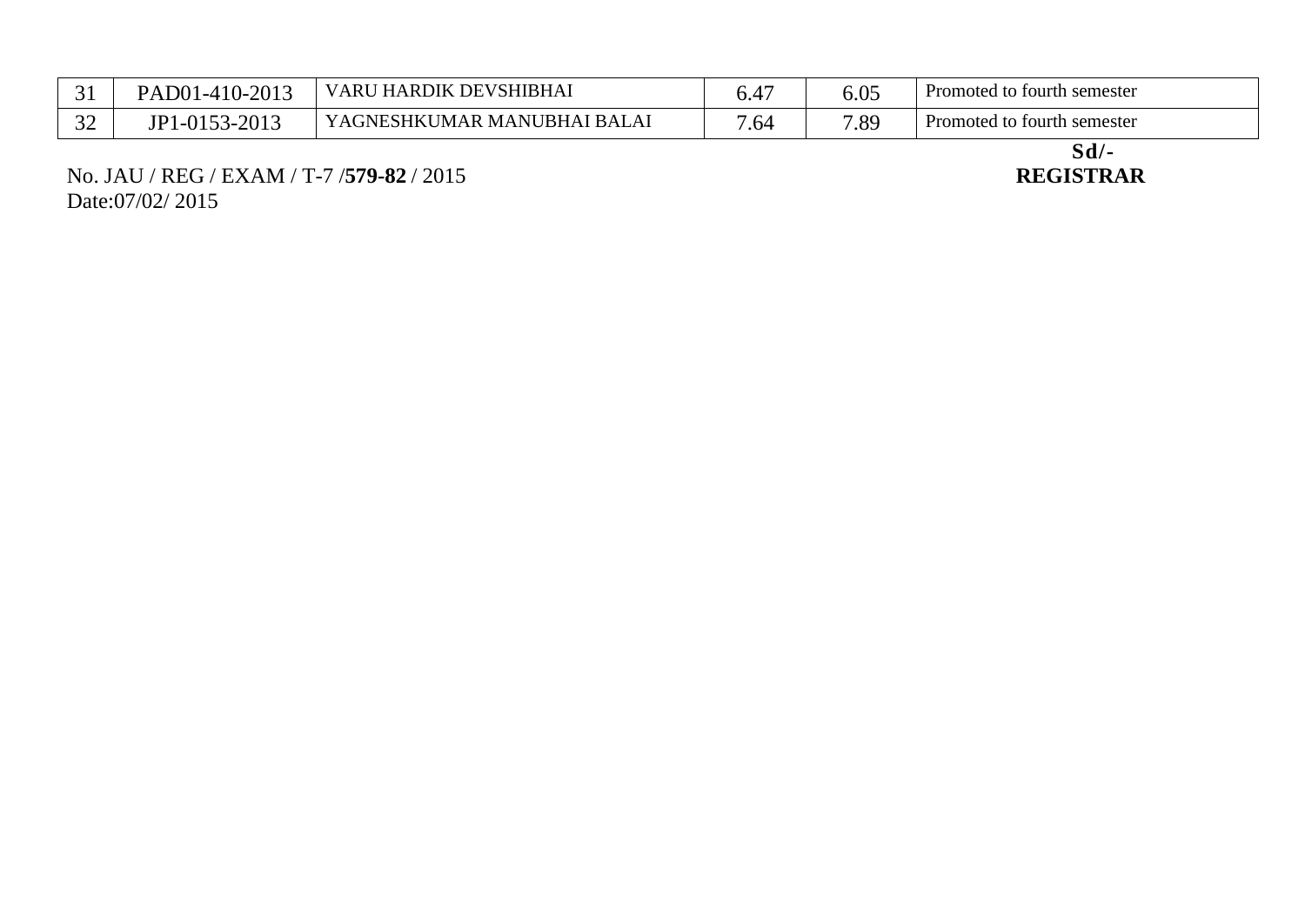

The result of FIFTH(Old Regular) semester of Diploma in Agriculture course examination conducted by the Junagadh Agricultural University in the month of **December-2014** at Polytechnic in Agriculture, J.A.U., Dhari is declared as under.

| <b>Seat</b><br>No. | <b>Registration No.</b> | <b>Name of Student</b>                            | G.P.A.<br>obtained<br>(10.00) | C.G.P.A.<br>obtained<br>(10.00) | <b>REMARKS</b>             |
|--------------------|-------------------------|---------------------------------------------------|-------------------------------|---------------------------------|----------------------------|
|                    |                         |                                                   | basis)                        | basis)                          |                            |
|                    | JP1-0090-2012           | BABARIYA JAYDEEP DINESHBHAI                       | 5.46                          | 5.44                            | Promoted to sixth semester |
| $\overline{2}$     | JP1-0091-2012           | <b>BALDHA HIREN ARAVINDBHAI</b>                   | 7.22                          | 6.95                            | Promoted to sixth semester |
| 3                  | JP1-0092-2012           | <b>BAMAROTIYA MAHESHKUMAR</b><br><b>AMARABHAI</b> | 7.12                          | 6.54                            | Promoted to sixth semester |
| 4                  | JP1-0093-2012           | BARAD JAYDEEPKUMAR RAMSIBHAI                      | 5.74                          | 5.55                            | Promoted to sixth semester |
| 5                  | JP1-0094-2012           | CHUDASAMA HARSHAL MOHANLAL                        | 6.49                          | 6.27                            | Promoted to sixth semester |
| 6                  | JP1-0095-2012           | CHUDASAMA SAGARKUMAR<br><b>CHANDUBHAI</b>         | 6.25                          | 5.98                            | Promoted to sixth semester |
| $\tau$             | JP1-0096-2012           | DAMOR SANJAYKUMAR KANUBHAI                        | 4.91                          | 5.16                            | Promoted to sixth semester |
| 8                  | JP1-0098-2012           | DOBARIYA KEVINKUMAR<br><b>HARASUKHBHAI</b>        | 6.48                          | 6.12                            | Promoted to sixth semester |
| 9                  | JP1-0099-2012           | HIRPARA BHAVESH KISHORBHAI                        | 6.96                          | 6.49                            | Promoted to sixth semester |
| 10                 | JP1-0100-2012           | KALARIYA KISHANKUMAR<br><b>SURESHKUMAR</b>        | 6.63                          | 6.31                            | Promoted to sixth semester |
| 11                 | JP1-0101-2012           | KESHAVALA VIJAYKUMAR<br><b>GOVINDBHAI</b>         | 6.75                          | 6.85                            | Promoted to sixth semester |
| 12                 | JP1-0102-2012           | MEGHANATHI YOGESHGIRI<br><b>KISHORGIRI</b>        | 8.24                          | 7.83                            | Promoted to sixth semester |
| 13                 | JP1-0103-2012           | MUCHHAL GOVINDBHAI<br><b>LAKHMANBHAI</b>          | 7.70                          | 7.35                            | Promoted to sixth semester |
| 14                 | JP1-0104-2012           | NANDANIYA PARTHKUMAR<br><b>RAMBHAI</b>            | 5.85                          | 6.10                            | Promoted to sixth semester |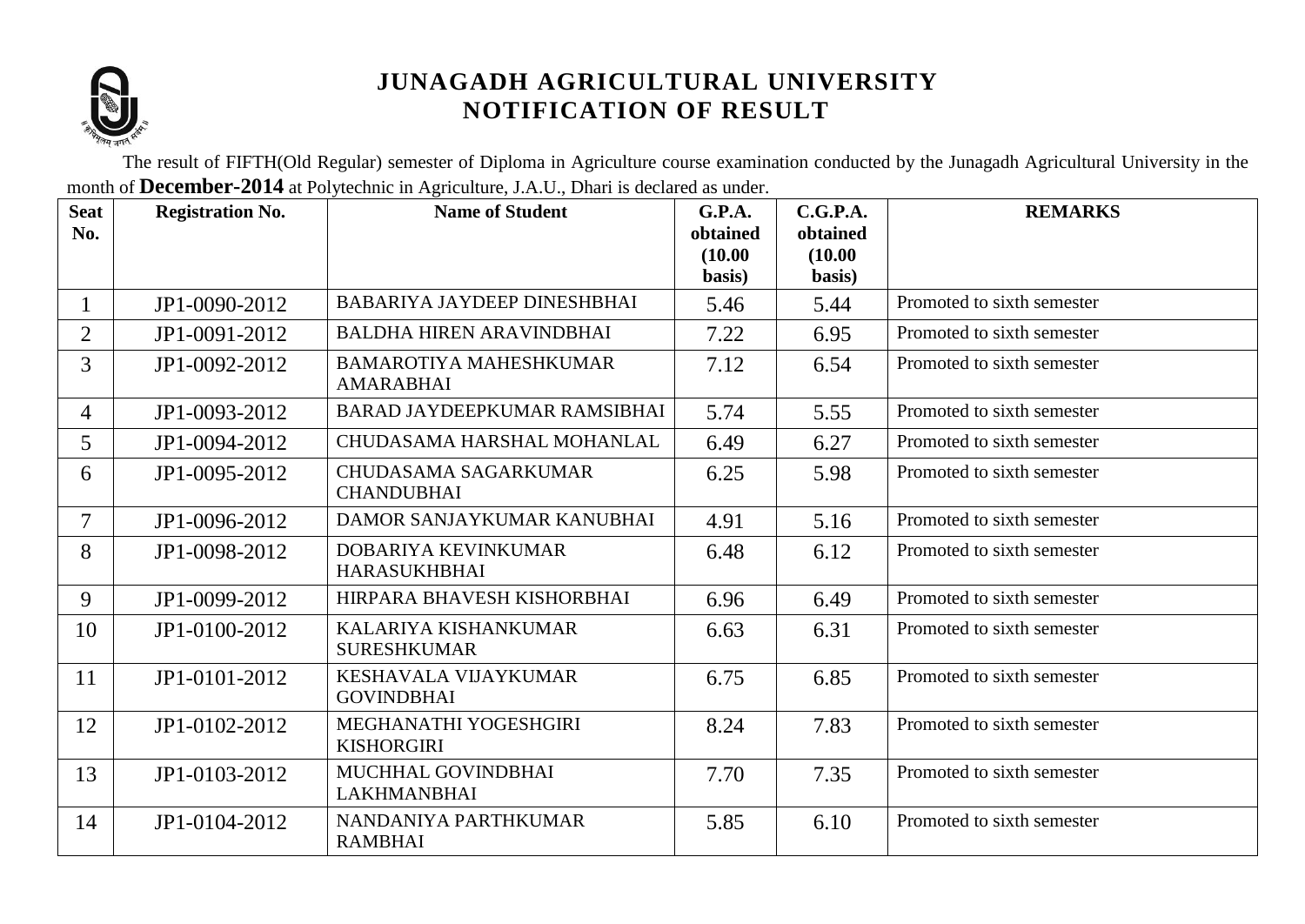| 15 | JP1-0105-2012 | NANDANIYA SUBHASH ARJANBHAI                | 5.86 | 6.04 | Promoted to sixth semester |
|----|---------------|--------------------------------------------|------|------|----------------------------|
| 16 | JP1-0106-2012 | PARMAR UJASKUMAR DAYABHAI                  | 6.94 | 6.14 | Promoted to sixth semester |
| 17 | JP1-0107-2012 | PITHIYA GOPAL KARABHAI                     | 5.26 | 5.15 | Promoted to sixth semester |
| 18 | JP1-0109-2012 | ROJASARA JIGNESHKUMAR<br><b>MANAJIBHAI</b> | 7.67 | 7.12 | Promoted to sixth semester |
| 19 | JP1-0110-2012 | SANGHANI GOPAL JAGDISHBHAI                 | 6.79 | 6.52 | Promoted to sixth semester |
| 20 | JP1-0111-2012 | SAU JAYESHBHAI LAKHAMANBHAI                | 6.92 | 6.27 | Promoted to sixth semester |
| 21 | JP1-0112-2012 | SAVALIYA RAHULKUMAR<br><b>JAMNADAS</b>     | 8.11 | 8.23 | Promoted to sixth semester |
| 22 | JP1-0113-2012 | SHAMLA DIVYESHKUMAR<br><b>VIRABHAI</b>     | 6.07 | 5.65 | Promoted to sixth semester |
| 23 | JP1-0114-2012 | SOLANKI VIJAYKUMAR SAMATBHAI               | 6.48 | 5.82 | Promoted to sixth semester |
| 24 | JP1-0115-2012 | TALAVIYA HARDIK NARANBHAI                  | 6.71 | 6.32 | Promoted to sixth semester |
| 25 | JP1-0116-2012 | THUMMAR TEJAS PRAVINBHAI                   | 8.11 | 8.05 | Promoted to sixth semester |
| 26 | JP1-0117-2012 | TILAVA UTSAV RAMESHBHAI                    | 7.23 | 6.80 | Promoted to sixth semester |
| 27 | JP1-0118-2012 | VAGHELA YASHKUMAR<br><b>RAMESHBHAI</b>     | 6.96 | 6.39 | Promoted to sixth semester |
| 28 | JP1-0119-2012 | VANAVI ROHITKUMAR PUNJABHAI                | 5.74 | 5.72 | Promoted to sixth semester |
| 29 | JP1-0120-2012 | VASAN VIRENKUMAR DAYALAL                   | 6.39 | 6.70 | Promoted to sixth semester |
| 30 | JP1-0121-2012 | ZALA RAVI KANABHAI                         | 5.45 | 5.38 | Promoted to sixth semester |

No. JAU / REG / EXAM / T-7 /**583-86** / 2015 **REGISTRAR** Date:07/02/ 2015

Sd/-<br>REGISTRAR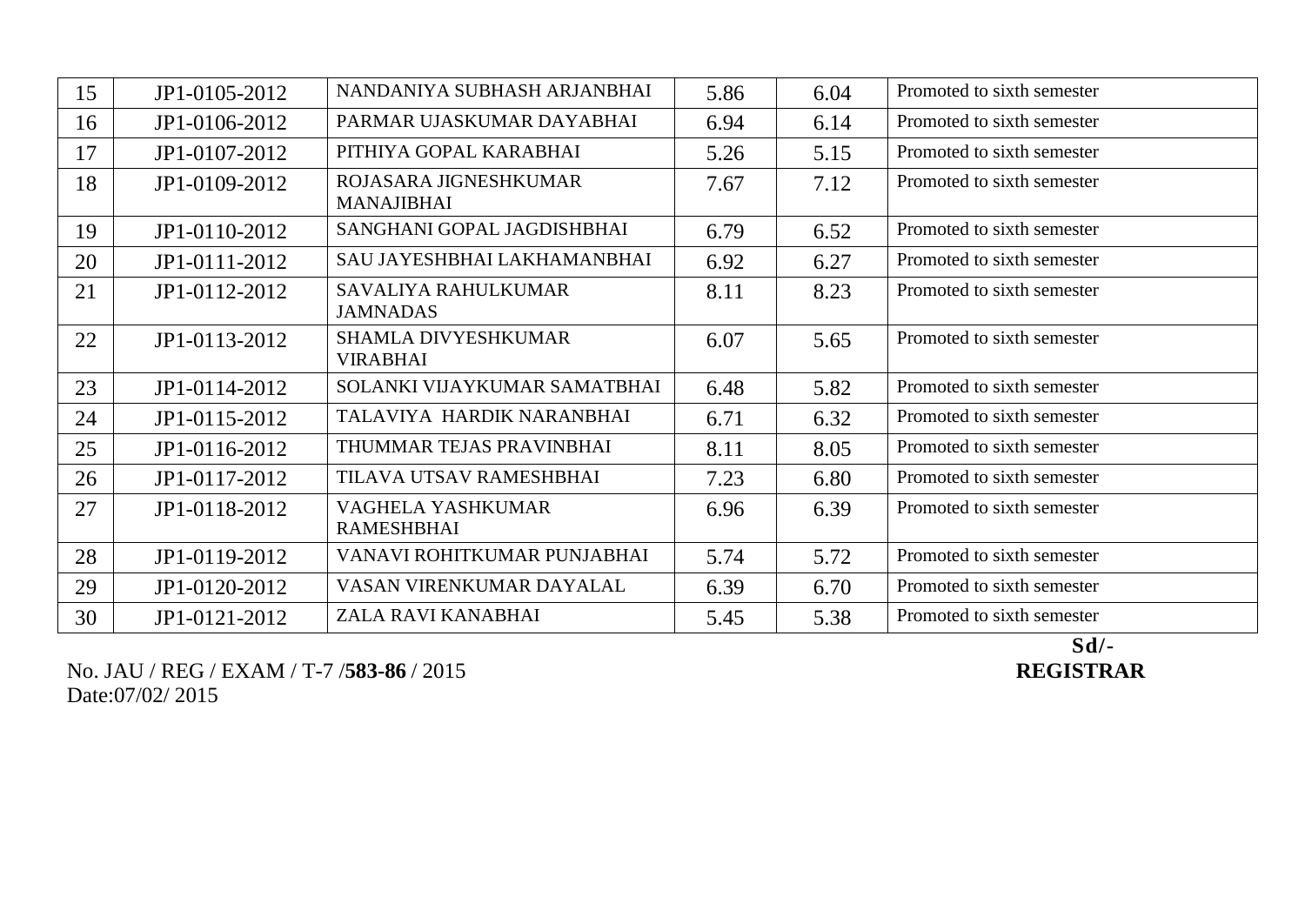

The result of FIRST(Regular/Part) semester of Diploma in Home Science course examination conducted by the Junagadh Agricultural University in the month of **December-2014** at Polytechnic in Home Science, JAU, Amreli is declared as under.

| <b>Seat</b><br>No. | <b>Registration No.</b> | <b>Name of Student</b>             | G.P.A.<br>obtained<br>$(10.00 \text{ basis})$ | C.G.P.A.<br>obtained<br>$(10.00 \text{ basis})$ | <b>REMARKS</b>              |
|--------------------|-------------------------|------------------------------------|-----------------------------------------------|-------------------------------------------------|-----------------------------|
| $\mathbf{1}$       | JP6-0122-2014           | AKBARI KRISHNABEN PARSOTAMBHAI     | 9.38                                          | 9.38                                            | Promoted to second semester |
| $\overline{2}$     | JP6-0123-2014           | <b>BHABHOR NIRUBEN DITABHAI</b>    | 5.52                                          | 5.52                                            | Promoted to second semester |
| 3                  | JP6-0124-2014           | BHAGORA USMITABEN RAYALABHAI       | 5.49                                          | 5.49                                            | Promoted to second semester |
| $\overline{4}$     | JP6-0125-2014           | CHAUHAN MINABEN BHUPATBHAI         | 7.15                                          | 7.15                                            | Promoted to second semester |
| 5                  | JP6-0126-2014           | CHUDASAMA MUKTABEN BALUBHAI        | 6.75                                          | 6.75                                            | Promoted to second semester |
| 6                  | JP6-0127-2014           | <b>GURJAR DIMPALBEN HARESHBHAI</b> | 6.83                                          | 6.83                                            | Promoted to second semester |
| 7                  | JP6-0128-2014           | MACHHAR HETALBEN DINESHBHAI        | 5.73                                          | 5.73                                            | Promoted to second semester |
| 8                  | JP6-0129-2014           | MACHHAR RAVINABEN VELAJIBHAI       | 6.00                                          | 6.00                                            | Promoted to second semester |
| 9                  | JP6-0130-2014           | PANADA AGNITA MANSINH              | 7.35                                          | 7.35                                            | Promoted to second semester |
| 10                 | JP6-0131-2014           | PANASARA URVASHIBEN SANDIPBHAI     | 8.83                                          | 8.83                                            | Promoted to second semester |
| 11                 | JP6-0132-2014           | PANDA DHVANI MANSINH               | 7.71                                          | 7.71                                            | Promoted to second semester |
| 12                 | JP6-0133-2014           | PARMAR JYOTSANABEN VITHTHALBHAI    | 6.85                                          | 6.85                                            | Promoted to second semester |
| 13                 | JP6-0134-2014           | PARMAR MADHUBEN SAVJIBHAI          | 5.91                                          | 5.91                                            | Promoted to second semester |
| 14                 | JP6-0135-2014           | PURI RAXABEN VALLABHBHAI           | 9.49                                          | 9.49                                            | Promoted to second semester |
| 15                 | JP6-0136-2014           | SAVALIYA PARITABEN JAYSUKHBHAI     | 9.56                                          | 9.56                                            | Promoted to second semester |
| 16                 | JP6-0137-2014           | TATMIYA NIDHIBEN PRAVINBHAI        | 8.43                                          | 8.43                                            | Promoted to second semester |
| 17                 | JP6-0138-2014           | VANSOLKAR SHREYA SATISHKUMAR       | 7.00                                          | 7.00                                            | Promoted to second semester |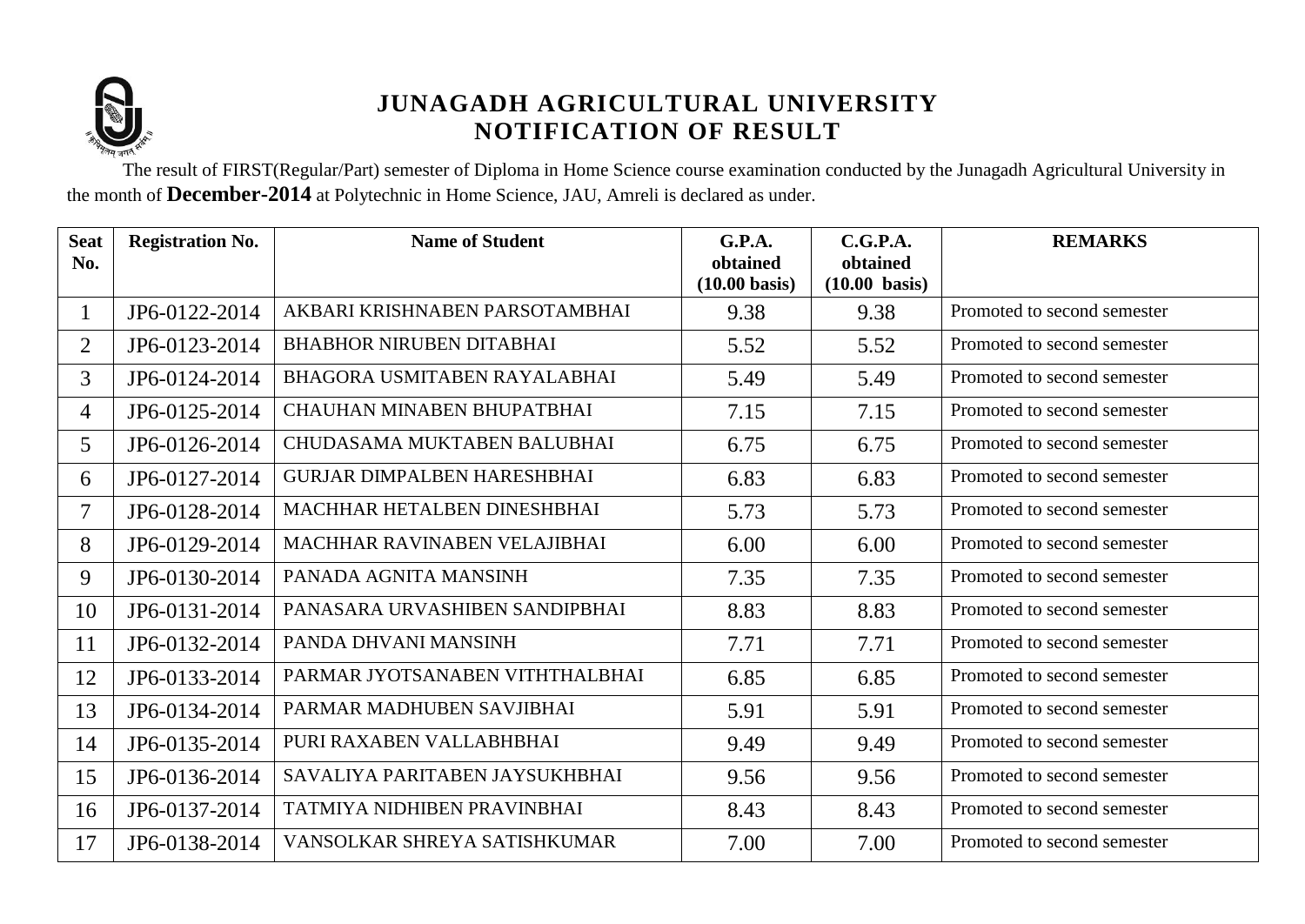|    | JP6-0139-2014 | VAVALIYA SEJALBEN JAYSUKHBHAI | a 57 | 957  | Promoted to second semester       |
|----|---------------|-------------------------------|------|------|-----------------------------------|
|    | JP6-0140-2014 | VORA MANISHABEN KANTIBHAI     | 8.69 | 8.69 | Promoted to second semester       |
| 20 | JP6-0112-2013 | ' GADHADARA RAJAVI RAJUBHAI   | ר ה  | 5.00 | Promoted to <b>third</b> semester |

No. JAU / REG / EXAM / T-7 /**555-58** / 2015 **REGISTRAR** Date:07/02/ 2015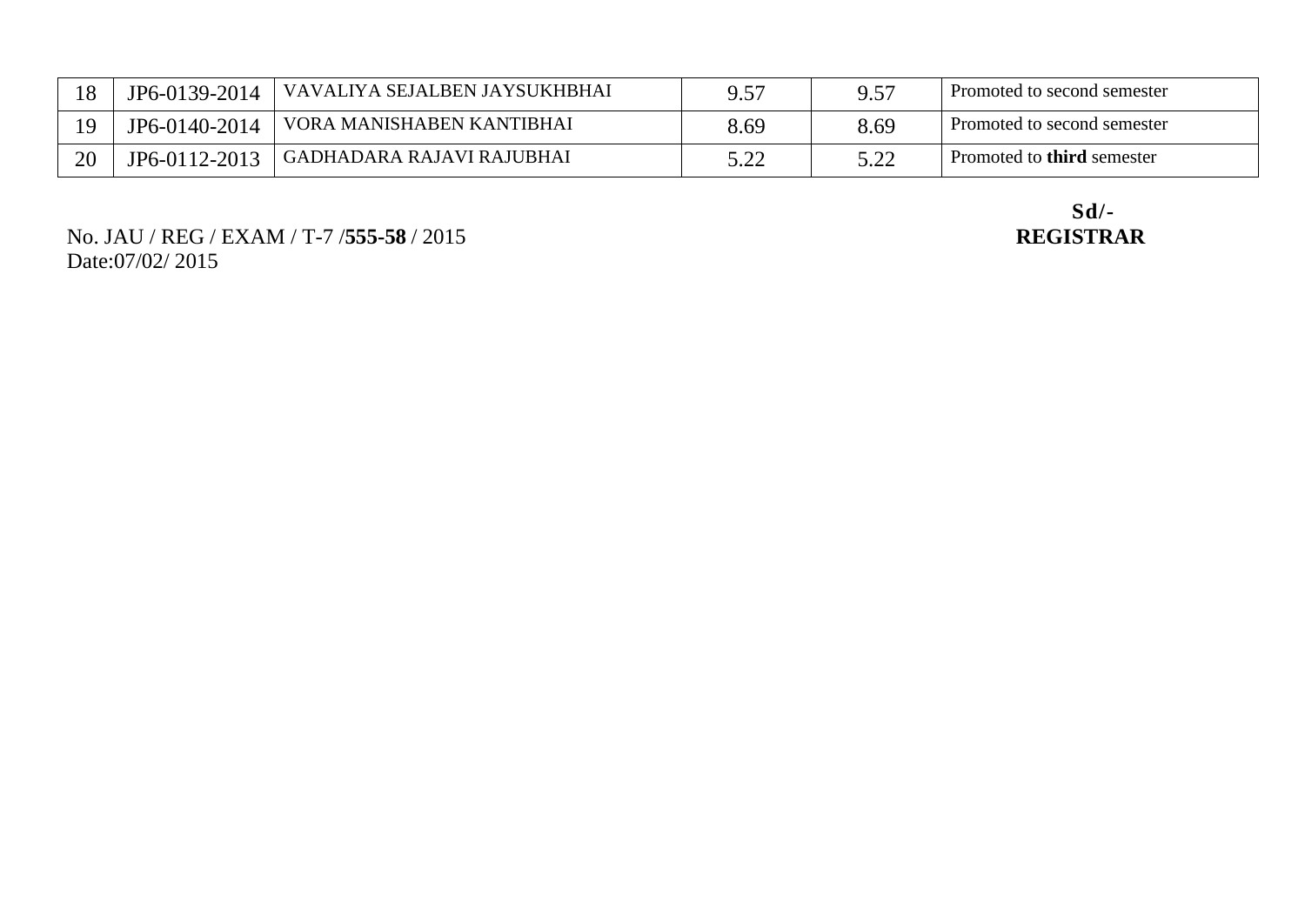

The result of **SECOND(Supple.)** semester of Diploma in Home Science course examination conducted by the Junagadh Agricultural University in the month of **December-2014** at Polytechnic in Home Science, JAU, Amreli is declared as under.

| <b>Seat</b><br>No. | <b>Registration No.</b> | <b>Name of Student</b>    | G.P.A.<br>obtained<br>(10.00)<br>basis) | C.G.P.A.<br>obtained<br>(10.00)<br>basis) | <b>REMARKS</b>                    |
|--------------------|-------------------------|---------------------------|-----------------------------------------|-------------------------------------------|-----------------------------------|
|                    |                         |                           |                                         |                                           |                                   |
|                    | JP6-0112-2013           | GADHADARA RAJAVI RAJUBHAI | 4.90                                    | 5.06                                      | Promoted to <b>third</b> semester |

No. JAU / REG / EXAM / T-7 /**559-62** / 2015 **REGISTRAR** Date:07/02/ 2015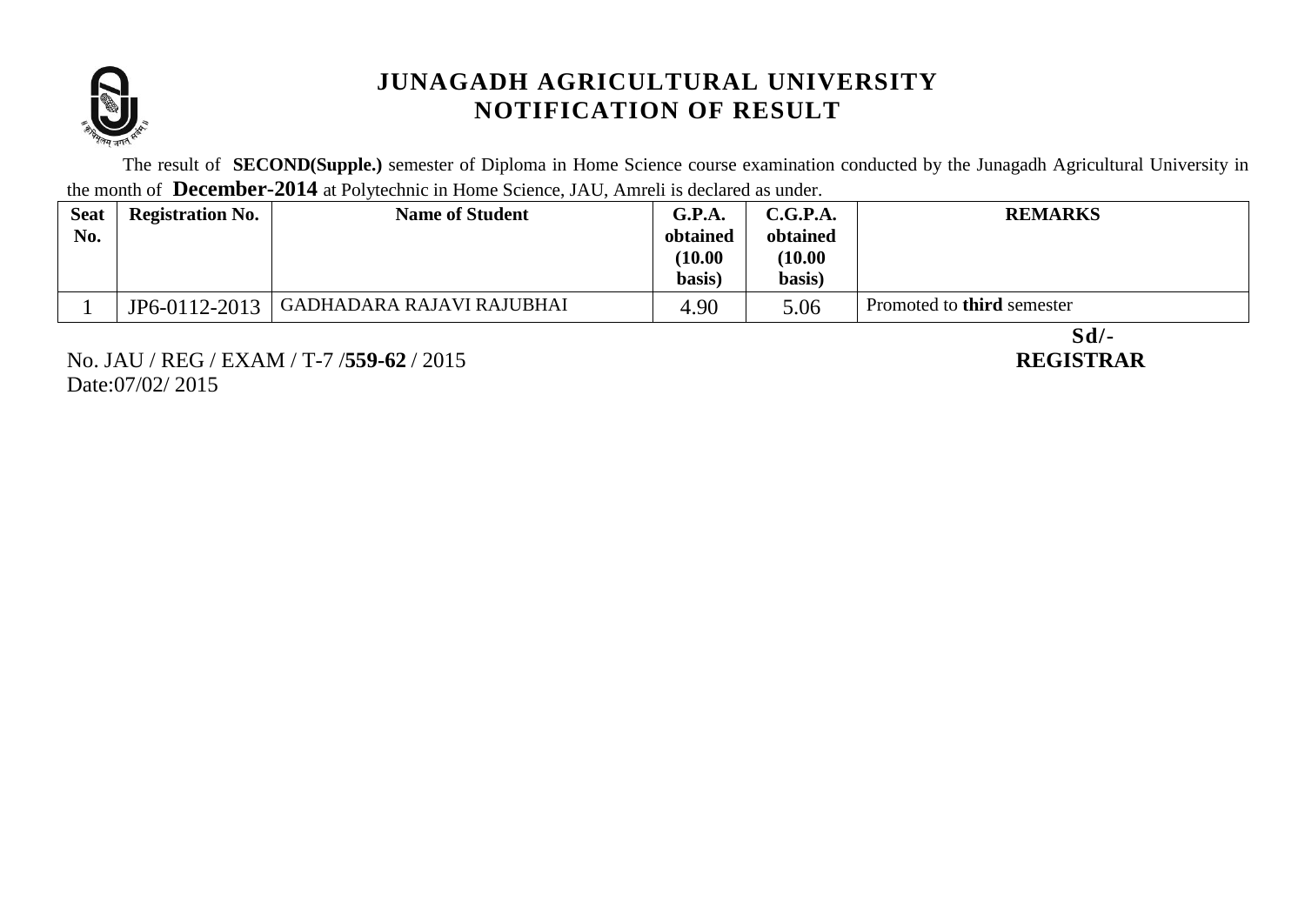

The result of **THIRD(Regular)** semester of Diploma in Home Science course examination conducted by the Junagadh Agricultural University in the month of **December-2014** at Polytechnic in Home Science, JAU, Amreli is declared as under.

| <b>Seat</b><br>No. | <b>Registration No.</b> | <b>Name of Student</b>          | G.P.A.<br>obtained<br>(10.00)<br>basis) | C.G.P.A.<br>obtained<br>(10.00)<br>basis) | <b>REMARKS</b>              |
|--------------------|-------------------------|---------------------------------|-----------------------------------------|-------------------------------------------|-----------------------------|
|                    | JP6-0105-2013           | BAJANIYA CHANDRIKABEN DHIRUBHAI | 7.40                                    | 7.46                                      | Promoted to fourth semester |
| $\overline{2}$     | JP6-0106-2013           | BAJANIYA KOMALBEN DEVSHIBHAI    | 6.46                                    | 6.64                                      | Promoted to fourth semester |
| 3                  | JP6-0107-2013           | CHAUHAN HARSHABEN MAGANBHAI     | 6.09                                    | 6.01                                      | Promoted to fourth semester |
| $\overline{4}$     | JP6-0108-2013           | CHAVDA KIRANBEN NARESHBHAI      | 6.88                                    | 6.27                                      | Promoted to fourth semester |
| 5                  | JP6-0109-2013           | DARJI ILAXIBEN AMBALAL          | 6.51                                    | 6.04                                      | Promoted to fourth semester |
| 6                  | JP6-0110-2013           | DHANANI ANKITA ARVINDBHAI       | 7.09                                    | 7.08                                      | Promoted to fourth semester |
| 7                  | JP6-0115-2013           | MAHESHWARI RASHMITA SANYA       | 6.93                                    | 7.34                                      | Promoted to fourth semester |
| 8                  | JP6-0117-2013           | RATHOD MEGHABEN MAHESHBHAI      | 7.27                                    | 6.73                                      | Promoted to fourth semester |
| 9                  | JP6-0118-2013           | RAULAJI SHAKTIBEN PRAVINSINH    | 8.74                                    | 8.05                                      | Promoted to fourth semester |
| 10                 | JP6-0120-2013           | VAGHASIYA URVASHI HARSHDRAY     | 7.12                                    | 7.09                                      | Promoted to fourth semester |

No. JAU / REG / EXAM / T-7 /**563-66** / 2015 **REGISTRAR** Date:07/02/ 2015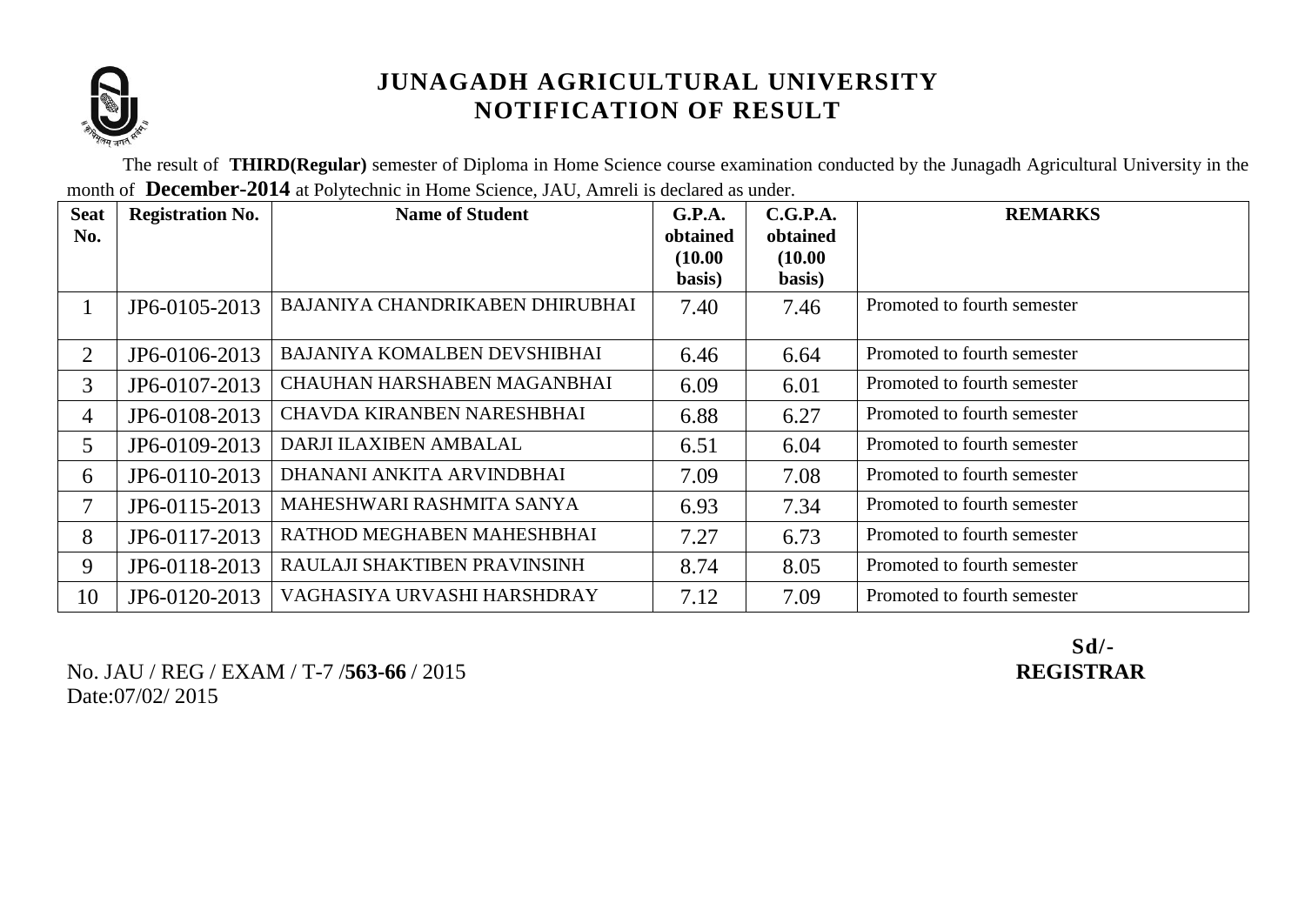

The result of FIFTH(Regular) semester of Diploma in Home Science course examination conducted by the Junagadh Agricultural University in

the month of **December-2014** at Polytechnic in Home Science, JAU, Amreli is declared as under.

| <b>Seat</b><br>No. | <b>Registration No.</b> | <b>Name of Student</b>              | <b>G.P.A.</b><br>obtained<br>(10.00) | C.G.P.A.<br>obtained<br>(10.00) | <b>REMARKS</b>             |
|--------------------|-------------------------|-------------------------------------|--------------------------------------|---------------------------------|----------------------------|
|                    |                         |                                     | basis)                               | basis)                          |                            |
| $\perp$            | JP6-0085-2012           | <b>BHABHOR MANISHABEN BACHUBHAI</b> | 8.56                                 | 7.38                            | Promoted to sixth semester |
| $\overline{2}$     | JP6-0086-2012           | CHODVADIYA ARSHITA LABHUBHAI        | 8.19                                 | 7.52                            | Promoted to sixth semester |
| 3                  | JP6-0087-2012           | GAUSWAMI SHRADDHABEN PRATAPGIRI     | 7.03                                 | 6.33                            | Promoted to sixth semester |
| 4                  | JP6-0089-2012           | JADEJA MAHESHWARIBA KIRITSHINH      | 8.65                                 | 7.79                            | Promoted to sixth semester |
| 5                  | JP6-0090-2012           | JETHAVA KRISHNABEN SURESHBHAI       | 9.42                                 | 9.15                            | Promoted to sixth semester |
| 6                  | JP6-0091-2012           | KACHCHOT SIMABEN KANABHAI           | 9.47                                 | 9.19                            | Promoted to sixth semester |
| 7                  | JP6-0093-2012           | KURESHI TASLIM HANIFBHAI            | 7.79                                 | 7.57                            | Promoted to sixth semester |
| 8                  | JP6-0094-2012           | LAKHNOTRA SUMITRABEN RAMBHAI        | 8.28                                 | 7.29                            | Promoted to sixth semester |
| 9                  | JP6-0095-2012           | MORI RINABAHEN BHANABHAI            | 9.00                                 | 8.10                            | Promoted to sixth semester |
| 10                 | JP6-0096-2012           | RAJANI CHANDANIBEN MAHESHBHAI       | 7.51                                 | 6.67                            | Promoted to sixth semester |
| 11                 | JP6-0097-2012           | SAVALIYA DHARABAHEN BHAVESHBHAI     | 8.93                                 | 8.29                            | Promoted to sixth semester |
| 12                 | JP6-0098-2012           | SHIYAL DAYABEN JIVARAJBHAI          | 8.89                                 | 7.96                            | Promoted to sixth semester |
| 13                 | JP6-0099-2012           | SHIYAL VAISHALIBEN KESHUBHAI        | 7.57                                 | 6.53                            | Promoted to sixth semester |
| 14                 | JP6-0100-2012           | SOLANKI SANGEETA DHANA              | 8.93                                 | 8.13                            | Promoted to sixth semester |
| 15                 | JP6-0101-2012           | TAVDE ARCHNA PANKAJKUMAR            | 8.41                                 | 8.04                            | Promoted to sixth semester |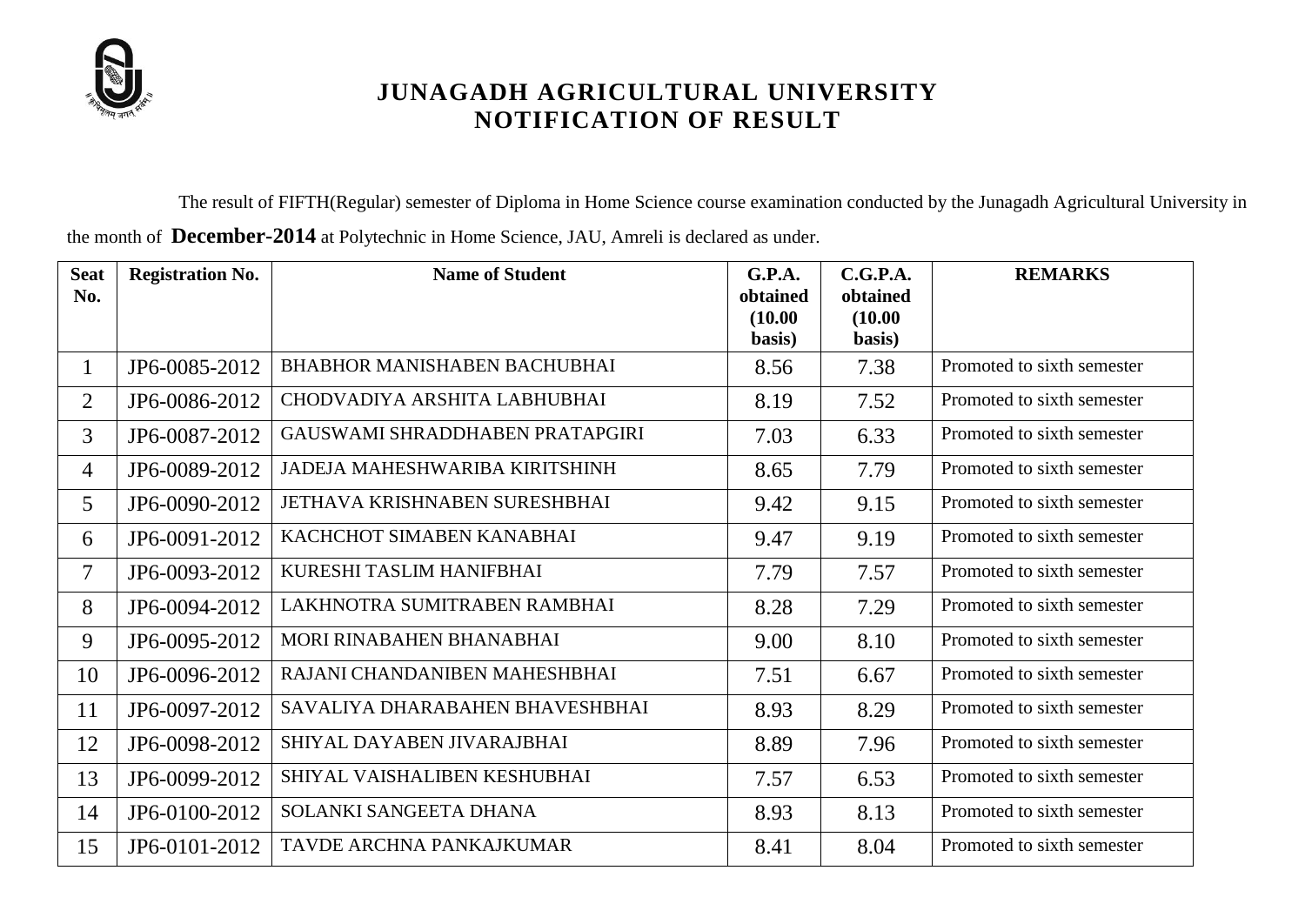| 16 | $JP6-0102-2012$ | ' TAVDE ASVINI HARISHCHANDRA | 7.79 | 6.78 | Promoted to sixth semester |
|----|-----------------|------------------------------|------|------|----------------------------|
|    | $JP6-0103-2012$ | THUMMAR TRUPTIBEN RAMESHBHAI |      | 5.98 | Promoted to sixth semester |
| 18 | JP6-0104-2012   | VADHER SURABHI RASIKBHAI     | 9.39 | 8.85 | Promoted to sixth semester |

No. JAU / REG / EXAM / T-7 /**567-70** / 2015 Date:07/02/ 2015

Sd/-<br>REGISTRAR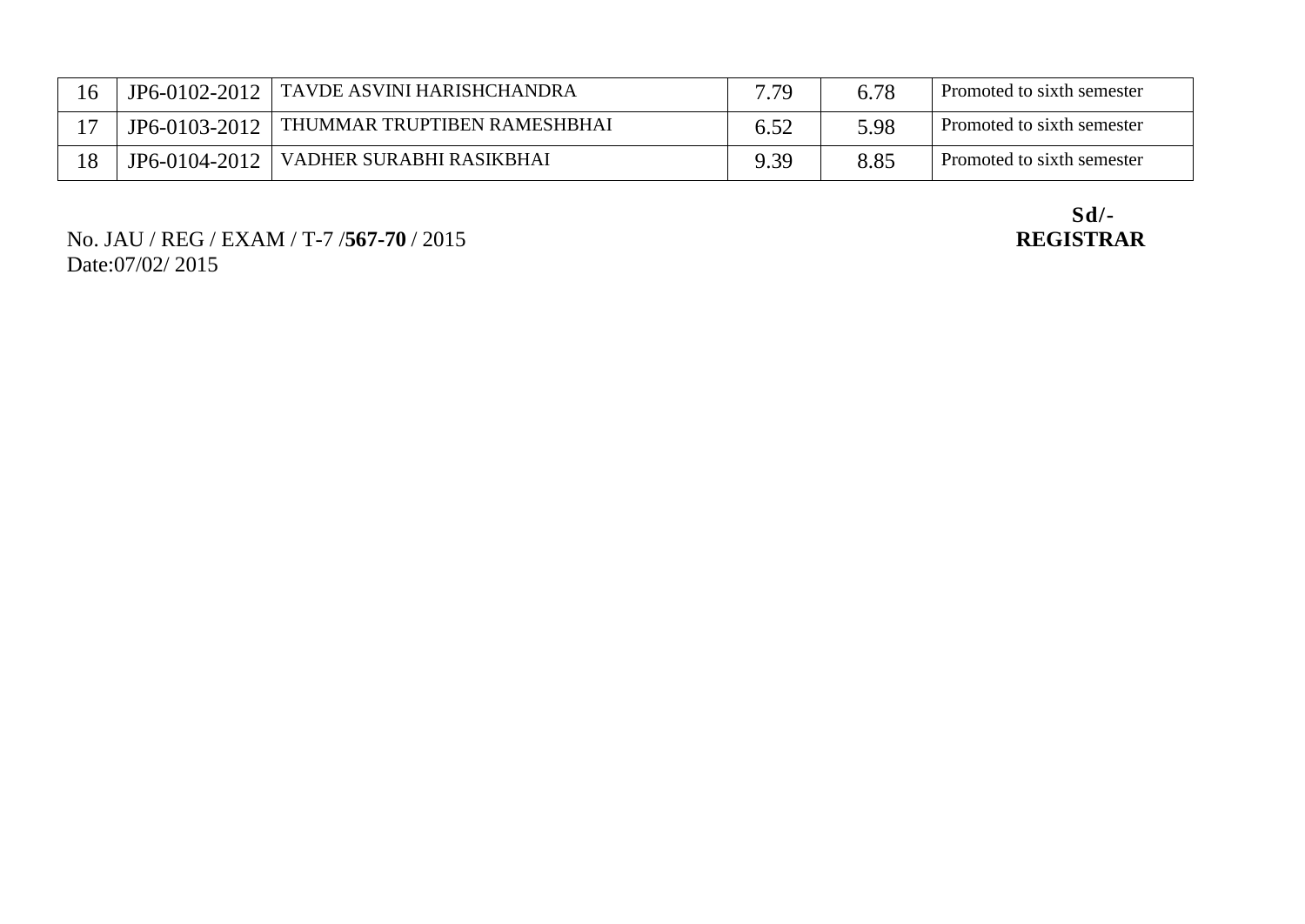

The result of FIRST(New Regular) semester of Diploma in Agriculture Engineering course examination conducted by the Junagadh Agricultural University in the month of **December-2014** at Polytechnic in Agriculture Engineering, JAU, Targhadia is declared as under.

| <b>Seat</b><br>No. | <b>Registration No.</b> | <b>Name of Student</b>           | <b>G.P.A.</b><br>obtained<br>(10.00)<br>basis) | C.G.P.A.<br>obtained<br>(10.00)<br>basis) | <b>REMARKS</b>                                                                                                                                                                                                                                                                   |
|--------------------|-------------------------|----------------------------------|------------------------------------------------|-------------------------------------------|----------------------------------------------------------------------------------------------------------------------------------------------------------------------------------------------------------------------------------------------------------------------------------|
| 1                  | JP3-0034-2014           | AJANI PIYUSH BABUBHAI            | 8.28                                           | 8.28                                      | Promoted to second semester                                                                                                                                                                                                                                                      |
| $\overline{2}$     | JP3-0035-2014           | AMALIYAR LALLUBHAI JOTIYABHAI    | 0.00                                           | 0.00                                      | 1. Not promoted to second semester<br>2. On academic probation to clear the<br>course(s) HBS-1.1.1, HBS-1.1.2,<br>REE-1.1.7 and PE-1.1.8 by second<br>trial<br>3. He has also to <b>repeat</b> the course(s)<br>HBS-1.1.3, HBS-1.1.4, AGS-1.1.5<br>and FMP-1.1.6 by second trial |
| 3                  | JP3-0036-2014           | BAKALAKIYA ANKITKUMAR BHARATBHAI | 3.66                                           | 3.66                                      | 1. Not promoted to second semester<br>2. On academic probation to clear the<br>course(s) HBS-1.1.1, HBS-1.1.2, HBS-<br>1.1.3, HBS-1.1.4 and REE-1.1.7 by<br>second trial                                                                                                         |
| $\overline{4}$     | JP3-0037-2014           | BARAD BHAVESHBHAI RAJABHAI       | 5.62                                           | 5.62                                      | 1. Promoted to second semester<br>2. On academic probation to clear the<br>$course(s) HBS-1.1.1$ by second trial                                                                                                                                                                 |
| 5                  | JP3-0038-2014           | BARAIYA DHARMESHKUMAR RANABHAI   | 6.03                                           | 6.03                                      | Promoted to second semester                                                                                                                                                                                                                                                      |
| 6                  | JP3-0039-2014           | BHAJGOTAR AJAYBHAI KHIMJIBHAI    | 6.54                                           | 6.54                                      | 1. Promoted to second semester<br>2. On academic probation to clear the<br>course(s) HBS-1.1.1 by second trial                                                                                                                                                                   |
| 7                  | JP3-0040-2014           | CHUDASAMA ROHIT RANCHHODBHAI     | 7.97                                           | 7.97                                      | Promoted to second semester                                                                                                                                                                                                                                                      |
| 8                  | JP3-0041-2014           | DAVE RUSHI ASHISHBHAI            | 6.86                                           | 6.86                                      | Promoted to second semester                                                                                                                                                                                                                                                      |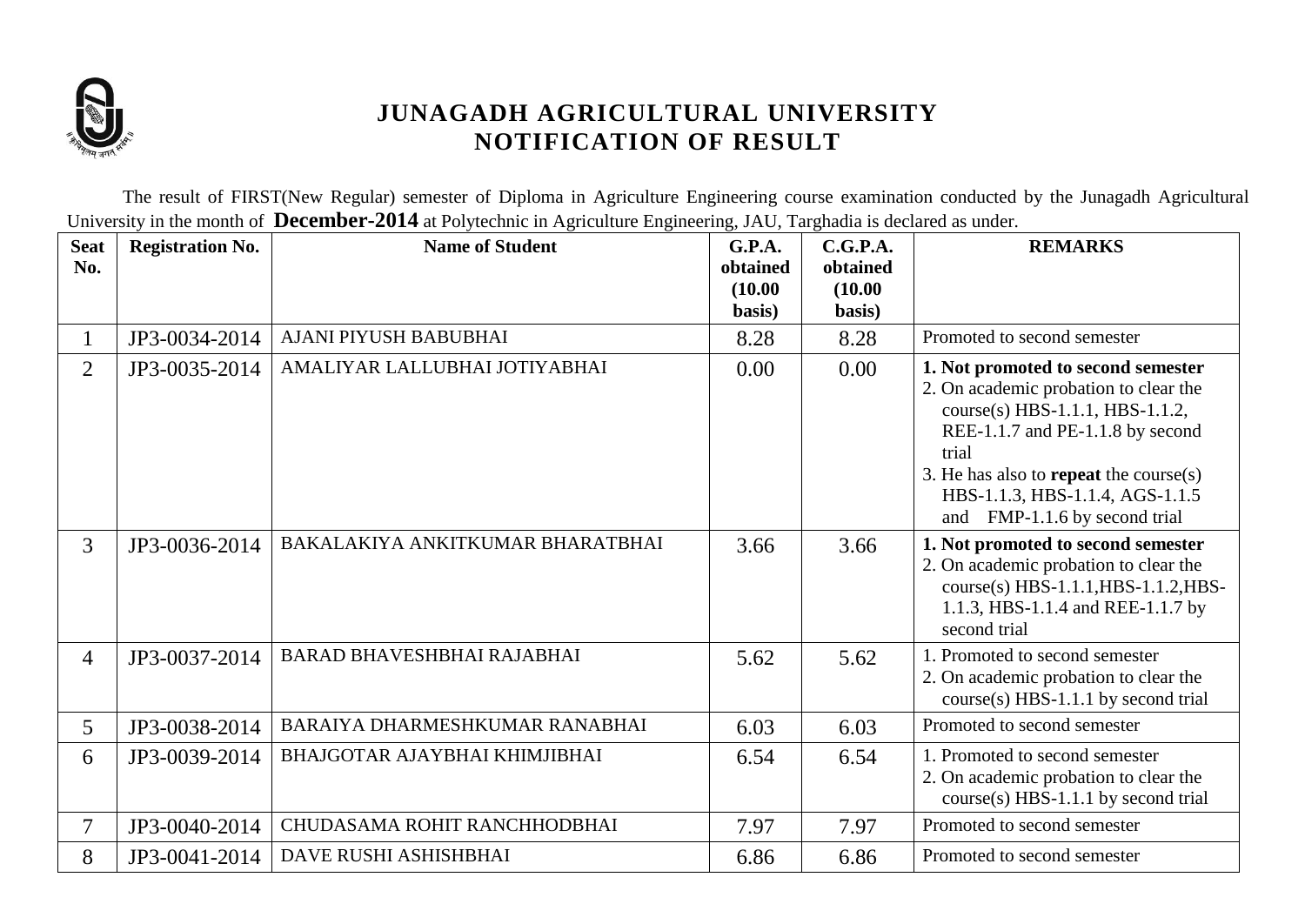| 9  | JP3-0042-2014 | <b>DEV N THAKER</b>              | 6.94 | 6.94 | Promoted to second semester                                                                                                                                                                                                                                 |
|----|---------------|----------------------------------|------|------|-------------------------------------------------------------------------------------------------------------------------------------------------------------------------------------------------------------------------------------------------------------|
| 10 | JP3-0043-2014 | DOBARIYA DIPAKKUMAR MAGANBHAI    | 4.93 | 4.93 | 1. Promoted to second semester<br>2. On academic probation to clear the<br>course(s) HBS-1.1.1, HBS-1.1.2 and<br>HBS-1.1.3 by second trial                                                                                                                  |
| 11 | JP3-0044-2014 | DOMADIA ANKUR JAGJIVANBHAI       | 0.33 | 0.33 | 1. Not promoted to second semester<br>2. On academic probation to clear the<br>course(s) HBS-1.1.1, HBS-1.1.2,<br>HBS-1.1.3 and REE-1.1.7 by second<br>trial<br>3. He has also to <b>repeat</b> the course(s)<br>HBS-1.1.4 and AGS-1.1.5 by second<br>trial |
| 12 | JP3-0045-2014 | <b>GAJERA KISHAN KALUBHAI</b>    | 6.46 | 6.46 | Promoted to second semester                                                                                                                                                                                                                                 |
| 13 | JP3-0046-2014 | GAJERA MAYANKKUMAR NILESHBHAI    | 8.17 | 8.17 | Promoted to second semester                                                                                                                                                                                                                                 |
| 14 | JP3-0047-2014 | JILADIYA DEVANGKUMAR JAGDISHBHAI | 4.76 | 4.76 | 1. Promoted to second semester<br>2. On academic probation to clear the<br>course(s) HBS-1.1.1, HBS-1.1.4 and<br>REE-1.1.7 by second trial                                                                                                                  |
| 15 | JP3-0048-2014 | JOTVA AJAYKUMAR JAGAMALBHAI      | 3.77 | 3.77 | 1. Not promoted to second semester<br>2. On academic probation to clear the<br>course(s) HBS-1.1.1, HBS-1.1.2,<br>HBS-1.1.3, HBS-1.1.4 and REE-1.1.7<br>by second trial                                                                                     |
| 16 | JP3-0049-2014 | KAKADIYA DHARMIK DHIRUBHAI       | 7.01 | 7.01 | Promoted to second semester                                                                                                                                                                                                                                 |
| 17 | JP3-0050-2014 | KAMANI HITKUMAR GIRISHBHAI       | 5.50 | 5.50 | Promoted to second semester                                                                                                                                                                                                                                 |
| 18 | JP3-0051-2014 | MARU PINAKIN LALITBHAI           | 7.87 | 7.87 | Promoted to second semester                                                                                                                                                                                                                                 |
| 19 | JP3-0052-2014 | PATEL HIRENBHAI ASHOKBHAI        | 6.39 | 6.39 | Promoted to second semester                                                                                                                                                                                                                                 |
| 20 | JP3-0053-2014 | RAM RAHULKUMAR RAJABHAI          | 5.66 | 5.66 | 1. Promoted to second semester<br>2. On academic probation to clear the<br>course(s) HBS-1.1.1 by second trial                                                                                                                                              |
| 21 | JP3-0054-2014 | RANGANI JAYDEV RAMESHBHAI        | 8.18 | 8.18 | Promoted to second semester                                                                                                                                                                                                                                 |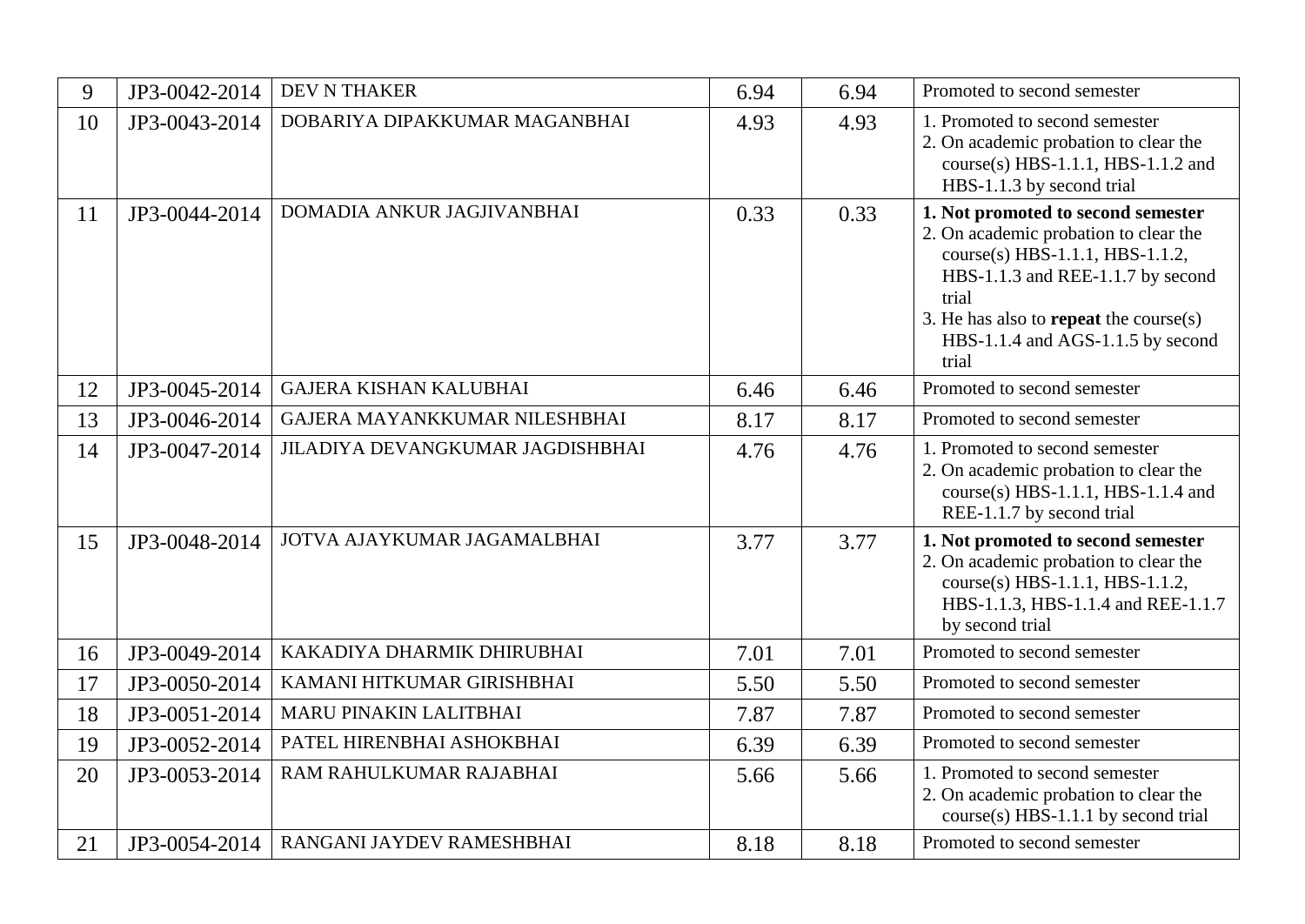| 22 | JP3-0055-2014 | SAVALIYA RAJ RAJESHBHAI     | 7.10 | 7.10 | Promoted to second semester                                                                                                     |
|----|---------------|-----------------------------|------|------|---------------------------------------------------------------------------------------------------------------------------------|
| 23 | JP3-0056-2014 | SOLANKI MEERABEN BHARATBHAI | 5.73 | 5.73 | Promoted to second semester                                                                                                     |
| 24 | JP3-0057-2014 | THAKER BRINDA ASHVINBHAI    | 6.43 | 6.43 | Promoted to second semester                                                                                                     |
| 25 | JP3-0058-2014 | THANKI PARTH ARUNBHAI       | 5.80 | 5.80 | Promoted to second semester                                                                                                     |
| 26 | JP3-0059-2014 | VADHER DIVYABEN MULUBHAI    | 5.37 | 5.37 | 1. Promoted to second semester<br>2. On academic probation to clear the<br>$course(s) REE-1.1.7 by second trial$                |
| 27 | JP3-0060-2014 | VADHER SANJAY GOVINDBHAI    | 5.16 | 5.16 | 1. Promoted to second semester<br>2. On academic probation to clear the<br>course(s) HBS-1.1.1 and HBS-1.1.3<br>by second trial |

No. JAU / REG / EXAM / T-7 /**680-83** / 2015 **REGISTRAR** Date:11/02/ 2015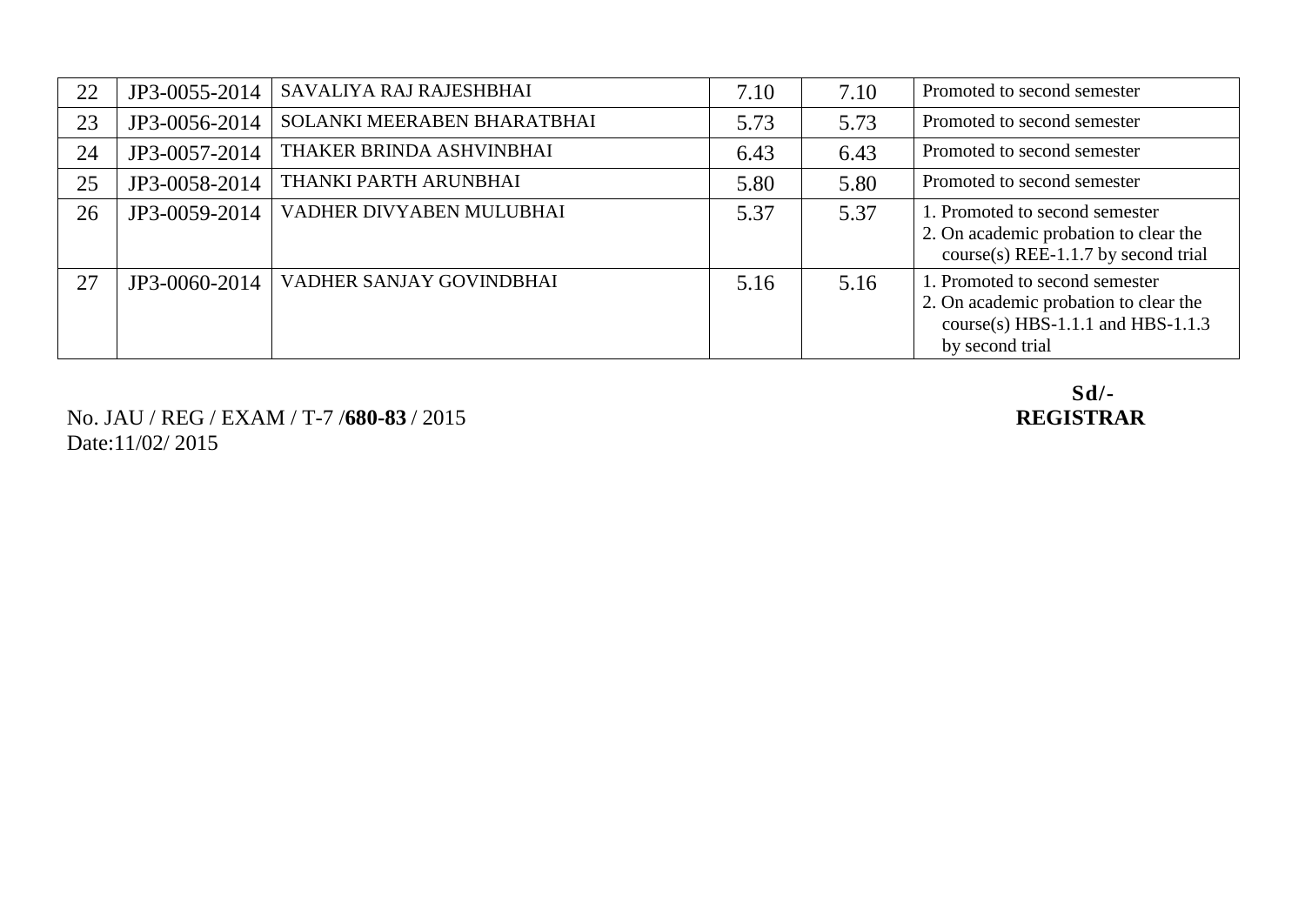

The result of SECOND(Old Supple.) semester of Diploma in Agriculture Engineering course examination conducted by the Junagadh Agricultural University in the month of **December-2014** at Polytechnic in Agriculture Engineering, JAU, Targhadia is declared as under.

| <b>Seat</b><br>No. | <b>Registration No.</b> | <b>Name of Student</b>           | G.P.A.<br>obtained<br>(10.00)<br>basis) | C.G.P.A.<br>obtained<br>(10.00)<br>basis) | <b>REMARKS</b>              |
|--------------------|-------------------------|----------------------------------|-----------------------------------------|-------------------------------------------|-----------------------------|
|                    | JP3-0001-2013           | BARIA JAYDIPSINH RAVISHANKARBHAI | 5.13                                    | 5.37                                      | Promoted to fourth semester |
| ◠                  | JP3-0005-2013           | CHANDEGARA ARATIBEN HARESHBHAI   | 5.21                                    | 5.13                                      | Promoted to fourth semester |
| 3                  | JP3-0006-2013           | DHORIYA HARESH SOMABHAI          | 5.86                                    | 6.11                                      | Promoted to fourth semester |
| 4                  | JP3-0025-2013           | RAMANI HARDIK DHIRUBHAI          | 5.97                                    | 5.49                                      | Promoted to fourth semester |
|                    | JP3-0028-2013           | SAVALIYA SAVANKUMAR KESHUBHAI    | 6.28                                    | 6.08                                      | Promoted to fourth semester |
| 6                  | JP3-0029-2013           | SOLANKI BHARATKUMAR DANABHAI     | 5.96                                    | 5.36                                      | Promoted to fourth semester |

No. JAU / REG / EXAM / T-7 /**684-87** / 2015 **REGISTRAR** Date:11/02/ 2015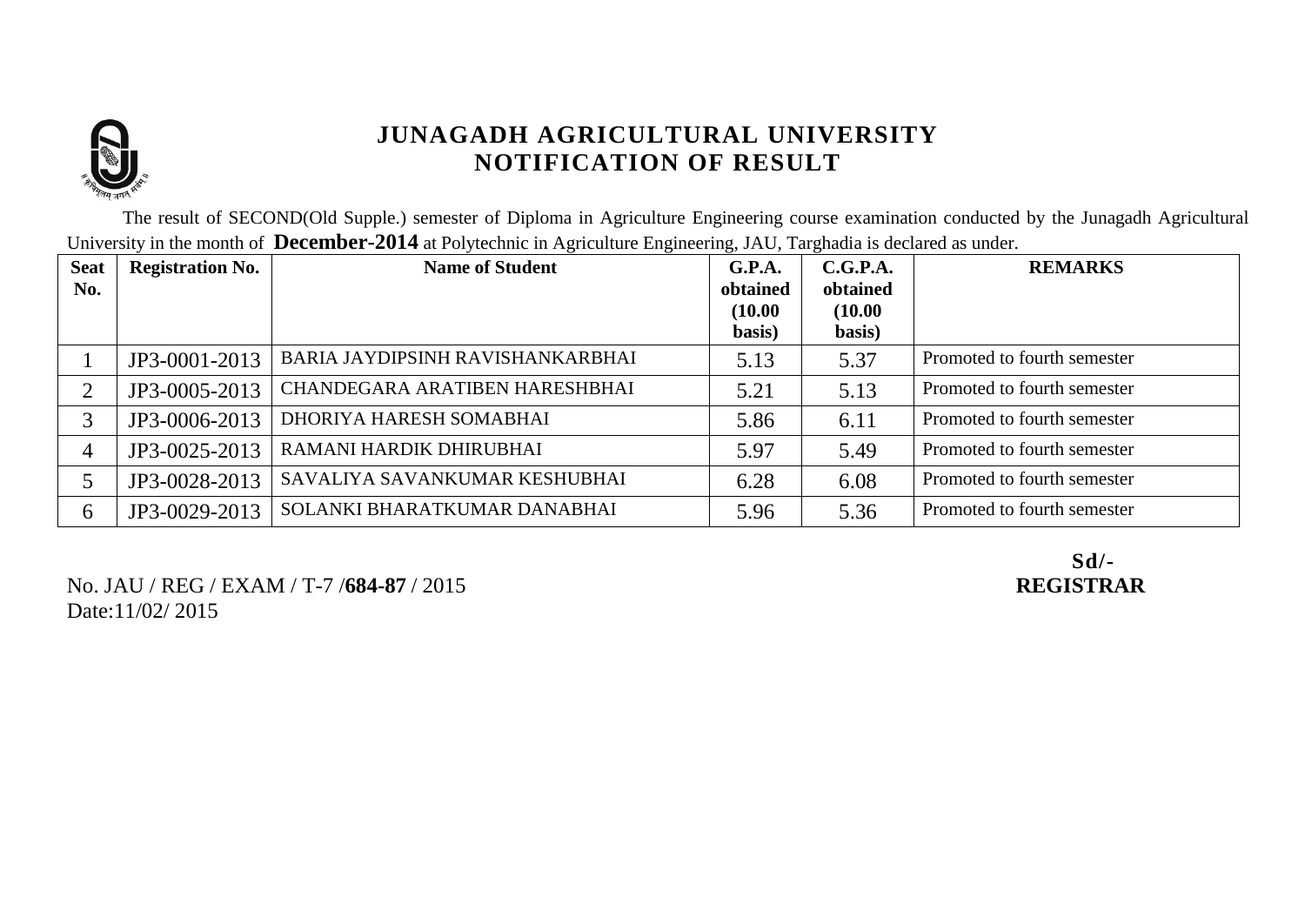

The result of THIRD(Old Regular) semester of Diploma in Agriculture Engineering course examination conducted by the Junagadh Agricultural University in the month of **December-2014** at Polytechnic in Agriculture Engineering, JAU, Targhadia is declared as under.

| <b>Seat</b><br>No. | <b>Registration No.</b> | <b>Name of Student</b>           | <b>G.P.A.</b><br>obtained<br>(10.00) | C.G.P.A.<br>obtained<br>(10.00) | <b>REMARKS</b>                                                                                                                  |
|--------------------|-------------------------|----------------------------------|--------------------------------------|---------------------------------|---------------------------------------------------------------------------------------------------------------------------------|
|                    |                         |                                  | basis)                               | basis)                          |                                                                                                                                 |
| $\mathbf{I}$       | JP3-0001-2013           | BARIA JAYDIPSINH RAVISHANKARBHAI | 4.57                                 | 5.07                            | 1. Promoted to fourth semester<br>2. On academic probation to clear the<br>course(s) SWE-2.1.2 and FMP-2.1.7<br>by second trial |
| $\overline{2}$     | JP3-0003-2013           | BHARAVADIYA BHARAT ALABHAI       | 5.73                                 | 5.54                            | Promoted to fourth semester                                                                                                     |
| $\overline{3}$     | JP3-0004-2013           | <b>BHATT HARSH YASHVANTRAY</b>   | 5.85                                 | 6.06                            | Promoted to fourth semester                                                                                                     |
| 4                  | JP3-0005-2013           | CHANDEGARA ARATIBEN HARESHBHAI   | 4.32                                 | 4.83                            | 1. Promoted to fourth semester<br>2. On academic probation to clear the<br>course(s) SWE-2.1.2 and FMP-2.1.7<br>by second trial |
| 5                  | JP3-0006-2013           | DHORIYA HARESH SOMABHAI          | 5.57                                 | 5.91                            | Promoted to fourth semester                                                                                                     |
| 6                  | JP3-0007-2013           | DOBARIYA MAYURKUMAR VELJIBHAI    | 5.70                                 | 6.01                            | Promoted to fourth semester                                                                                                     |
| $\overline{7}$     | JP3-0008-2013           | GANVIT CHETANBHAI ABHESING       | 7.13                                 | 7.41                            | Promoted to fourth semester                                                                                                     |
| 8                  | JP3-0010-2013           | JAGANI SHYAM KANTILAL            | 5.39                                 | 5.36                            | Promoted to fourth semester                                                                                                     |
| 9                  | JP3-0011-2013           | KAKADIYA DHARMIK RANACHHODBHAI   | 5.26                                 | 6.17                            | 1. Promoted to fourth semester<br>2. On academic probation to clear the<br>course(s) FMP-2.1.7 by second trial                  |
| 10                 | JP3-0012-2013           | KAKADIYA YAGNIK RAMESHBHAI       | 5.97                                 | 6.28                            | Promoted to fourth semester                                                                                                     |
| 11                 | JP3-0013-2013           | KANGAD GOPALBHAI GOVINDBHAI      | 6.57                                 | 6.73                            | Promoted to fourth semester                                                                                                     |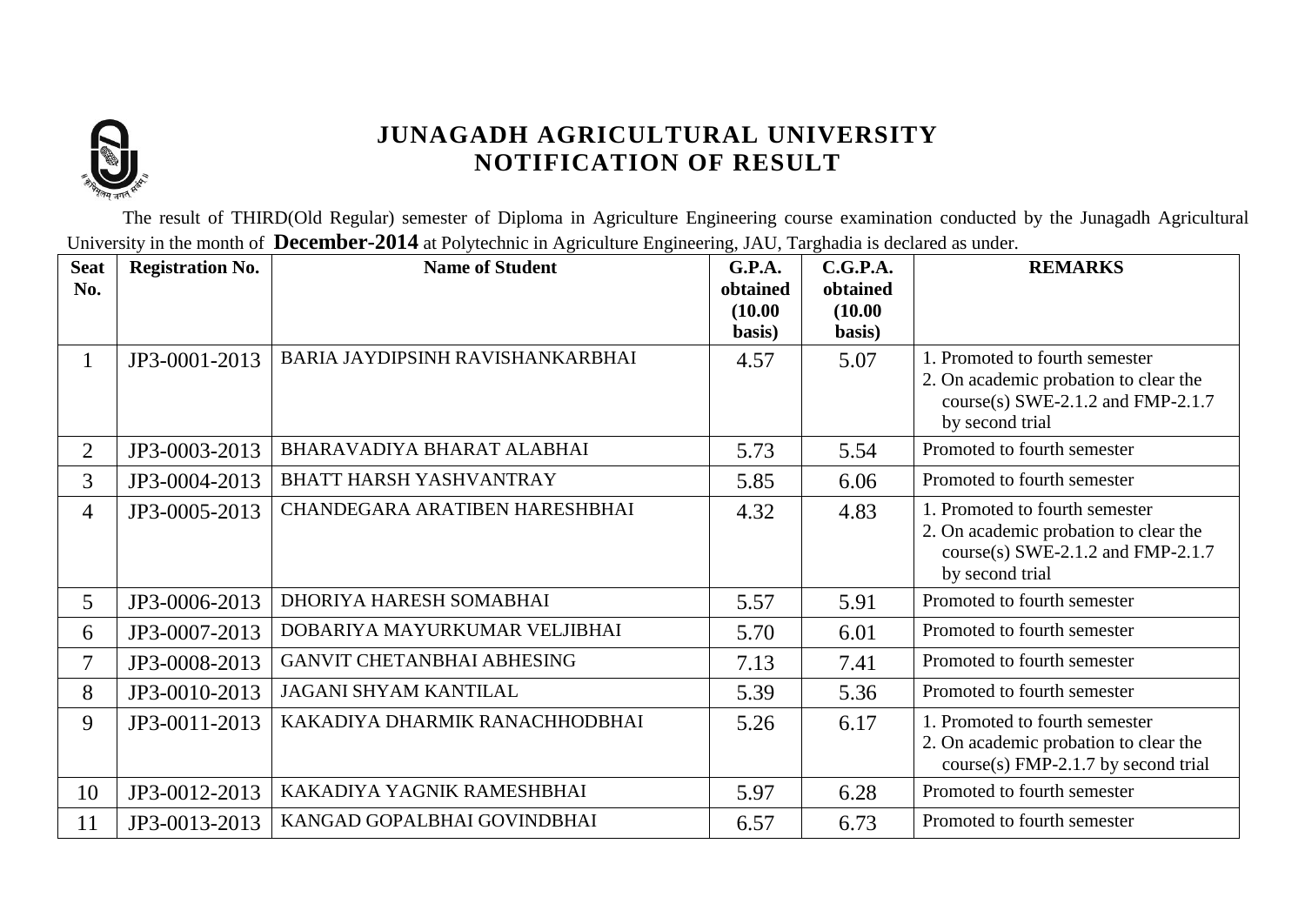| 12 | JP3-0014-2013 | MAKVANA SURESHKUMAR VALLABHBHAI  | 5.38 | 5.38 | 1. Promoted to fourth semester<br>2. On academic probation to clear the<br>course(s) FMP-2.1.7 by second trial                  |
|----|---------------|----------------------------------|------|------|---------------------------------------------------------------------------------------------------------------------------------|
| 13 | JP3-0015-2013 | MANSURI ASIFBHAI ABDULSATARBHAI  | 7.81 | 8.14 | Promoted to fourth semester                                                                                                     |
| 14 | JP3-0016-2013 | MEGHANATHI ANKITABEN SHAMBHUBHAI | 4.80 | 5.28 | 1. Promoted to fourth semester<br>2. On academic probation to clear the<br>course(s) SWE-2.1.2 by second trial                  |
| 15 | JP3-0018-2013 | NIRMALKUMAR RAMBHAI HERABHA      | 5.10 | 5.48 | 1. Promoted to fourth semester<br>2. On academic probation to clear the<br>course(s) SWE-2.1.2 and FMP-2.1.7<br>by second trial |
| 16 | JP3-0019-2013 | PANDYA KULDIP MAHENDRAKUMAR      | 7.48 | 8.04 | Promoted to fourth semester                                                                                                     |
| 17 | JP3-0022-2013 | PATEL VAIBHAVKUMAR KANUBHAI      | 6.49 | 6.46 | Promoted to fourth semester                                                                                                     |
| 18 | JP3-0023-2013 | PIPALIYA TARUN RAMESHBHAI        | 6.65 | 6.64 | Promoted to fourth semester                                                                                                     |
| 19 | JP3-0025-2013 | RAMANI HARDIK DHIRUBHAI          | 5.70 | 5.57 | Promoted to fourth semester                                                                                                     |
| 20 | JP3-0026-2013 | SAGATHIYA ROHIT KANJIBHAI        | 6.00 | 5.87 | Promoted to fourth semester                                                                                                     |
| 21 | JP3-0028-2013 | SAVALIYA SAVANKUMAR KESHUBHAI    | 5.96 | 6.04 | Promoted to fourth semester                                                                                                     |
| 22 | JP3-0029-2013 | SOLANKI BHARATKUMAR DANABHAI     | 5.05 | 5.24 | 1. Promoted to fourth semester<br>2. On academic probation to clear the<br>$course(s) FMP-2.1.7 by second trial$                |
| 23 | JP3-0031-2013 | VAJA GUNJAN VIJAYBHAI            | 5.89 | 6.01 | Promoted to fourth semester                                                                                                     |
| 24 | JP3-0032-2013 | VALA ARJAN SARMANBHAI            | 7.28 | 7.44 | Promoted to fourth semester                                                                                                     |
| 25 | JP3-0033-2013 | VALA VIPUL KALABHAI              | 6.22 | 6.71 | Promoted to fourth semester                                                                                                     |

No. JAU / REG / EXAM / T-7 / **688-91** / 2015 Date:11/02/ 2015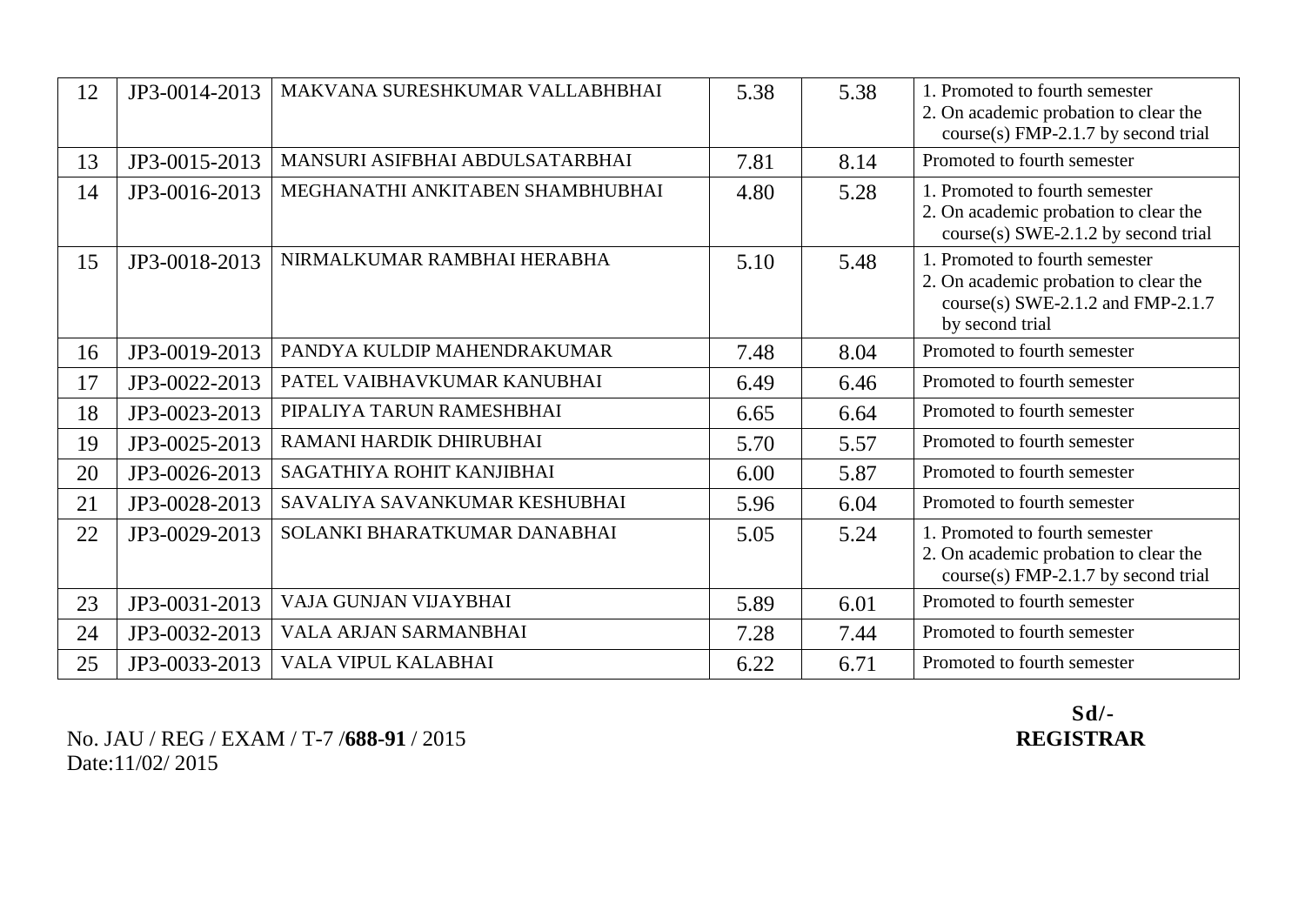

The result of FIRST(Regular/Part) semester of Diploma in Animal Husbandry course examination conducted by the Junagadh Agricultural University in the month of **December-2014** at Polytechnic in Animal Husbandry, JAU, Junagadh is declared as under.

| <b>Seat</b><br>No. | <b>Registration No.</b> | <b>Name of Student</b>            | G.P.A.<br>obtained<br>(10.00)<br>basis) | C.G.P.A.<br>obtained<br>$(10.00 \text{ basis})$ | <b>REMARKS</b>                                                                                                                                                    |
|--------------------|-------------------------|-----------------------------------|-----------------------------------------|-------------------------------------------------|-------------------------------------------------------------------------------------------------------------------------------------------------------------------|
| $\mathbf{I}$       | JP5-0033-2014           | AHIR NARSINHBHAI BALVANTBHAI      | 2.62                                    | 2.62                                            | 1. Promoted to second semester<br>2. On academic probation to clear the<br>course(s) LAN-111, APHY-111,<br>LPM-111 and ENG-111 by second<br>trial                 |
| $\overline{2}$     | JP5-0034-2014           | BHABHOR ASHOKBHAI MALJIBHAI       | 2.42                                    | 2.42                                            | 1. Promoted to second semester<br>2. On academic probation to clear the<br>$course(s)$ LAN-111, APHY-111,<br>LPM-111 and ENG-111 by second<br>trial               |
| $\overline{3}$     | JP5-0035-2014           | <b>BHARAI BHAUMIK KAMLESHBHAI</b> | 1.51                                    | 1.51                                            | 1. Not promoted to second semester<br>2. On academic probation to clear the<br>$course(s)$ LAN-111, APHY-<br>111, LPM-111, ENG-111 and CA-<br>111 by second trial |
| $\overline{4}$     | JP5-0036-2014           | CHAUHAN BRIJRAJ MANUBHAI          | 2.83                                    | 2.83                                            | 1. Promoted to second semester<br>2. On academic probation to clear the<br>course(s) LAN-111, APHY-<br>111, LPM-111 and ENG-111 by<br>second trial                |
| 5                  | JP5-0037-2014           | DAMOR CHIRAGKUMAR RAMANBHAI       | 3.74                                    | 3.74                                            | 1. Promoted to second semester<br>2. On academic probation to clear the<br>course(s) LAN-111, LPM-111 and<br>ENG-111 by second trial                              |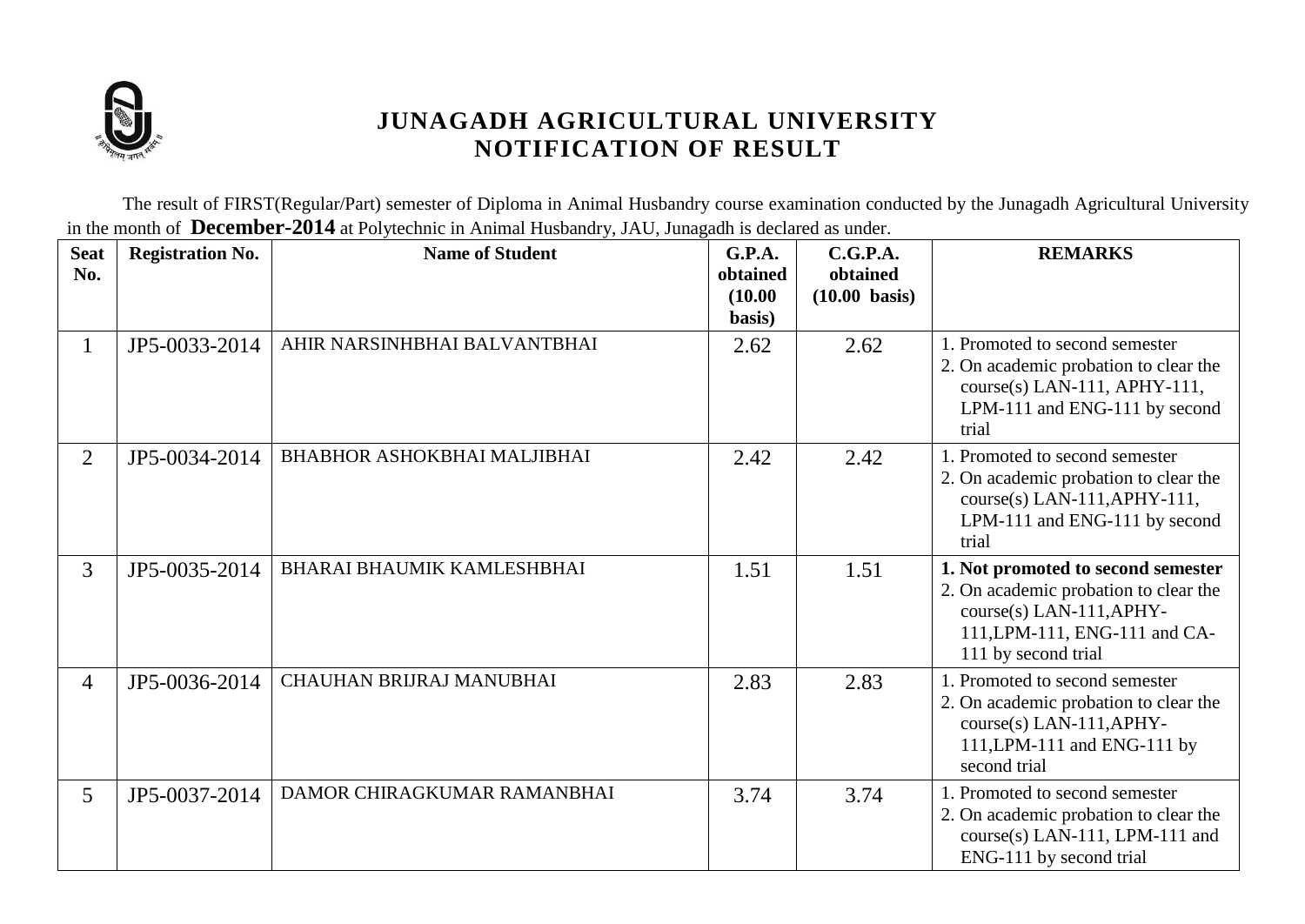| 6              | JP5-0039-2014 | <b>JADAV PRATIKKUMAR LAXMIDAS</b>   | 3.64 | 3.64 | 1. Promoted to second semester<br>2. On academic probation to clear the<br>course(s) LAN-111, APHY-111,<br>LPM-111 and ENG-111 by second<br>trial |
|----------------|---------------|-------------------------------------|------|------|---------------------------------------------------------------------------------------------------------------------------------------------------|
| $\overline{7}$ | JP5-0040-2014 | <b>JOGAL RAJESHKUMAR GOVINDBHAI</b> | 6.20 | 6.20 | 1. Promoted to second semester<br>2. On academic probation to clear the<br>course(s) ENG-111 by second trial                                      |
| 8              | JP5-0041-2014 | JOTVA DIPAKKUMAR RAMBHAI            | 4.82 | 4.82 | 1. Promoted to second semester<br>2. On academic probation to clear the<br>course(s) ENG-111 and CA-111 by<br>second trial                        |
| 9              | JP5-0042-2014 | JOTVA JITUBHAI GOVINDBHAI           | 4.25 | 4.25 | 1. Promoted to second semester<br>2. On academic probation to clear the<br>course(s) LPM-111 and ENG-111<br>by second trial                       |
| 10             | JP5-0043-2014 | JOTVA KANABHAI RAJABHAI             | 6.34 | 6.34 | 1. Promoted to second semester<br>2. On academic probation to clear the<br>course(s) ENG-111 by second trial                                      |
| 11             | JP5-0044-2014 | JOTVA MALDEBHAI BHIMSIBHAI          | 5.36 | 5.36 | 1. Promoted to second semester<br>2. On academic probation to clear the<br>course(s) ENG-111 by second trial                                      |
| 12             | JP5-0045-2014 | KALASAVA KISHANKUMAR KANTILAL       | 4.91 | 4.91 | 1. Promoted to second semester<br>2. On academic probation to clear the<br>course(s) ENG-111 by second trial                                      |
| 13             | JP5-0046-2014 | KANERIA HARDIK ATULBHAI             | 6.89 | 6.89 | Promoted to second semester                                                                                                                       |
| 14             | JP5-0047-2014 | KANPARIYA CHIRAG BHIKHABHAI         | 6.89 | 6.89 | 1. Promoted to second semester<br>2. On academic probation to clear the<br>course(s) ENG-111 by second trial                                      |
| 15             | JP5-0048-2014 | KHANPARA SONALI PRAVINKUMAR         | 8.26 | 8.26 | Promoted to second semester                                                                                                                       |
| 16             | JP5-0049-2014 | MAKAVANA DHRUVKUMAR VITHTHALBHAI    | 5.77 | 5.77 | Promoted to second semester                                                                                                                       |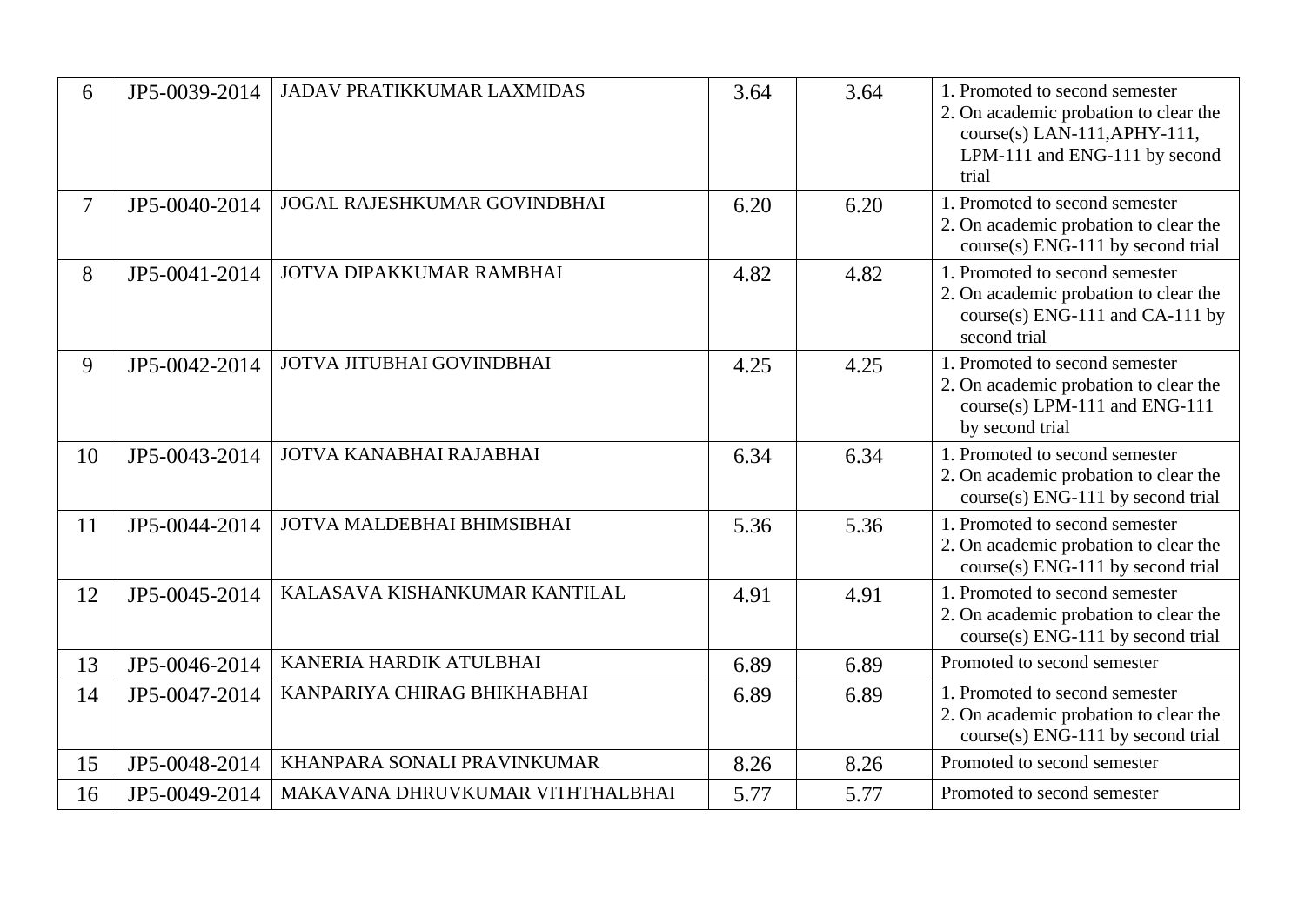| 17 | JP5-0050-2014 | MAKWANA PRAVINBHAI GOVINDBHAI | 4.71 | 4.71 | 1. Promoted to second semester<br>2. On academic probation to clear the<br>course(s) ENG-111 by second trial                                                  |
|----|---------------|-------------------------------|------|------|---------------------------------------------------------------------------------------------------------------------------------------------------------------|
| 18 | JP5-0051-2014 | MODHAVADIYA AJAY ARJANBHAI    | 7.55 | 7.55 | Promoted to second semester                                                                                                                                   |
| 19 | JP5-0052-2014 | MORI HARSHILKUMAR HIMATBHAI   | 6.16 | 6.16 | 1. Promoted to second semester<br>2. On academic probation to clear the<br>course(s) ENG-111 by second trial                                                  |
| 20 | JP5-0053-2014 | MORI JAYDEEP RAJABHAI         | 6.74 | 6.74 | Promoted to second semester                                                                                                                                   |
| 21 | JP5-0054-2014 | MORI MITIN BHAGABHAI          | 2.72 | 2.72 | 1. Promoted to second semester<br>2. On academic probation to clear the<br>course(s) LAN-111, APHY-<br>111, LPM-111 and ENG-111 by<br>second trial            |
| 22 | JP5-0056-2014 | PAGHDAR DIMPAL GOPALBHAI      | 6.54 | 6.54 | Promoted to second semester                                                                                                                                   |
| 23 | JP5-0057-2014 | PARGI KALPESHBHAI KANTIBHAI   | 2.24 | 2.24 | 1. Not promoted to second semester<br>2. On academic probation to clear the<br>course(s) LAN-111, APHY-111,<br>LPM-111, ENG-111 and CA-111 by<br>second trial |
| 24 | JP5-0058-2014 | PARMAR ASHISH LILABHAI        | 4.68 | 4.68 | 1. Promoted to second semester<br>2. On academic probation to clear the<br>course(s) LPM-111 and , ENG-111<br>by second trial                                 |
| 25 | JP5-0059-2014 | PIPALIYA HARSHIT PRAGAJIBHAI  | 5.14 | 5.14 | 1. Promoted to second semester<br>2. On academic probation to clear the<br>course(s) ENG-111 by second trial                                                  |
| 26 | JP5-0060-2014 | PITHIYA PARESHKUMAR RAMBHAI   | 4.86 | 4.86 | 1. Promoted to second semester<br>2. On academic probation to clear the<br>course(s) ENG-111 by second trial                                                  |
| 27 | JP5-0061-2014 | SAVALIYA AKSHAY MANSHUKHBHAI  | 6.04 | 6.04 | Promoted to second semester                                                                                                                                   |
| 28 | JP5-0062-2014 | SOJITRA BHAVIN GIRISHKUMAR    | 6.82 | 6.82 | Promoted to second semester                                                                                                                                   |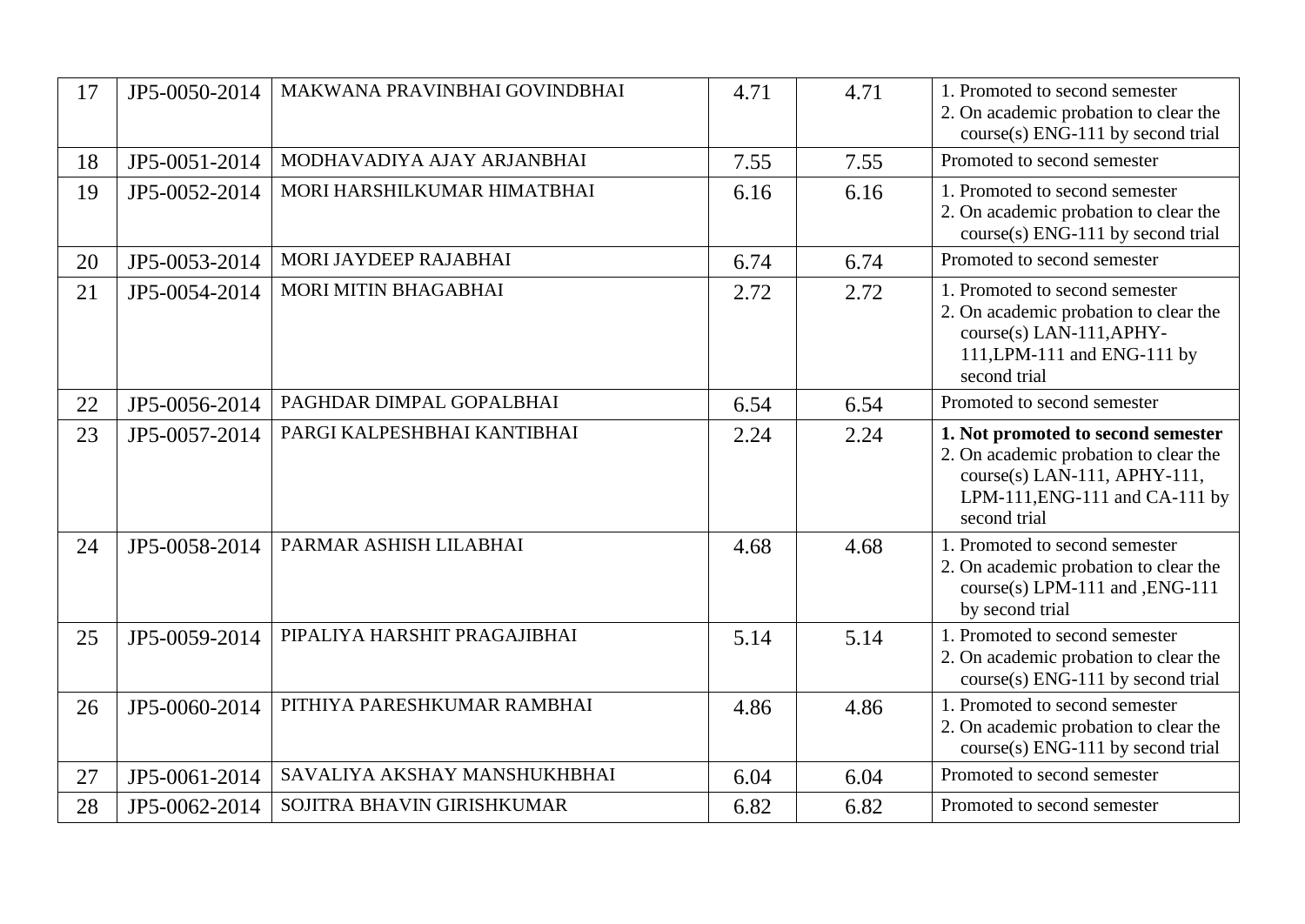| 29 | JP5-0063-2014 | VAGHERA HINA LAVAJIBHAI      | 4.72 | 4.72 | 1. Promoted to second semester<br>2. On academic probation to clear the<br>$course(s)$ ENG-111 by second trial |
|----|---------------|------------------------------|------|------|----------------------------------------------------------------------------------------------------------------|
| 30 | JP5-0064-2014 | VIKANI SAVAN PRAVINBHAI      | 5.47 | 5.47 | Promoted to second semester                                                                                    |
| 31 | JP5-0065-2014 | ZANKAT SUJITKUMAR GOVINDBHAI | 4.55 | 4.55 | 1. Promoted to second semester<br>2. On academic probation to clear the<br>$course(s)$ ENG-111 by second trial |

|    | <b>Part Students</b> |                                    |      |      |                                                                                                                                                                                                                                                                                                       |  |  |  |
|----|----------------------|------------------------------------|------|------|-------------------------------------------------------------------------------------------------------------------------------------------------------------------------------------------------------------------------------------------------------------------------------------------------------|--|--|--|
| 32 | JP5-0001-2013        | BABARIYA PRINCERAJSINH SURESHKUMAR | 4.74 | 4.74 | 1. Not promoted to third semester<br>2. He has to clear the course(s)STAT-<br>121, AN-121 and AB-121 of<br>second sem. by third trial.<br>3. He has also to repeat the course $(s)$<br>AHE-121 of second sem. by<br>second trial.                                                                     |  |  |  |
| 33 | JP5-0009-2013        | <b>GARCHAR NILESH BADHABHAI</b>    | 3.59 | 3.59 | 1. Not promoted to third semester<br>2. On academic probation to clear the<br>$course(s)$ LAN-111, APHY-111<br>and LPM-111 by fourth and final<br>trial<br>3. He has also to repeat the course $(s)$<br>STAT-121, AN-121, AHE-121,<br>LPM-122, ENVS-121 and AB-121<br>of second sem. by second trial. |  |  |  |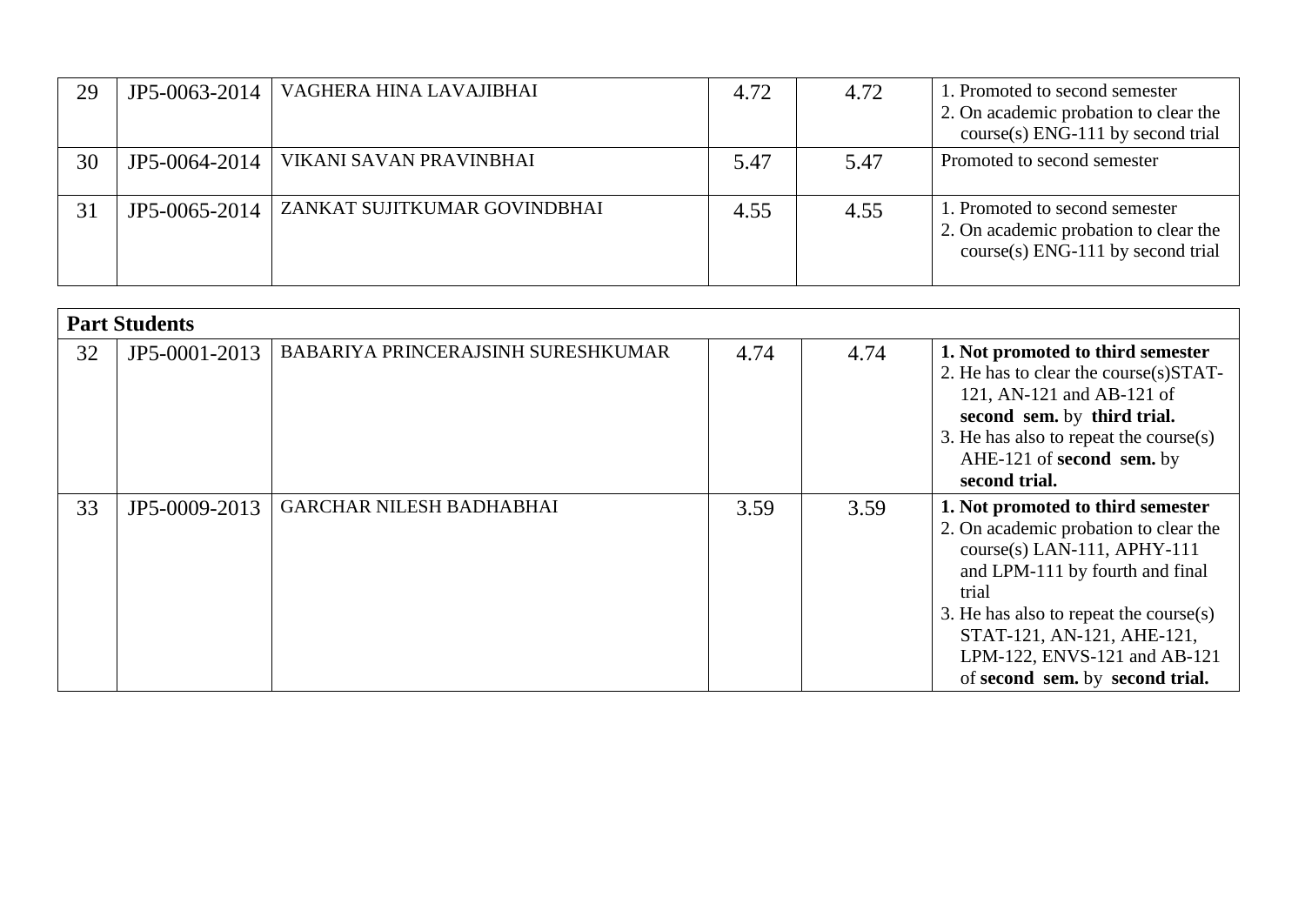| 34 | JP5-0013-2013 | KARANGIYA RAVIKUMAR GOVINDBHAI | 3.95 | 3.95 | 1. Not promoted to third semester       |
|----|---------------|--------------------------------|------|------|-----------------------------------------|
|    |               |                                |      |      | 2. On academic probation to clear the   |
|    |               |                                |      |      | course(s) $APHY-111$ and $LPM-111$      |
|    |               |                                |      |      | by fourth and final trial               |
|    |               |                                |      |      | 3. He has to clear the course $(s)$ AB- |
|    |               |                                |      |      | 121 of second sem. by third trial.      |
|    |               |                                |      |      | 4. He has also to repeat the course(s)  |
|    |               |                                |      |      | STAT-121, AN-121, AHE-121,              |
|    |               |                                |      |      | LPM-122 and ENVS-121 of second          |
|    |               |                                |      |      | sem. by second trial.                   |

No. JAU / REG / EXAM / T-7 /**692-95** / 2015 **REGISTRAR** Date:11/02/ 2015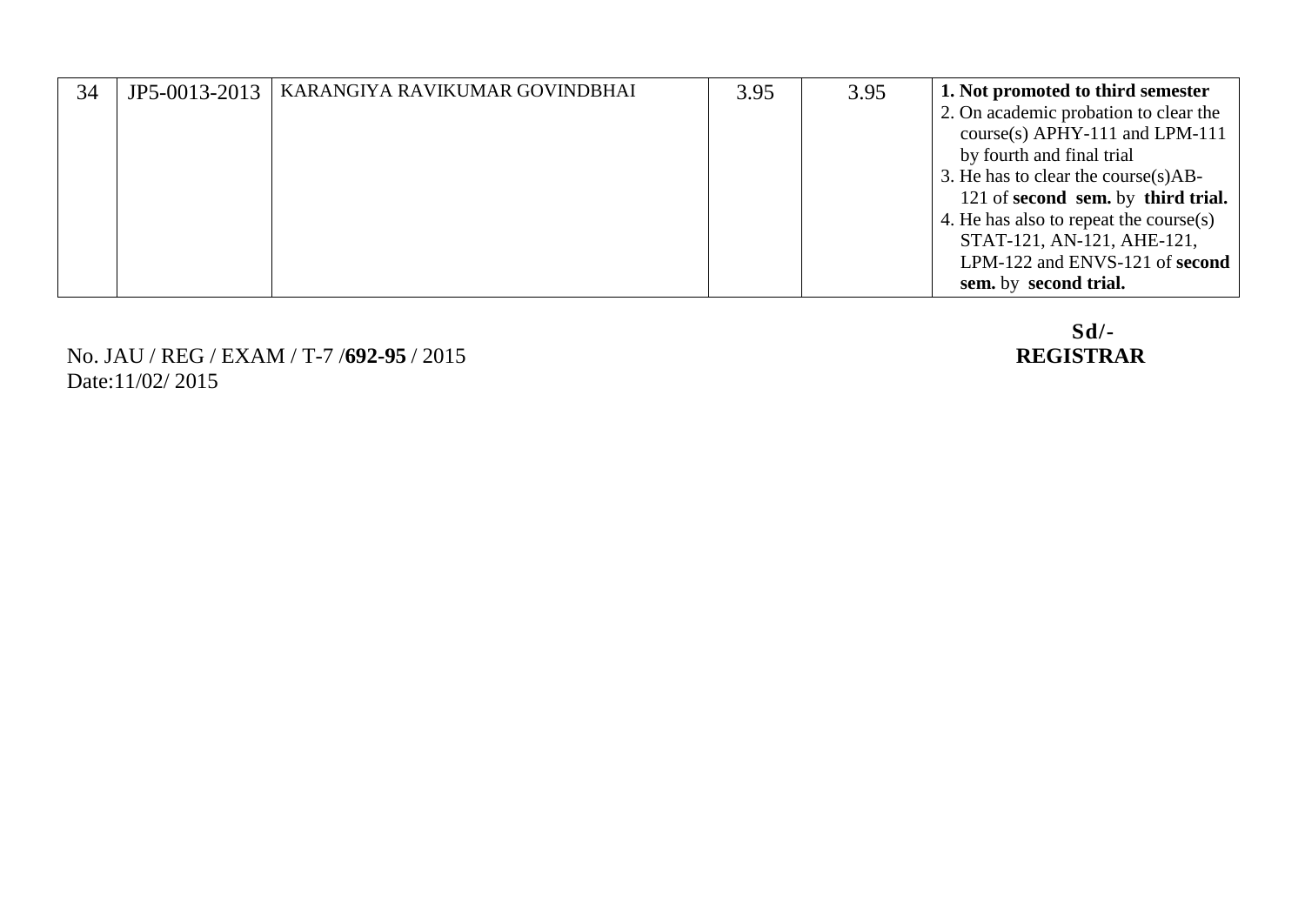

The result of SECOND(Supple.) semester of Diploma in Animal Husbandry course examination conducted by the Junagadh Agricultural University in the month of **December-2014** at Polytechnic in Animal Husbandry, JAU, Junagadh is declared as under.

| <b>Seat</b><br>No. | <b>Registration No.</b> | <b>Name of Student</b>             | G.P.A.<br>obtained<br>(10.00)<br>basis) | C.G.P.A.<br>obtained<br>(10.00)<br>basis) | <b>REMARKS</b>                                                                                                                                                                                                                      |
|--------------------|-------------------------|------------------------------------|-----------------------------------------|-------------------------------------------|-------------------------------------------------------------------------------------------------------------------------------------------------------------------------------------------------------------------------------------|
| $\mathbf{1}$       | JP5-0001-2013           | BABARIYA PRINCERAJSINH SURESHKUMAR | 3.27                                    | 4.02                                      | 1. Not Promoted to third semester<br>2. On academic probation to clear the<br>course(s)STAT-121, AN-121 and<br>AB-121 by third trial<br>3. He has also to <b>repeat</b> the course(s)<br>AHE-121 by second trial                    |
| $\overline{2}$     | JP5-0003-2013           | CHETARIYA RAHUL ALABHAI            | 5.64                                    | 5.41                                      | Promoted to fourth semester                                                                                                                                                                                                         |
| 3                  | JP5-0007-2013           | DHRANGA AKSHAY RAMESHBHAI          | 1.53                                    | 3.19                                      | 1. Not Promoted to third semester<br>2. On academic probation to clear the<br>course(s) STAT-121 and AN-121 by<br>third trial<br>3. He has also to <b>repeat</b> the course(s)<br>LPM-122, AHE-121 and ENVS-121<br>by second trial  |
| 4                  | JP5-0008-2013           | DINDOD HARDIKKUMAR NITESHKUMAR     | 5.01                                    | 4.99                                      | 1. Not Promoted to fourth semester<br>2. On academic probation to clear the<br>$course(s)$ STAT-121 by third trial<br>3. He has to clear the course(s) VMI-<br>211, VPARA-211, VPA-211 and AN-<br>211 of third Sem. by second trial |
| 5                  | JP5-0012-2013           | KALVAT RIZVAN HUSENBHAI            | 6.17                                    | 6.41                                      | Promoted to fourth semester                                                                                                                                                                                                         |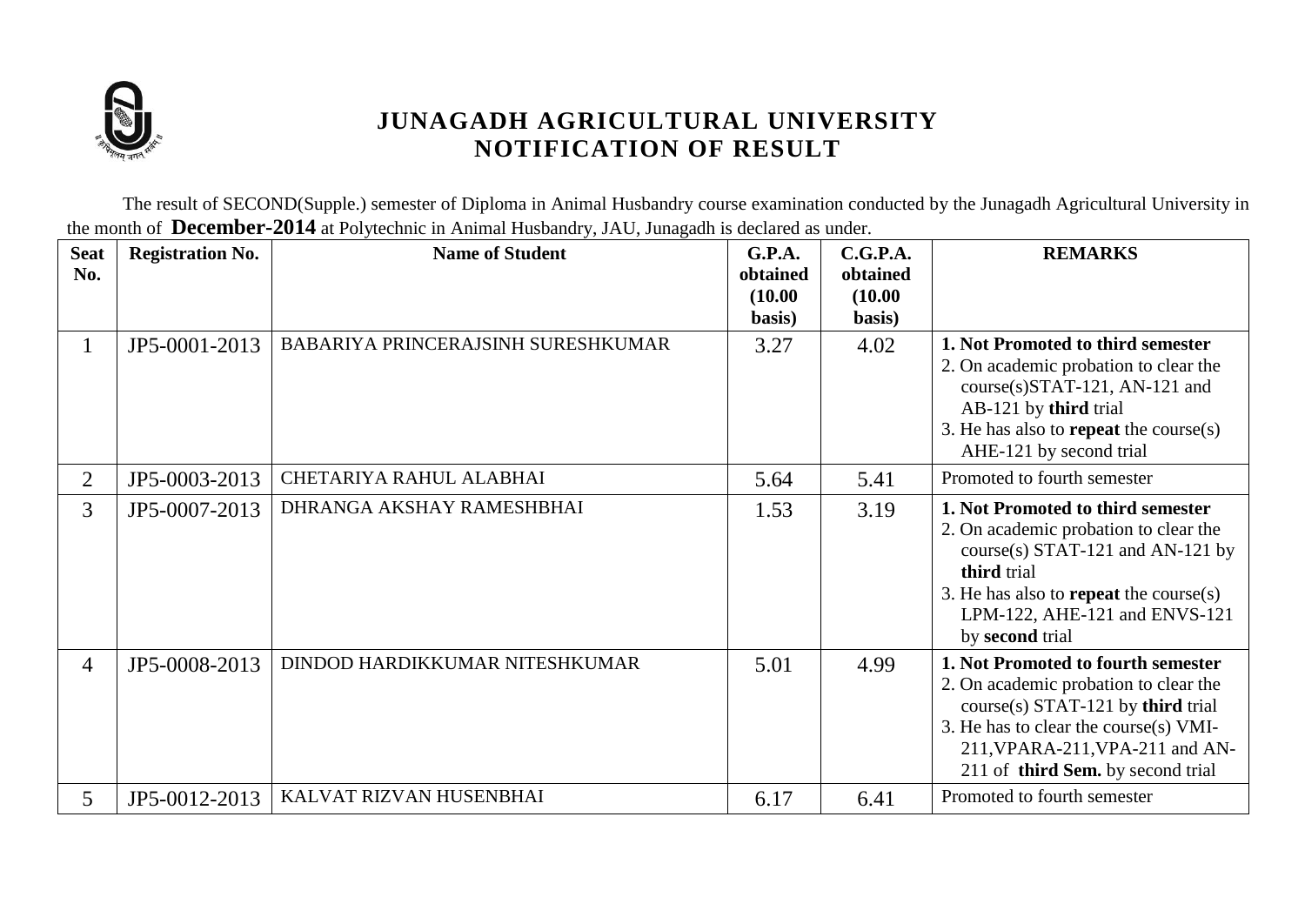| 6      | JP5-0013-2013 | KARANGIYA RAVIKUMAR GOVINDBHAI | 0.31 | 2.19 | 1. Not Promoted to third semester<br>2. On academic probation to clear the<br>$course(s)$ AB-121 by third trial<br>3. He has also to <b>repeat</b> the course(s)<br>STAT-121, AN-121, LPM-122,<br>AHE-121 and ENVS-121 by second<br>trial<br>4. He has also to clear the course(s)<br>APHY-111 and LPM-111 of first<br>sem. by fourth and final trial |
|--------|---------------|--------------------------------|------|------|-------------------------------------------------------------------------------------------------------------------------------------------------------------------------------------------------------------------------------------------------------------------------------------------------------------------------------------------------------|
| $\tau$ | JP5-0016-2013 | PARMAR RAHULKUMAR KARASHANBHAI | 4.94 | 5.21 | 1. Not Promoted to fourth semester<br>2. On academic probation to clear the<br>$course(s)$ AN-121 by third trial<br>3. He has also to clear the course(s)<br>VPA-211 and AN-211 of third sem.<br>by second trial                                                                                                                                      |
| 8      | JP5-0017-2013 | PATEL CHIRAGKUMAR KHEMABHAI    | 5.36 | 5.53 | 1. Not Promoted to fourth semester<br>2. On academic probation to clear the<br>course(s) STAT-121 by third trial<br>3. He has also to clear the course(s)<br>VMI-211, VPA-211 and AN-211 of<br>third sem. by second trial                                                                                                                             |
| 9      | JP5-0018-2013 | PATEL HARMESHKUMAR KANTIBHAI   | 5.44 | 5.19 | Promoted to fourth semester                                                                                                                                                                                                                                                                                                                           |
| 10     | JP5-0019-2013 | PATEL MAULIKKUMAR JAGDISHBHAI  | 5.19 | 5.26 | Promoted to fourth semester                                                                                                                                                                                                                                                                                                                           |
| 11     | JP5-0020-2013 | PATEL NAITIKKUMAR RAJUBHAI     | 4.75 | 4.96 | 1. Not Promoted to fourth semester<br>2. On academic probation to clear the<br>course(s) STAT-121 by third trial<br>3. He has also to clear the course $(s)$<br>VMI-211, VPA-211 and AN-211 of<br>third sem. by second trial                                                                                                                          |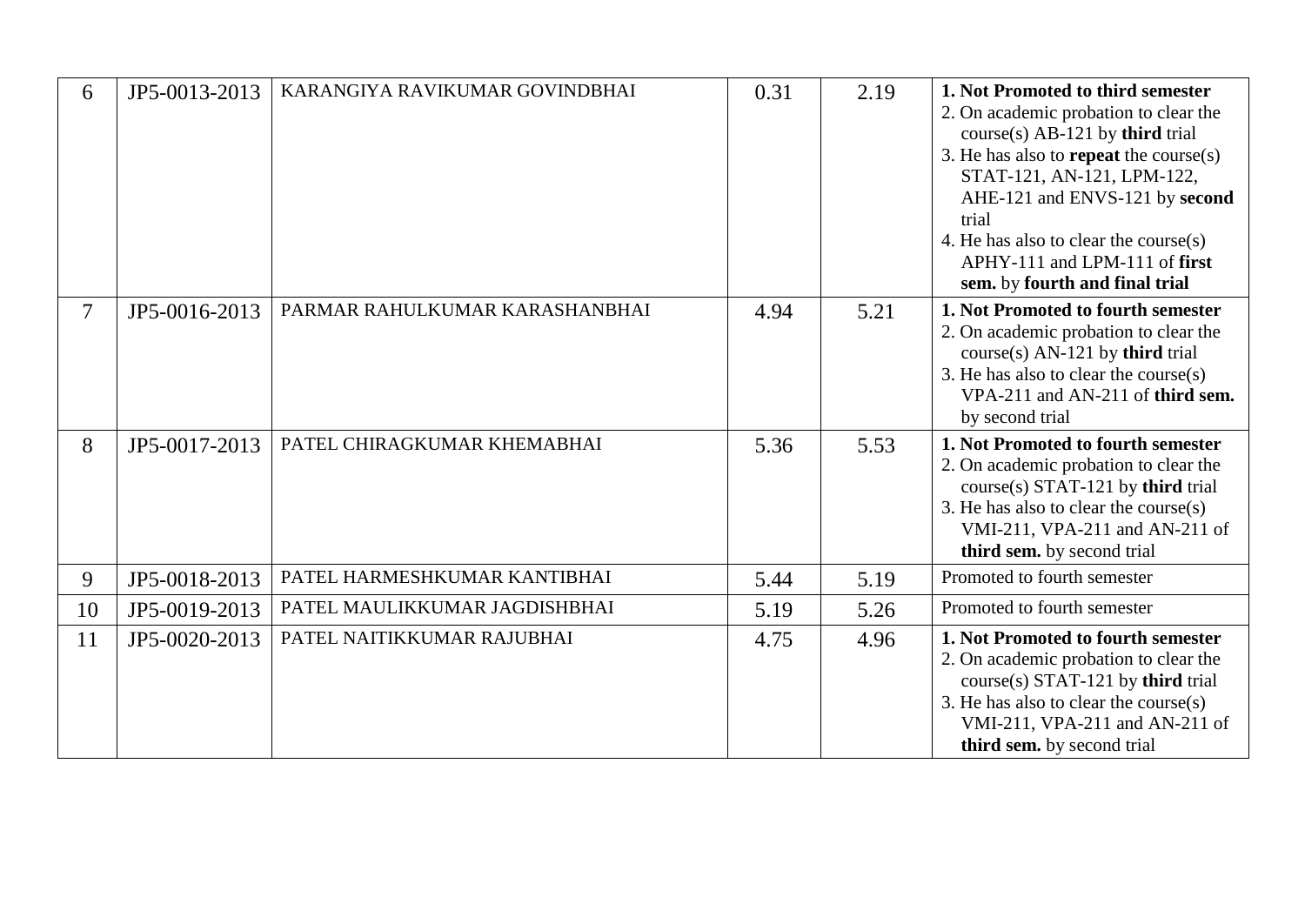| 12 | JP5-0025-2013 | SOLANKI RAVEEBHAI MANGALBHAI  | 4.49 | 4.78 | 1. Not Promoted to fourth semester<br>2. On academic probation to clear the<br>course(s) STAT-121 and AN-121 by<br>third trial<br>3. He has also to clear the course $(s)$<br>VMI-211, VPARA-211, VPA-211,<br>AHE-212 and AN-211 of third sem.<br>by second trial |
|----|---------------|-------------------------------|------|------|-------------------------------------------------------------------------------------------------------------------------------------------------------------------------------------------------------------------------------------------------------------------|
| 13 | JP5-0028-2013 | VADHER SANJAYKUMAR BHIKHABHAI | 4.56 | 4.83 | 1. Not Promoted to fourth semester<br>2. On academic probation to clear the<br>$course(s)$ AN-121 by third trial<br>3. He has also to clear the course $(s)$<br>VMI-211, VPA-211 and AN-211 of<br>third sem. by second trial                                      |
| 14 | JP5-0029-2013 | VADHER YOGESH LAXMANBHAI      | 4.63 | 4.74 | 1. Not Promoted to fourth semester<br>2. On academic probation to clear the<br>course(s) STAT-121 and AN-121 by<br>third trial<br>3. He has also to clear the course $(s)$<br>VMI-211, VPA-211, AHE-212 and<br>AN-211 of third sem. by second<br>trial            |
| 15 | JP5-0032-2013 | VALA VIVEK MENSIBHAI          | 5.62 | 5.64 | Promoted to fourth semester                                                                                                                                                                                                                                       |

No. JAU / REG / EXAM / T-7 / 696-99 / 2015 Date:11/02/ 2015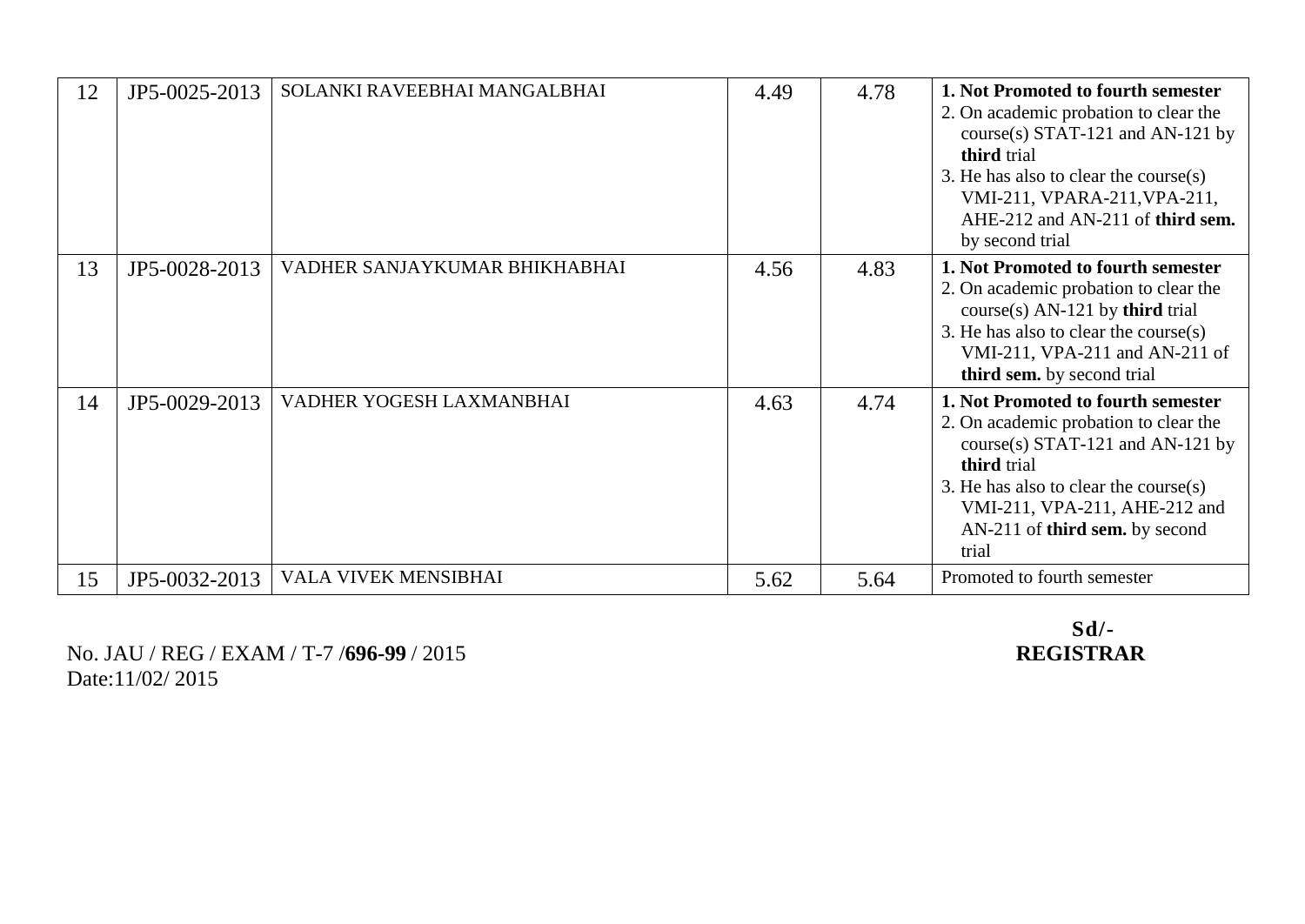

The result of THIRD(Regular) semester of Diploma in Animal Husbandry course examination conducted by the Junagadh Agricultural University in the month of **December-2014** at Polytechnic in Animal Husbandry, JAU, Junagadh is declared as under.

| <b>Seat</b><br>No. | <b>Registration No.</b> | <b>Name of Student</b>         | <b>G.P.A.</b><br>obtained<br>(10.00)<br>basis) | C.G.P.A.<br>obtained<br>(10.00)<br>basis) | <b>REMARKS</b>                                                                                                                                                                                                                                   |
|--------------------|-------------------------|--------------------------------|------------------------------------------------|-------------------------------------------|--------------------------------------------------------------------------------------------------------------------------------------------------------------------------------------------------------------------------------------------------|
| $\perp$            | JP5-0003-2013           | CHETARIYA RAHUL ALABHAI        | 5.32                                           | 5.38                                      | 1. Promoted to fourth semester<br>2. On academic probation to clear the<br>course(s) VPA-211 and AN-211<br>by second trial                                                                                                                       |
| $\overline{2}$     | JP5-0004-2013           | DEEP MUKESHBHAI TRAMBADIYA     | 6.53                                           | 7.44                                      | Promoted to fourth semester                                                                                                                                                                                                                      |
| $\overline{3}$     | JP5-0005-2013           | DESAI PARESHKUMAR NAGJIBHAI    | 3.88                                           | 5.43                                      | 1. Promoted to fourth semester<br>2. On academic probation to clear the<br>course(s) VMI-211, VPA-211 and<br>AN-211 by second trial                                                                                                              |
| 4                  | JP5-0006-2013           | DETHARIYA RAVIKUMAR SURESHBHAI | 7.14                                           | 7.49                                      | Promoted to fourth semester                                                                                                                                                                                                                      |
| 5 <sup>5</sup>     | JP5-0008-2013           | DINDOD HARDIKKUMAR NITESHKUMAR | 3.76                                           | 4.62                                      | 1. Not promoted to fourth semester<br>2. On academic probation to clear the<br>course(s) VMI-211, VPARA-<br>211, VPA-211 and AN-211 by<br>second trial<br>3. He has also to clear the course $(s)$<br>STAT-121 of Second seme. by<br>third trial |
| 6                  | JP5-0010-2013           | JADEJA BHAVDIPSINH CHANDUBHA   | 4.37                                           | 5.06                                      | 1. Promoted to fourth semester<br>2. On academic probation to clear the<br>course(s) VMI-211, VPA-211 and<br>AN-211 by second trial                                                                                                              |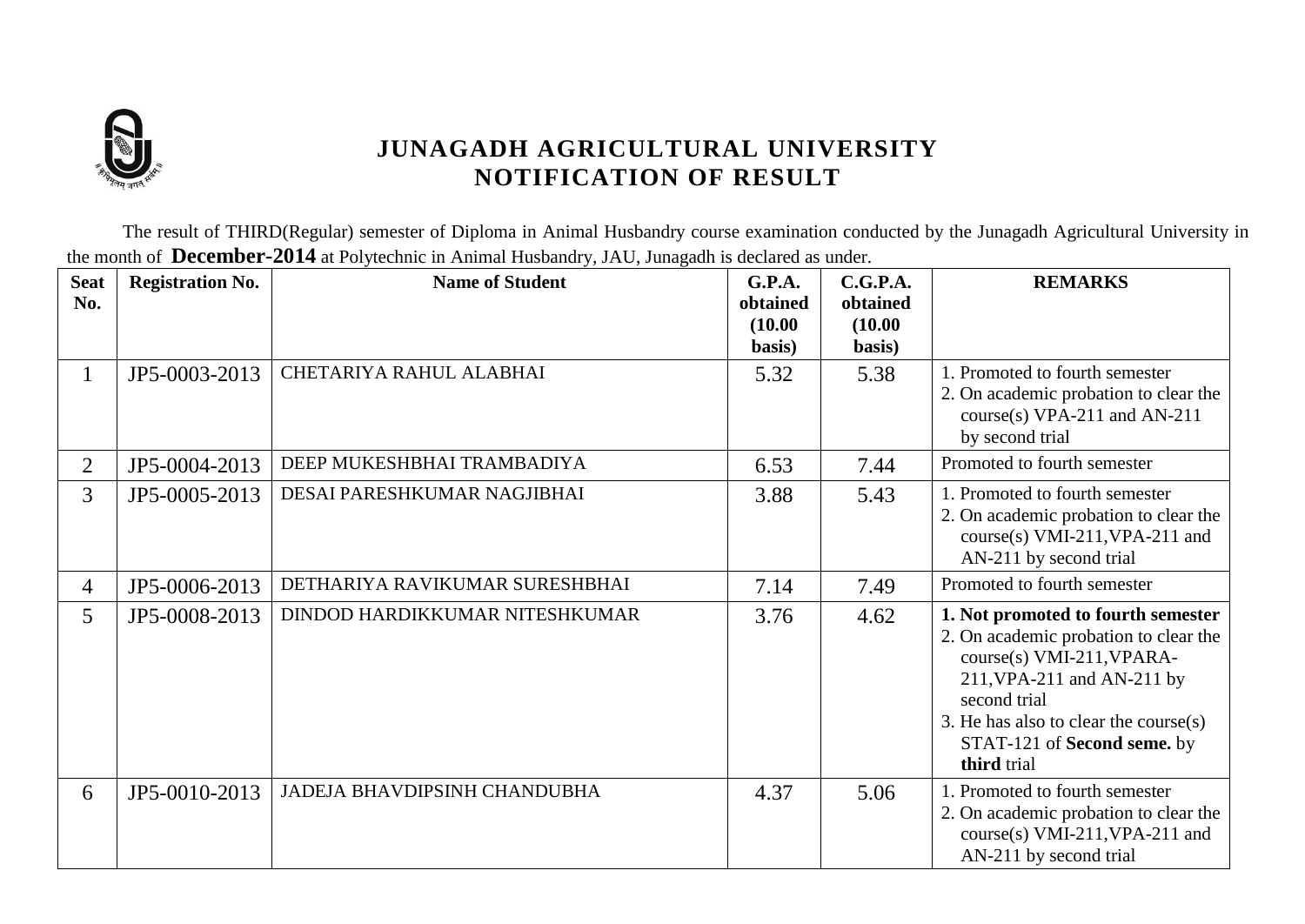| 7  | JP5-0011-2013 | JOTVA HIREN JAGMALBHAI         | 5.53 | 6.41 | 1. Promoted to fourth semester<br>2. On academic probation to clear the<br>course(s) AN-211 by second trial                                                                                                                       |
|----|---------------|--------------------------------|------|------|-----------------------------------------------------------------------------------------------------------------------------------------------------------------------------------------------------------------------------------|
| 8  | JP5-0012-2013 | KALVAT RIZVAN HUSENBHAI        | 4.43 | 5.82 | 1. Promoted to fourth semester<br>2. On academic probation to clear the<br>course(s) VPA-211 and AN-211<br>by second trial                                                                                                        |
| 9  | JP5-0014-2013 | MIROLIYA GAURAV DEVRAJBHAI     | 7.65 | 7.51 | Promoted to fourth semester                                                                                                                                                                                                       |
| 10 | JP5-0015-2013 | PARMAR PRITESHKUMAR PRAVINBHAI | 4.96 | 5.65 | 1. Promoted to fourth semester<br>2. On academic probation to clear the<br>course(s) VPA-211 and AN-211<br>by second trial                                                                                                        |
| 11 | JP5-0016-2013 | PARMAR RAHULKUMAR KARASHANBHAI | 3.99 | 4.84 | 1. Not promoted to fourth semester<br>2. On academic probation to clear the<br>$course(s) VPA-211$ and AN-211 by<br>second trial<br>3. He has also to clear the course(s)<br>AN-121 of Second seme. by third<br>trial             |
| 12 | JP5-0017-2013 | PATEL CHIRAGKUMAR KHEMABHAI    | 3.79 | 5.01 | 1. Not promoted to fourth semester<br>2. On academic probation to clear the<br>course(s) VMI-211, VPA-211 and<br>AN-211 by second trial<br>3. He has also to clear the course $(s)$<br>STAT-121 of Second seme. by<br>third trial |
| 13 | JP5-0018-2013 | PATEL HARMESHKUMAR KANTIBHAI   | 3.93 | 4.81 | 1. Promoted to fourth semester<br>2. On academic probation to clear the<br>course(s) VMI-211, VPA-211 and<br>AN-211 by second trial                                                                                               |
| 14 | JP5-0019-2013 | PATEL MAULIKKUMAR JAGDISHBHAI  | 4.32 | 4.98 | 1. Promoted to fourth semester<br>2. On academic probation to clear the<br>course(s) VMI-211, VPA-211 and<br>AN-211 by second trial                                                                                               |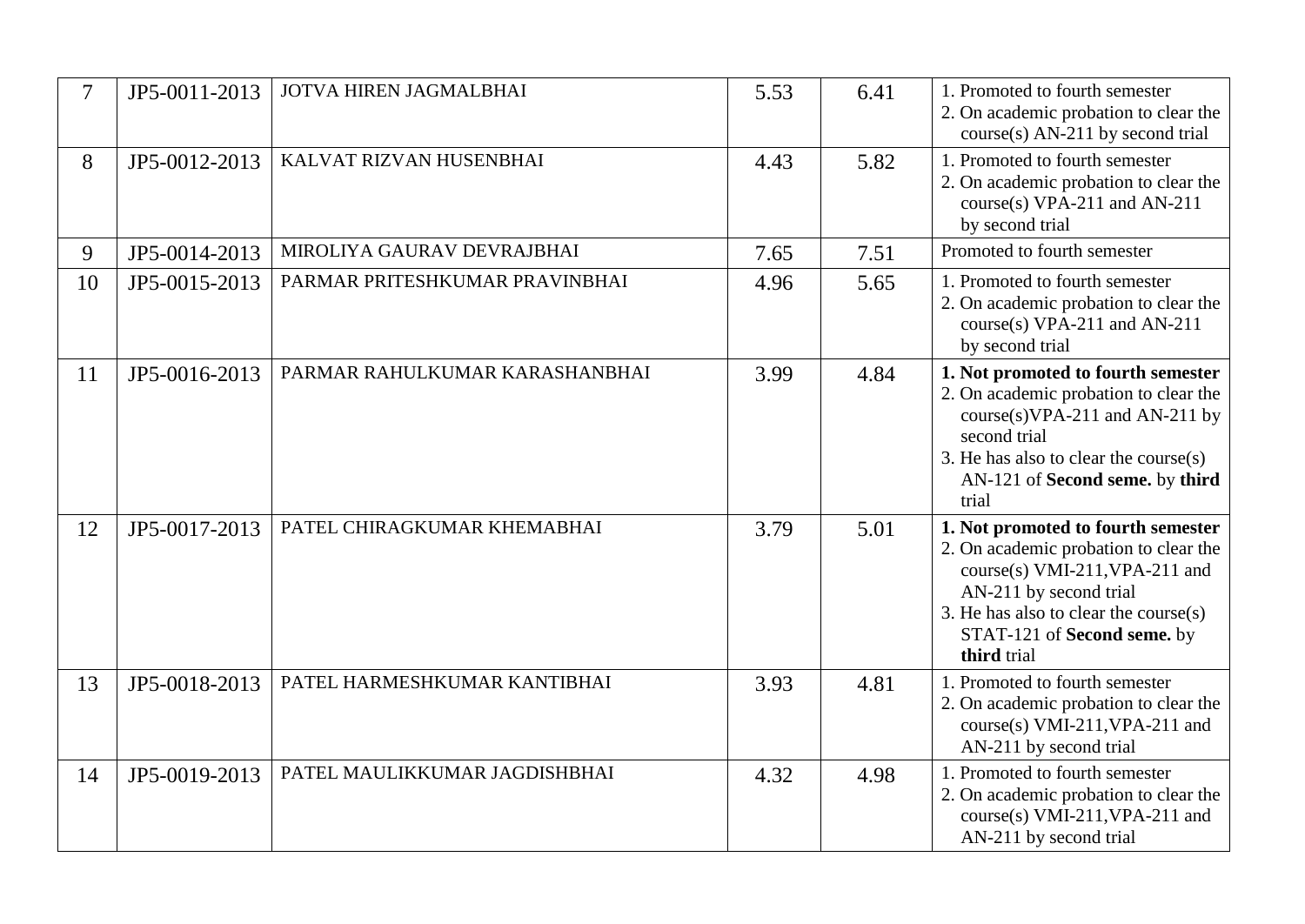| 15 | JP5-0020-2013 | PATEL NAITIKKUMAR RAJUBHAI     | 3.51 | 4.53 | 1. Not promoted to fourth semester<br>2. On academic probation to clear the<br>course(s) VMI-211, VPA-211 and<br>AN-211 by second trial<br>3. He has also to clear the course(s)<br>STAT-121 of Second seme. by<br>third trial                                        |
|----|---------------|--------------------------------|------|------|-----------------------------------------------------------------------------------------------------------------------------------------------------------------------------------------------------------------------------------------------------------------------|
| 16 | JP5-0021-2013 | RATHOD ANANDKUMAR MADHAVJIBHAI | 6.12 | 6.68 | 1. Promoted to fourth semester<br>2. On academic probation to clear the<br>course(s) VPA-211 and AN-211<br>by second trial                                                                                                                                            |
| 17 | JP5-0023-2013 | SOLANKI MAYURKUMAR VIJAYBHAI   | 7.01 | 7.32 | Promoted to fourth semester                                                                                                                                                                                                                                           |
| 18 | JP5-0024-2013 | SOLANKI PIYUSHKUMAR PUNJABHAI  | 5.13 | 5.63 | 1. Promoted to fourth semester<br>2. On academic probation to clear the<br>course(s) VPA-211 and AN-211<br>by second trial                                                                                                                                            |
| 19 | JP5-0025-2013 | SOLANKI RAVEEBHAI MANGALBHAI   | 2.20 | 4.01 | 1. Not promoted to fourth semester<br>2. On academic probation to clear the<br>course(s) VMI-211, VPARA-<br>211, VPA-211, AHE-212 and AN-<br>211 by second trial<br>3. He has also to clear the course $(s)$<br>STAT-121 and AN-121 of Second<br>seme. by third trial |
| 20 | JP5-0026-2013 | SOLANKI SANJAY NARAN           | 6.83 | 6.44 | Promoted to fourth semester                                                                                                                                                                                                                                           |
| 21 | JP5-0027-2013 | SUREJA MEHUL KISHORBHAI        | 7.73 | 7.79 | Promoted to fourth semester                                                                                                                                                                                                                                           |
| 22 | JP5-0028-2013 | VADHER SANJAYKUMAR BHIKHABHAI  | 3.39 | 4.40 | 1. Not promoted to fourth semester<br>2. On academic probation to clear the<br>course(s) VMI-211, VPA-211 and<br>AN-211 by second trial<br>3. He has also to clear the course $(s)$<br>AN-121 of Second seme. by third<br>trial                                       |